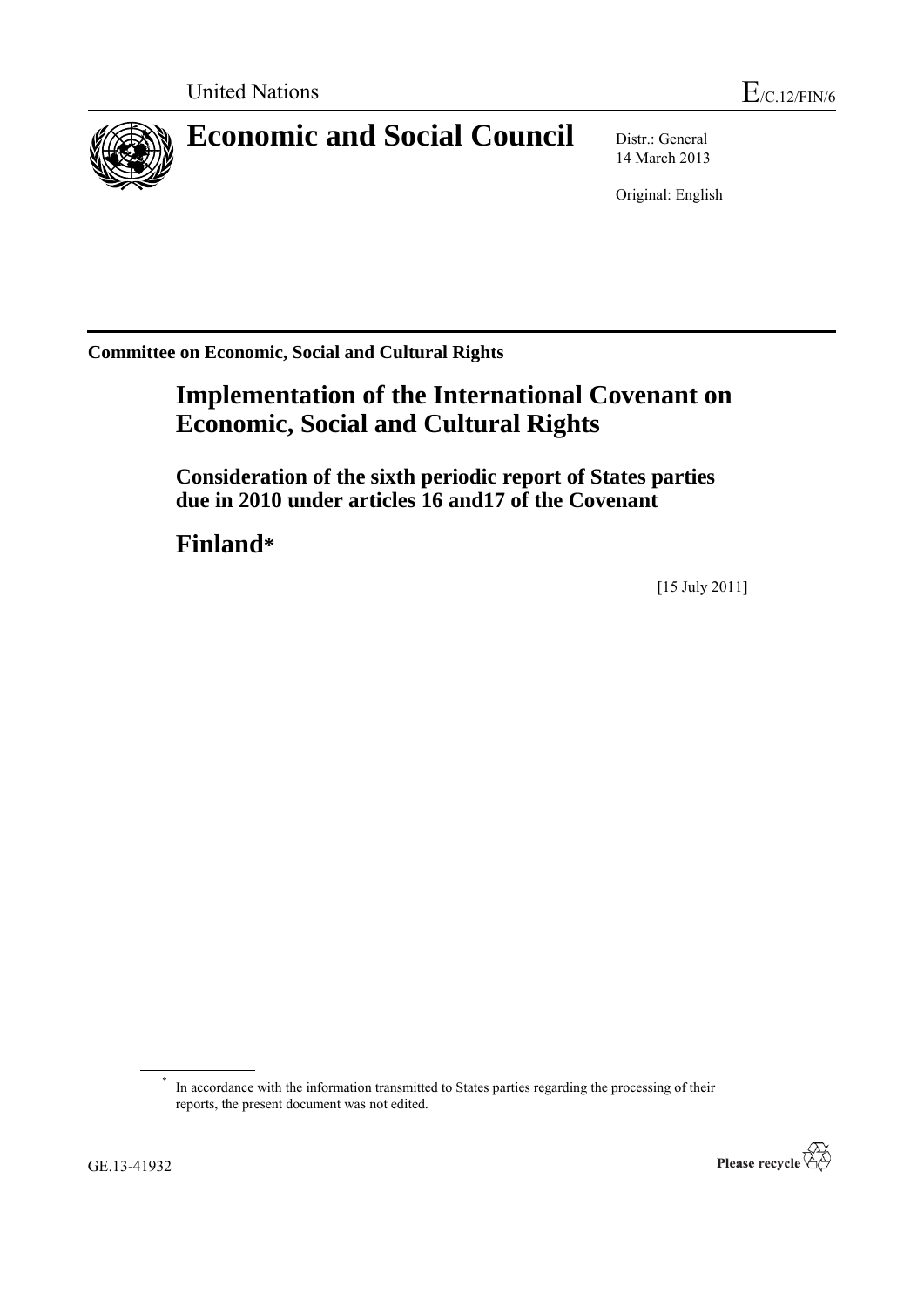# $E/C.12/FIN/6$

# Contents

|             |                                                                                         | Paragraphs | Page |
|-------------|-----------------------------------------------------------------------------------------|------------|------|
|             | Implementation of the International Covenant on Economic, Social and Cultural<br>Rights | 1-354      | 3    |
| $A_{\cdot}$ | Principle subjects of concern, suggestions and recommendations of the                   |            |      |
|             |                                                                                         | $2 - 52$   | 3    |
| <b>B.</b>   |                                                                                         | 53-354     | 10   |
|             |                                                                                         | 53-59      | 10   |
|             |                                                                                         | 60-61      | 12   |
|             |                                                                                         | $62 - 70$  | 12   |
|             |                                                                                         | 71-72      | 13   |
|             |                                                                                         | 73-97      | 13   |
|             |                                                                                         | 98-108     | 17   |
|             |                                                                                         | 109-142    | 18   |
|             |                                                                                         | 143-220    | 22   |
|             |                                                                                         | 221-272    | 31   |
|             |                                                                                         | 273-321    | 38   |
|             |                                                                                         | 322-343    | 44   |
|             |                                                                                         | 344-354    | 46   |
| .           |                                                                                         |            |      |

Annexes\*\*

\*\* Annexes can be consulted in the files of the Secretariat.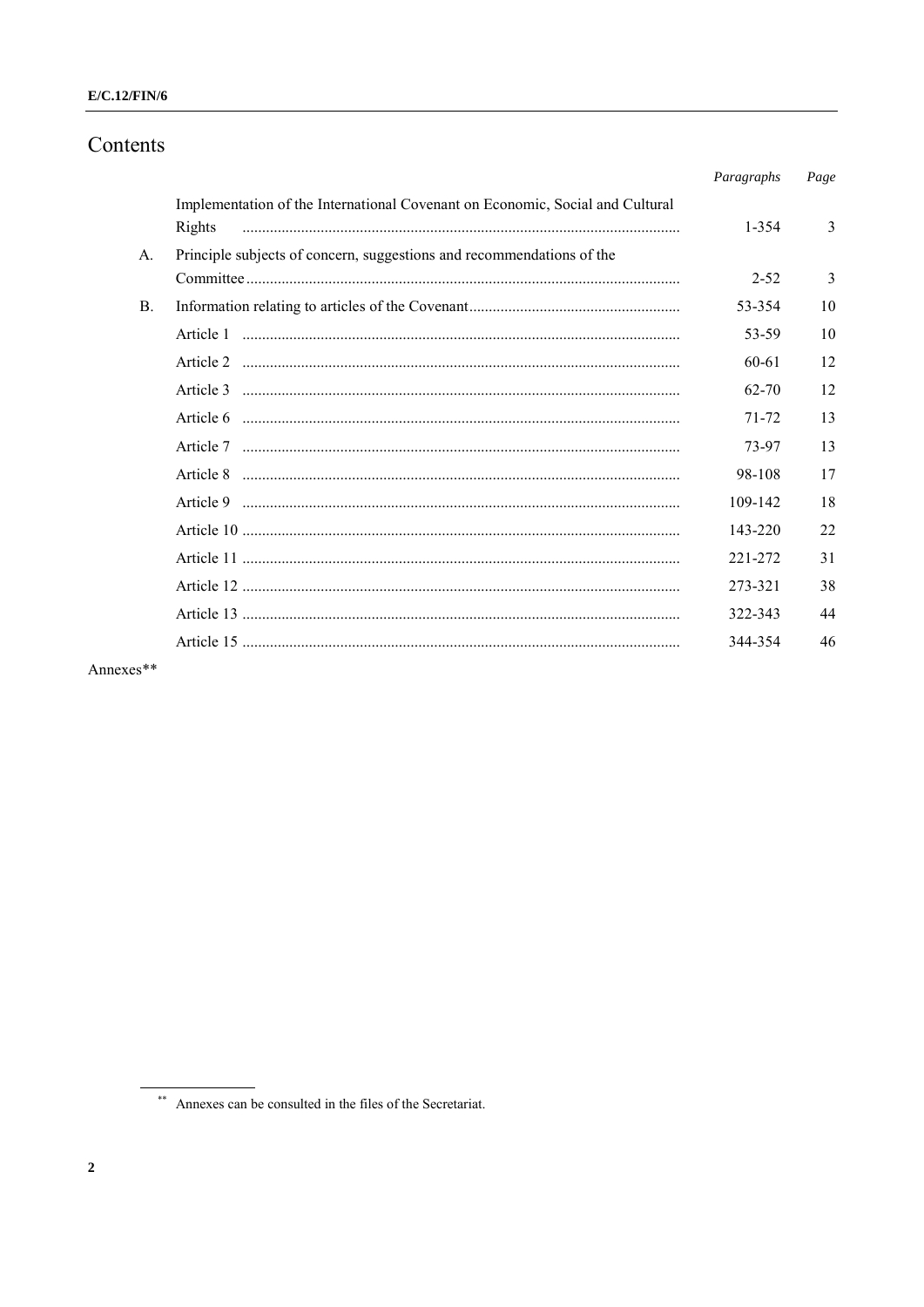# **Implementation of the International Covenant on Economic, Social and Cultural Rights**

1. The sixth periodic report by the Government of Finland on the implementation of the International Covenant on Economic, Social and Cultural Rights covers the period from 1 June 2005 to 31 May 2010.

# **A. Principle subjects of concern, suggestions and recommendations of the Committee**

2. In addition to what is reported under relevant articles below, the following is noted with regard to the specific suggestions and recommendations made by the Committee on Economic, Social and Cultural Rights in its concluding observations (E/C.12/FIN/CO/5) of the consideration of Finland's fifth periodic report (E/C.12/FIN/5).

# **Reply to the recommendations contained in paragraphs 11 and 20 of the concluding observations (E/C.12/FIN/CO/5)**

# **Ownership and use of land in the Sámi Homeland**

# *Rights of indigenous peoples to land and traditional livelihoods*

3. Finland has, for a long time, tried to settle the rights of the Sámi to the regions traditionally used by them in a manner acceptable to all parties, but without success. The objective has been to reach a balanced solution that would comply with Finland's international obligations and ensure that not only the Sámi but also other inhabitants can influence the way the use of the land on which they live is arranged.

4. The joint research group of the Universities of Oulu and Lapland, referred to in paragraph 75 of Finland's fifth periodic report, submitted its final report on land rights in Northern Lapland to the Minister of Justice in October 2006 (Publications of the Ministry of Justice 2006:8). This 1450-page academic report draws on a wealth of archived materials and consists of four independent research reports and their joined conclusions. The four reports contain a significant amount of information relating to the population, dwellings, sources of livelihood, national politics relating to the area, taxation and the use of water and land from the 16th century to early 20th century, and provide a useful view of the historical and legal circumstances in which the issues at hand have developed. The results of the studies did not provide explicit answers on the basis on which the Sámi land rights could be resolved.

5. The Finnish Government is committed to ensuring the right of the Sámi to maintain and develop their language and culture based on their self-government prescribed by the Constitution. There have been negotiations within the Government on a framework for further legislative work concerning the development of the indigenous rights of the Sámi. The aim has been to examine whether the proposals made in the course of the years may be used as a basis for administering state-owned land areas in the Sámi Homeland and for supporting traditional sources of Sámi livelihood, or whether a different approach is necessary. The complexity of the issue has had its influence on this work, too; the work has not yet been completed.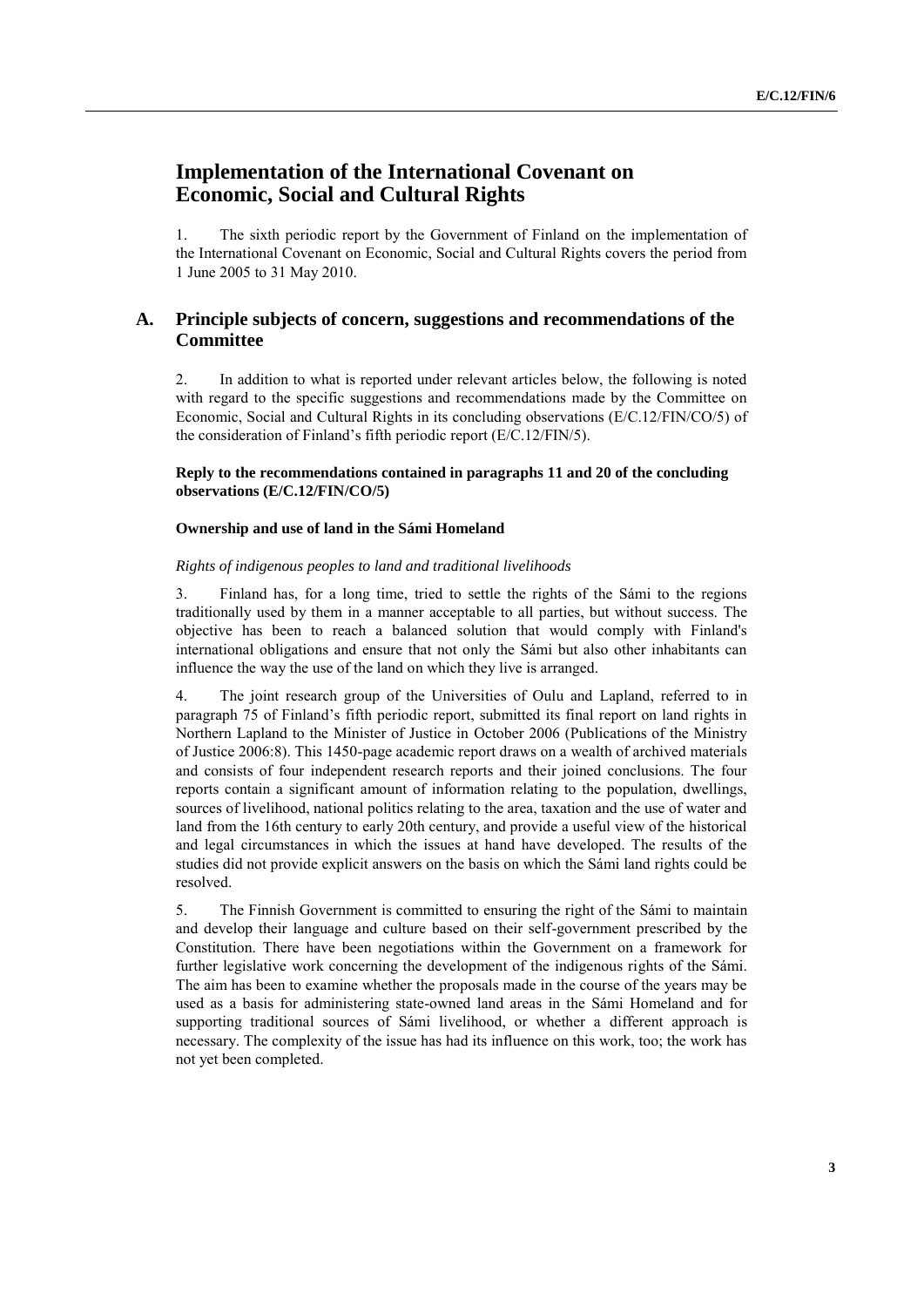6. Despite the fact that no overall solution has been reached so far, this has not prevented improving, through legislation, the possibilities of the Sámi to influence decision-making in matters related to them as an indigenous people.

7. The Government has submitted to Parliament a proposal on a new Mining Act (HE 273/2009 vp) and a proposal on a new Water Act (HE 277/2009 vp). Both proposals include provisions aimed at an improved consideration of the Sámi as an indigenous people. In addition, the Government proposes that the Sámi Parliament be given a right to appeal, if the rights of the Sámi as an indigenous people were not adequately considered when making decisions pursuant to these acts. The proposals have been accepted by Parliament in March 2011.

8. As to logging and other private activities referred to by the Committee, an agreement concluded in 2009 by Metsähallitus (the enterprise administering land owned by the State), Greenpeace, and local reindeer owners' aims to end existing disputes on the protection of forests in Lapland. According to the agreement, eight extensive areas totaling 35,000 hectares will be protected from logging in Central Lapland. The agreement extends protection to just over 20,000 hectares, as parts of the included areas have already been excluded from logging activities by Metsähallitus. The reindeer owners held a central role in the negotiations of the agreement.

#### **Draft Nordic Sámi Convention**

9. An expert group drafting a Nordic treaty on the rights of the Sámi presented its report to the competent Ministers of Finland, Sweden and Norway as well as the Presidents of the Sámi Parliaments of these countries in November 2005. In the meeting of November 2008, they tasked a Nordic cooperative body of government officials on Sámi matters (Pohjoismainen saamelaisasian virkamieselin) to examine, during 2009, how, and on what basis, should negotiations on the draft treaty proceed. There is now a consensus between Norway, Sweden and Finland on starting negotiations on the Nordic Sámi Convention in 2011. In their annual joint meeting on 22 November 2010, the ministers responsible for the coordination of Sámi issues in Finland, Norway and Sweden and the Sámi Presidents in the three countries agreed on the principles concerning the delegations for the negotiations, the chairing of the meetings and the time frame for the negotiations. Each country will appoint a delegation of the maximum of six persons representing the national Government and the national Sámi Parliament. Sweden chaired the first meeting in March 2011. The aim is to complete the negotiations in five years.

10. Related to the developments described above, the Ministry of Justice established on January 8th, 2009, a working group to examine the relationship of the draft treaty with the Finnish constitution and other national legislation as well as to international human rights obligations binding on Finland. The working group presented its report to the Minister of Justice on November 30th, 2009 (Ministry of Justice, Working Group Report 2009:18).

11. According to the report, the draft treaty contains several proposed provisions that are compatible with Finnish laws. However, it also contains a number of proposed provisions that contradict either the Constitution or other relevant national laws. Some proposed provisions would expand Finland's existing international obligations.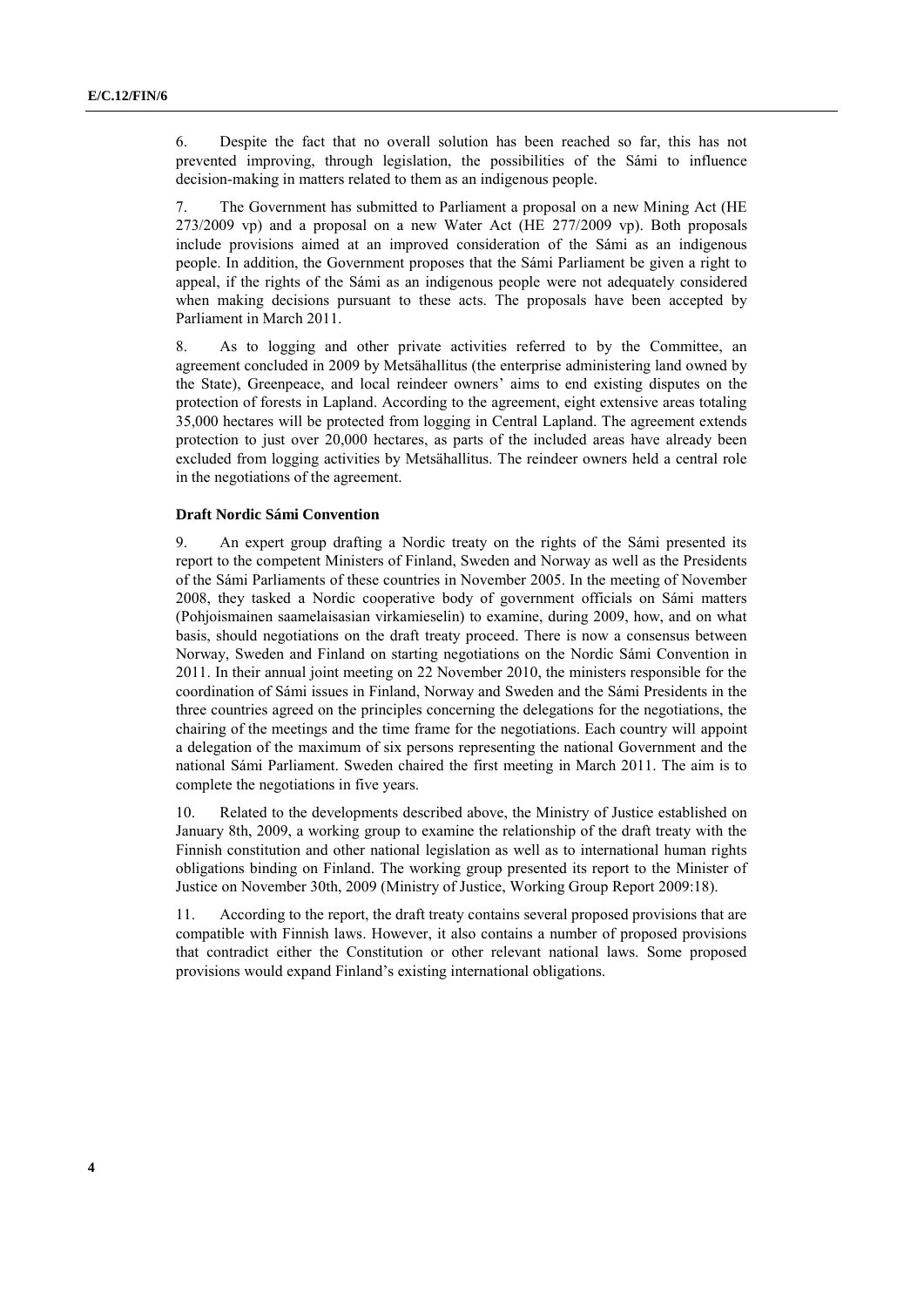# **Reply to the recommendations contained in paragraphs 13, 14, 22 and 28 of the concluding observations**

## **Measures against discrimination**

## *Measures against discrimination in general*

12. Finland is in the process of reforming its anti-discrimination legislation. A working group established to prepare the reform proposes (Ministry of Justice, Committee Report 2009:4) that, as a rule, discrimination should be prohibited in all sectors of the society, including employment, education and housing. The reformed laws would not apply to situations of a purely private nature.

13. The reform aims to ensure that different ways of discrimination are dealt with as similarly as possible, regardless of the basis of discrimination. The Act on Equality between Women and Men (610/1986), prohibiting discrimination on the basis of sex, and the Non-Discrimination Act (21/2004), prohibiting discrimination on other bases, would remain separate laws, but several measures have been undertaken to harmonize to the laws. The working group proposes that the Non-Discrimination Act would contain a provision on multi-based discrimination, which would improve the legal position of, for example, migrant women.

14. The reformed law would also include an obligation to take reasonable measures to ensure the abolition of barriers faced by the disabled in employment, education and the supply of goods and services. To neglect such measures would be punishable as discrimination. Authorities, schools and other providers of education as well as employers would be obligated to actively promote non-discrimination on any basis.

15. The reform would also improve the remedies available to those subjected to discrimination by expanding the scope of compensation for discrimination. The mandate of the Ombudsman for Minorities, currently exclusively monitoring realization of the prohibition of discrimination on the basis of ethnicity, would be extended to cover all types of discrimination. However, the Ombudsman for Equality would remain exclusively competent on matters related the equality between women and men. National Discrimination Tribunal of Finland, a judicial organ, would be competent to examine a wide range of discrimination-related cases. The decisions of the Tribunal are legally binding and they can be appealed.

16. The Ministry of Justice is preparing the reform of non-discrimination legislation on the basis of the report of the working group.

# *Measures against discrimination of Roma in particular*

17. In December 2009, the Ministry of Social Affairs and Health published a working group report on a National Policy on Roma (Reports of the Ministry of Social Affairs and Health 2009:57, available in English online at http://www.stm.fi/julkaisut/nayta/\_julkaisu/1477342#en).

18. The Policy was prepared by a broad-based working group consisting of representatives of authorities (ministries and municipalities), research institutes and Roma people. Also five local hearings with Roma people were organized.

19. The vision of the programme is that by 2017 Finland will be a forerunner in Europe in promoting the equal treatment and inclusion of the Roma population. The starting point in the Policy on Roma is mainstreaming of Roma issues in present legislation and service system. Special measures are needed at all levels to reach the goal of inclusion and de facto equal treatment of the Roma. A principle in the policy is also to reinforce the Roma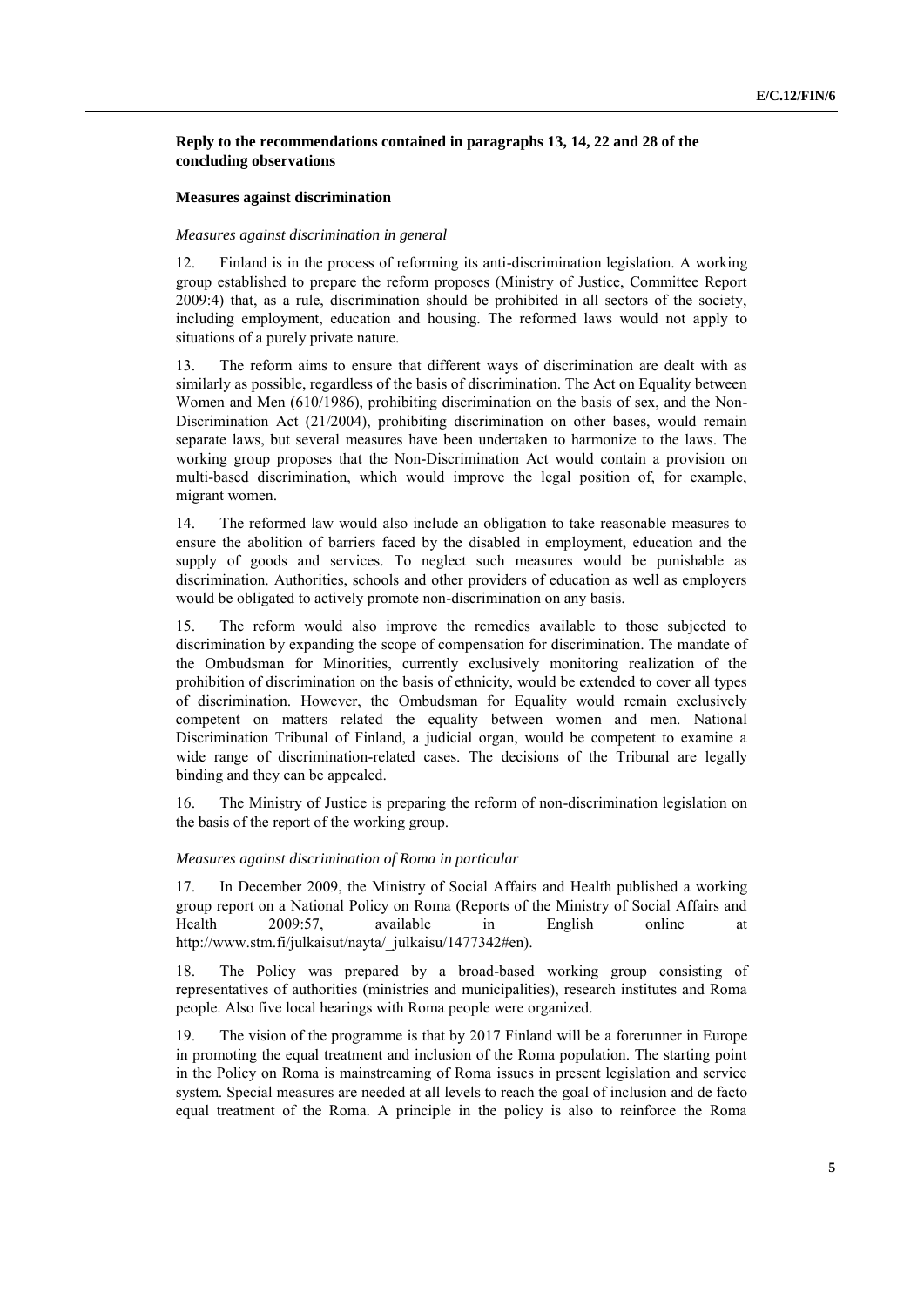population's active involvement. The role of the local authorities in promoting equal treatment is emphasized.

20. The Policy is a comprehensive and concrete programme which aims at sustainable improvements. The programme contains six key areas and 147 actions of different authorities and stakeholders. The key areas are Roma children and young people, training and employment, equal treatment and access to services, Romani language and culture, promoting equal treatment and eliminating discrimination and development of Roma policies and opportunities for participation.

21. See also paragraphs 332-334 below.

# **Reply to the recommendations contained in paragraphs 14 and 23 of the concluding observations**

#### **Equal pay**

22. In Finland, the pay gap between women and men has remained almost unchanged for a long time. In the 1990s and in this century women's pay has been on average 80 per cent of men's pay.

23. A tripartite Equal Pay Programme has been drawn up in Finland to bridge the gender pay gap; it has been running since 2006. The Government and the social partners are represented in it. Its main aim is to bridge the gender pay gap to at least 15 per cent by the year 2015. At present women's average pay of men's pay is about 82 per cent, and the gap is thus 18 per cent.

24. The Equal Pay Programme covers a large range of factors that cause pay differences and comprises 30 comprehensive measures. Equal pay is promoted by pay and agreement policy and by developing the pay systems. The gender equality plans and pay surveys of workplaces are a vital instrument, as is also a more equal division of family responsibilities. The programme also aims to dismantle the traditional division of tasks by influencing the education and career choices and to support women's career development.

25. The programme organizes activities, carries out research and development projects and reports, increases knowledge about equal pay and enhances the debate on reducing the gender pay gap. The Government has supported the pay settlement of the municipal sector (2007–2010) by an increased central government transfer by which pay increases are directed at female-dominated branches in which wages and salaries do not correspond to the qualifications required by the work.

26. The pay gap has been reduced by about one per cent over five years. This is in line with the main objective, but progress has been to slow.

# **Reply to the recommendations contained in paragraphs 16 and 25 of the concluding observations**

#### **The prevalence of violence**

27. On October 17th, 2008, the Ministry of Justice set up a working group to address the issue of the application of criminal law provisions on assault to instances of domestic violence and violence at work. The working group submitted its final report to the Minister of Justice on June 16th, 2009 (Ministry of Justice, Working Group Reports 2009:11).

28. The group proposes that certain types of instances of petty assault in a domestic setting would be reclassified as "standard" (unqualified) assault by modifying the scope of applicability of the provision on petty assault. The provision would no longer be applied in cases where the victim is under the age of 18, nor in cases where the victim is especially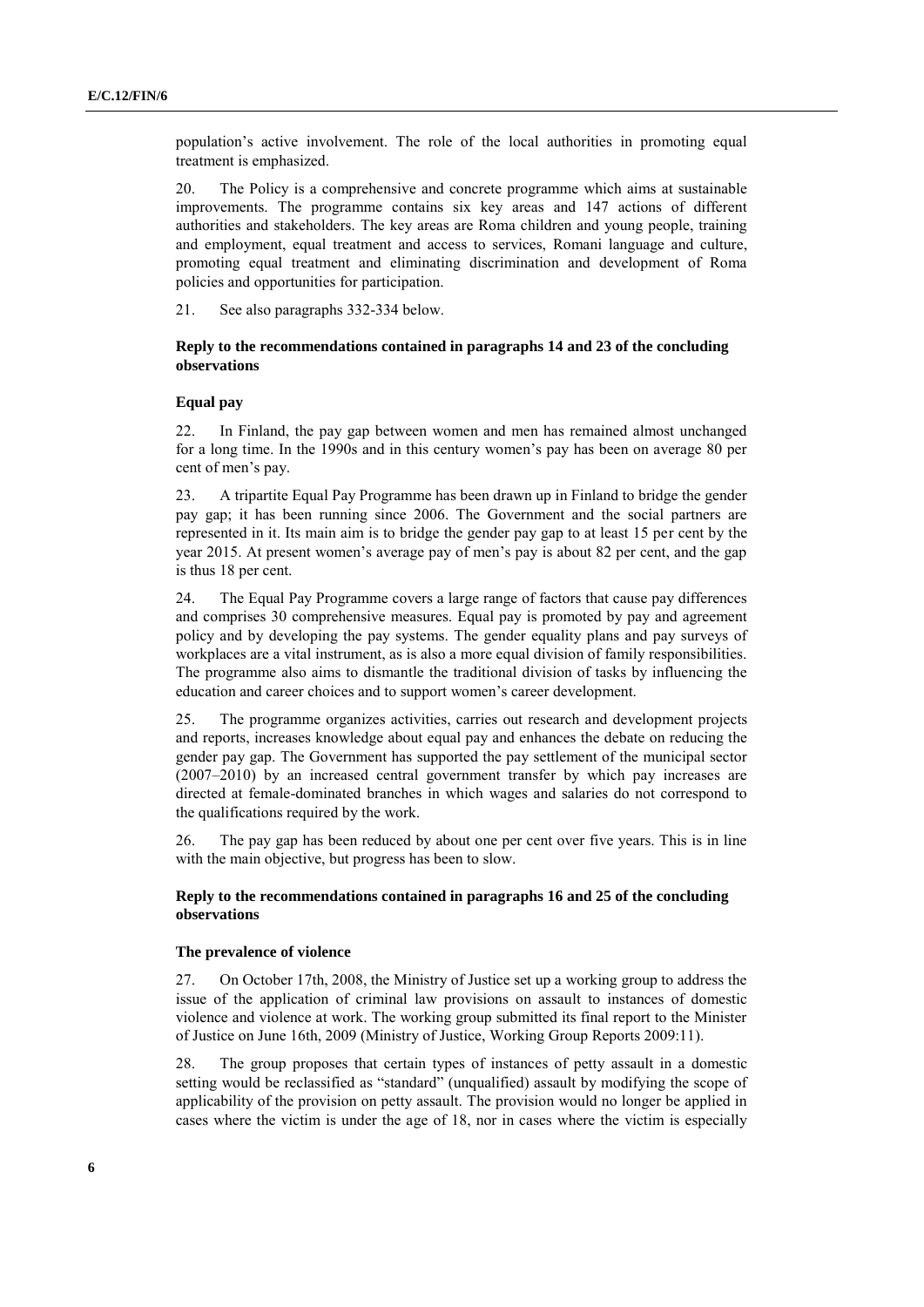dependent on the offender, or where the victim is or has been in a close relationship with the perpetrator and the victim has, due to prior conduct of the perpetrator, justifiable reason to believe his or her physical integrity is threatened, unless the crime, regardless of these circumstances, when assessed as a whole, is of a minor character. Consequently, an instance of domestic violence that would presently be punishable as petty assault could be considered as a "standard" assault when it meets the aforementioned conditions. As a result, these crimes would also be subject to public ex officio prosecution.

29. The National Research Institute of Legal Policy published in 2009 a paper titled Domestic Violence in Finland (NRILP Web Reports 12/2009). Its main findings included:

- A situation in which a woman is killed by her partner is the second most common type of homicide in Finland. One-fifth of homicides fall into this category.
- According to statistics on causes of death, the number of women and men killed by a spouse has remained largely static since 2000. Similarly, the number of minors killed by a parent has remained stable.
- Of all violence known to police, approximately 12 per cent is domestic violence (9 per cent against women and 3 per cent against men).
- According to the 2006 National Victim Survey by the Institute of Health and Welfare, 0.5 per cent of women and 0.2 per cent of men reported being a victim of physical abuse committed during the previous 12 months by a (co-habiting) spouse or permanent partner.
- According to National Victim Surveys, domestic violence against women has decreased slightly over the past 25 years; against men it has remained relatively static. Surveys of violence against women show a declining trend in spousal violence between 1997 and 2005.
- Domestic violence cases known to police have increased since 2000. This is largely due to an increased tendency to report crimes and to the attention paid by police to the phenomenon.
- Disciplinary violence directed at children has reduced radically from 1988 to 2008.

30. In February 2010, the Ministry of Social Affairs and Health published a review on shelters (Reviews of the Ministry of Social Affairs and Health 2010:1) with the goal of ensuring that shelters are operating across the country and that they have a permanent financial basis. The review proposes that shelter services are made statutory and that national guidelines are drawn up for the services.

31. The introduction of a multi-sectoral method of risk assessment is currently being prepared in Finland. The trial is carried out as pilot projects in three places during 2010. The method is used to assess the risk a victim of violence has for becoming a victim again. It is also used to adopt measures to reduce that risk.

32. The new Child Welfare Act (2007/417) entered into force from the beginning of 2008. One of its purposes is to enhance cooperation between authorities in the promotion of the wellbeing of children.

33. The working group established by the Ministry of Social Affairs and Health will give in spring 2010 recommendations for the prevention of corporal punishment of children.

34. The new internal security programme published by the Ministry of Interior in 2008 includes specific measures for the enhancement of prevention of female genital mutilation (FGM) and for the prevention of domestic violence against immigrant women. The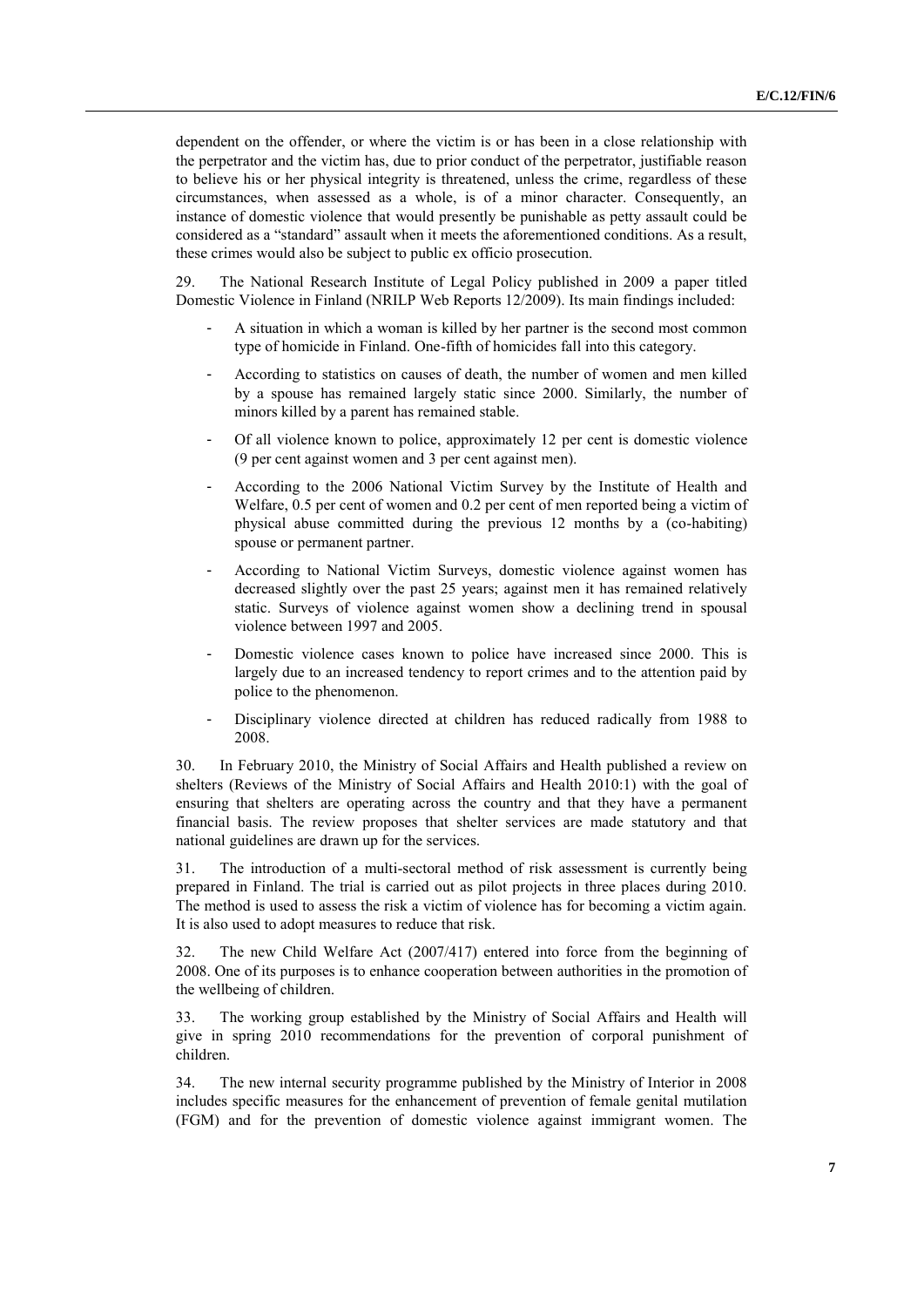Ministry of Social Affairs and Health is preparing to initiate the drafting of a national action plan for the prevention of FGM in 2010.

35. In addition, see paragraphs 201-215 below. For statistics on violence against women, see table 1 in annex I.

# **Reply to the recommendations contained in paragraphs 17 and 26 of the concluding observations**

#### **Poverty**

36. See paragraphs 223-229 and 112-138 below.

## **Reply to the recommendations contained in paragraphs 18 and 27 of the concluding observations**

#### **Substance abuse and mental health**

37. See information provided under article 12, in particular paragraphs 305-310 and 319-323.

# **Reply to the recommendations contained in paragraph 29 of the concluding observations**

#### **Children placed in institutions or foster homes**

38. The emphasis in the child welfare service system in Finland has long been on substitute care. The reform of the Child Welfare Act in 2008 aimed to shift the emphasis from substitute care to work in non-residential settings. Therefore the local authorities have been encouraged to allocate more resources to preventive child welfare, i.e. early identification of needs for support for children, young people and families in connection with primary services. The local authorities should also monitor systematically that sufficient resources are directed at child welfare, which takes place by means of a statutory welfare plan for children and young people. The law amendment also systematized the process of child welfare work, and as a result the work within non-residential services is assumed to be now more systematic and effective than before.

39. In 2008, the children and young people placed in care away from home numbered 16,608, which is 1.3 per cent of the child population in Finland. Among them 10,716 children or young people were taken into care or were subject to an urgent placement. From among children placed outside the home 33 per cent are placed in family care, 19 per cent in residential family homes, 34 per cent in residential care and 14 per cent in other care (e.g. taken into care and placed with their own parents).

40. There are no national statistics on the reasons for child welfare placements. It is however known that the reasons are often parents' substance abuse, mental health problems or problems with coping with everyday life. Children's or young persons' own behaviour, such as substance abuse and mental health problems, are often the reason for taking into care, in particular as regards young persons. We do not have national statistics on the ethnic background of the children and young people either. According to a study carried out in 2008 on taking into care against the child welfare client's own will (Reports by the Institute for Health and Welfare 46/2009), a relatively high proportion of these child welfare clients represent ethnic minorities. The figure for the whole of Finland is 11 per cent, while it can be as much as 33 per cent for greater cities.

41. In order to ensure the rehabilitation of the children, the local authorities must make sure that the child is taken into care at a sufficiently early stage. When a child is taken into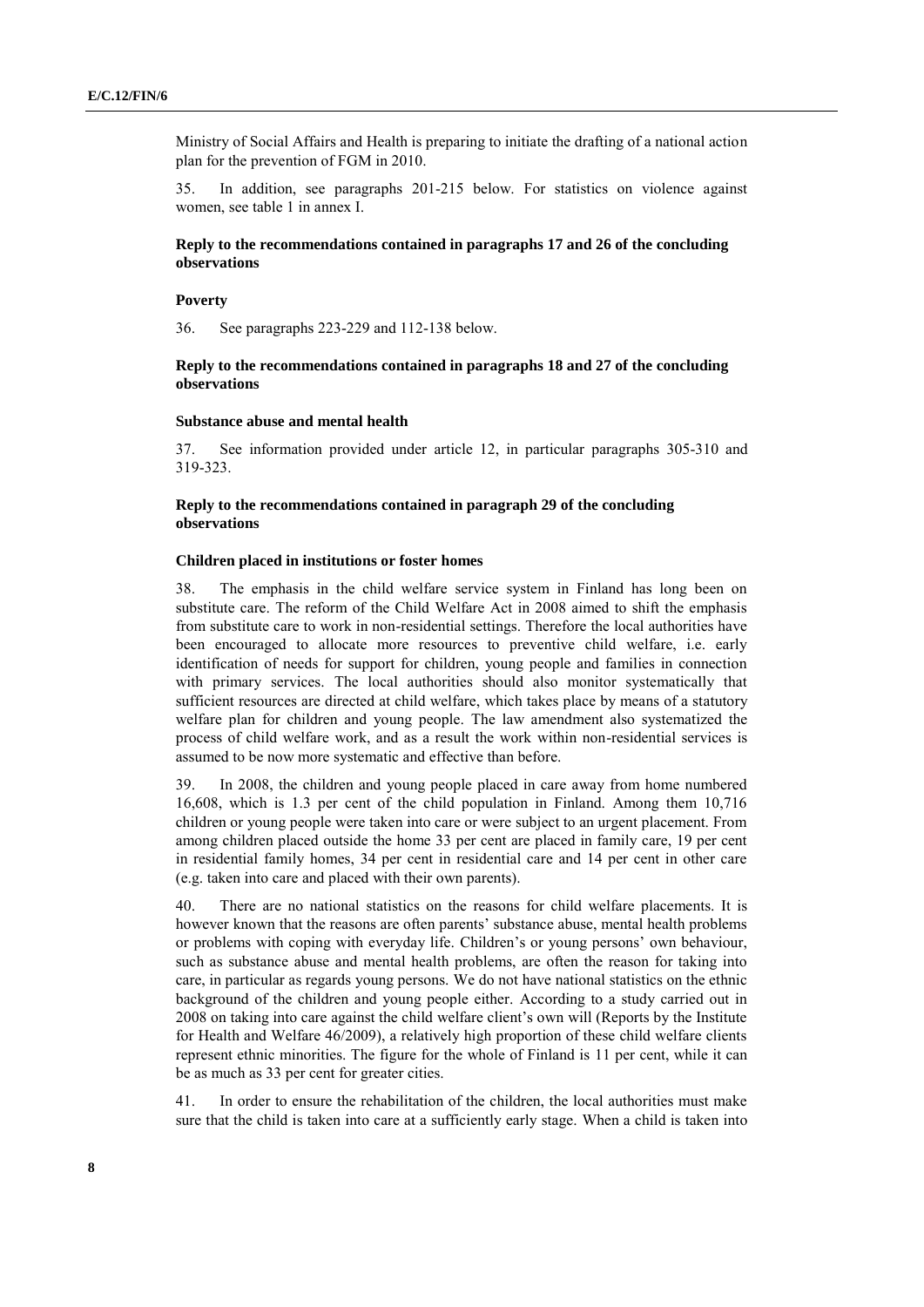care and placed away from his or her home, the social worker responsible for the matter has to ensure that a specific client plan is drawn up for parents in support of parenting. Child welfare workers are obliged to work actively with the parents and aim at family reunification, if possible. This work is described and defined in the parents' client plan. The position of the parents of the children and young people placed outside the home remains strong despite the placement. The parents still have guardianship, even though the child welfare authorities will decide on matters concerning the children and young people together with the parents. The parents always take part in planning the placement as well as in defining the objectives and means of the placement.

# **Reply to the recommendations contained in paragraph 30 of the concluding observations**

## **Establishment in of human rights bodies in accordance with the Paris Principles**

42. The Parliament has approved legislation that will establish, in connection with the Office of the Parliamentary Ombudsman, a national human rights institution responsible for general promotion and protection of human rights and constitutional rights in Finland in accordance with the Paris Principles. The new legislation will take effect on 1 January 2012

# **Reply to the recommendations contained in paragraph 32 of the concluding observations**

#### **Convention on the Rights of Persons with Disabilities**

43. Finland is committed to securing the equal status and full social inclusion of persons with disabilities. Finland has signed the Convention in March 2007. Most of our national legislation is already compliant with the Convention requirements. Currently Finland is preparing two necessary legislative amendments that concern the right to self-determination and the right of persons with disabilities to move from one municipality to another. We estimate that Finland can ratify the Convention in 2011 at the earliest.

44. The Ministry of Social Affairs and Health is preparing the following legislative amendments pertaining to the ratification of the Convention: Article 14 on liberty and security of persons of the Convention requires a revision of the provisions concerning the restrictions to the right of self-determination of dementia patients and persons in special care according to the Act on Special Care for Mentally Handicapped Persons (519/1977).

45. Moreover, article 18 (liberty of movement and nationality) and article 19 (living independently and being included in the community) of the Convention require amendments to the legislation on social and health services, i.e. the Social Welfare Act (710/1982) as well as to the restrictions in the Municipality of Residence Act (201/1994) regarding the freedom to choose one's municipality of residence. The amendments have entered into force on of 1 January 2011.

46. Article 33 of the Convention prescribes on the national implementation and followup of the Convention. At present there is no structure or system in place in Finland that performs for or could be assigned to perform these tasks. Therefore, the ratification of the Convention requires that such a structure or a system is established or that an existing authority is transformed into such a structure or system. In this context it is of particular importance that, as required by the Convention, the body is independent and that disability organizations can take part in the follow-up of the Convention.

47. A committee appointed by the Ministry of Justice submitted its report on revising the non-discrimination legislation in December 2009. The committee proposed that the office of the Ombudsman for Minorities would be transformed into an office of an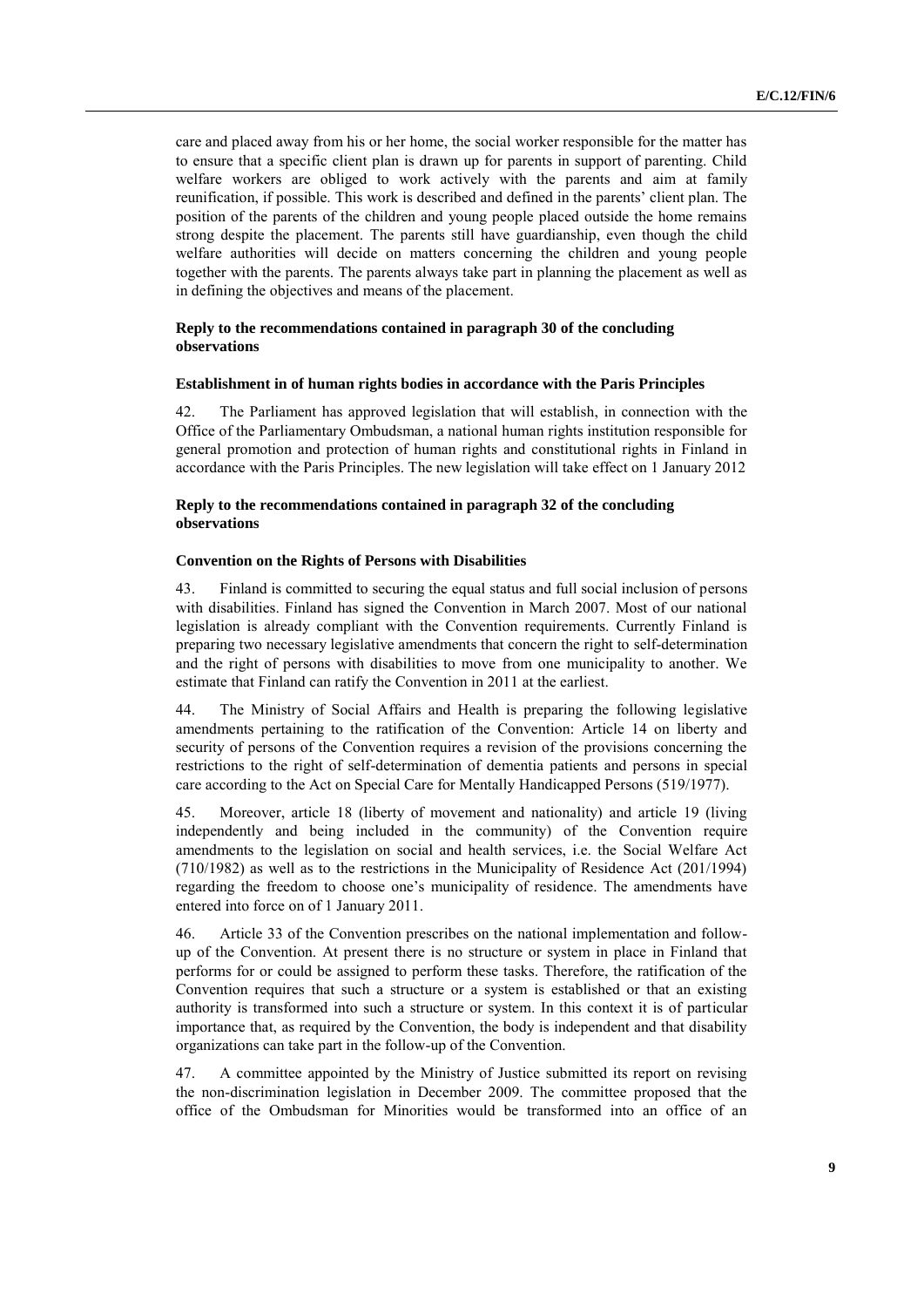ombudsman for equality and that the new ombudsman would supervise the enforcement of the Non-Discrimination Act outside the working life for all discrimination grounds, including disability. According to the committee proposal, the ombudsman could act as the independent body referred to in article 33 of the Convention. The Ministry of Justice is currently preparing the reform further.

48. The reform of the Act on Services and Assistance for the Disabled (380/1987) and the Act on Special Care for Mentally Handicapped Persons has been continued with an amendment to first-mentioned act in September 2009. The responsibility to organize and finance interpreter services for persons with disabilities is transferred from municipalities to the Social Insurance Institution of Finland by virtue of the Act on Interpreter Services for Persons with Disabilities (133/2010) which will enter into force on 1 September 2010.

49. The rights of persons with disabilities is one of the international priority areas of the government report on human rights policy in Finland which was submitted to Parliament in autumn 2009 (Publications by the Ministry for Foreign Affairs 7/2009). According to the report, Finland continues to promote the Convention internationally by, for example, emphasizing in international fora the importance of the Convention and by supporting disability organizations' efforts to promote the Convention.

50. Although Finland is still to ratify the Convention, we have, however, already initiated the preparations for the Convention implementation. A proposition for a Government Programme on disability policy has been prepared 2009-2010 under the lead of the Ministry of Social Affairs and Health. The programme defines concrete disability policy measures to be adopted in our country in the next few years. The disability policy programme will implement the Convention. The programme measures will be ambitious and aim at developing all policy sectors from the perspective of the rights, freedoms and equal opportunities of persons with disabilities.

51. The core of the disability policy programme is the measures that ensure the following objectives: (1) the legislative amendments necessitated by the ratification of the Convention are prepared and implemented. (2) The socioeconomic status of persons with disabilities is improved and poverty is prevented. (3) The availability and high quality of special services and support measures are ensured across the country. (4) Accessibility in society is widely reinforced and increased. (5) Disability research is reinforced, the information base is improved, and versatile high-quality methods are developed in support of disability policy and monitoring.

52. After the necessary drafting period for the upcoming legislative amendments and the establishment of a structure or system for the national follow-up of the Convention implementation the Convention and its Optional Protocol can be ratified by Finland.

# **B. Information relating to articles of the Covenant**

# **Article 1**

## **Åland**

53. An amendment of the Act on the Autonomy of Åland (1144/1991) has strengthened Åland's role in issues related to Finland's involvement in EU courts and in preparing Finland's responses in situations where the Commission claims Finland has breached it EU obligations.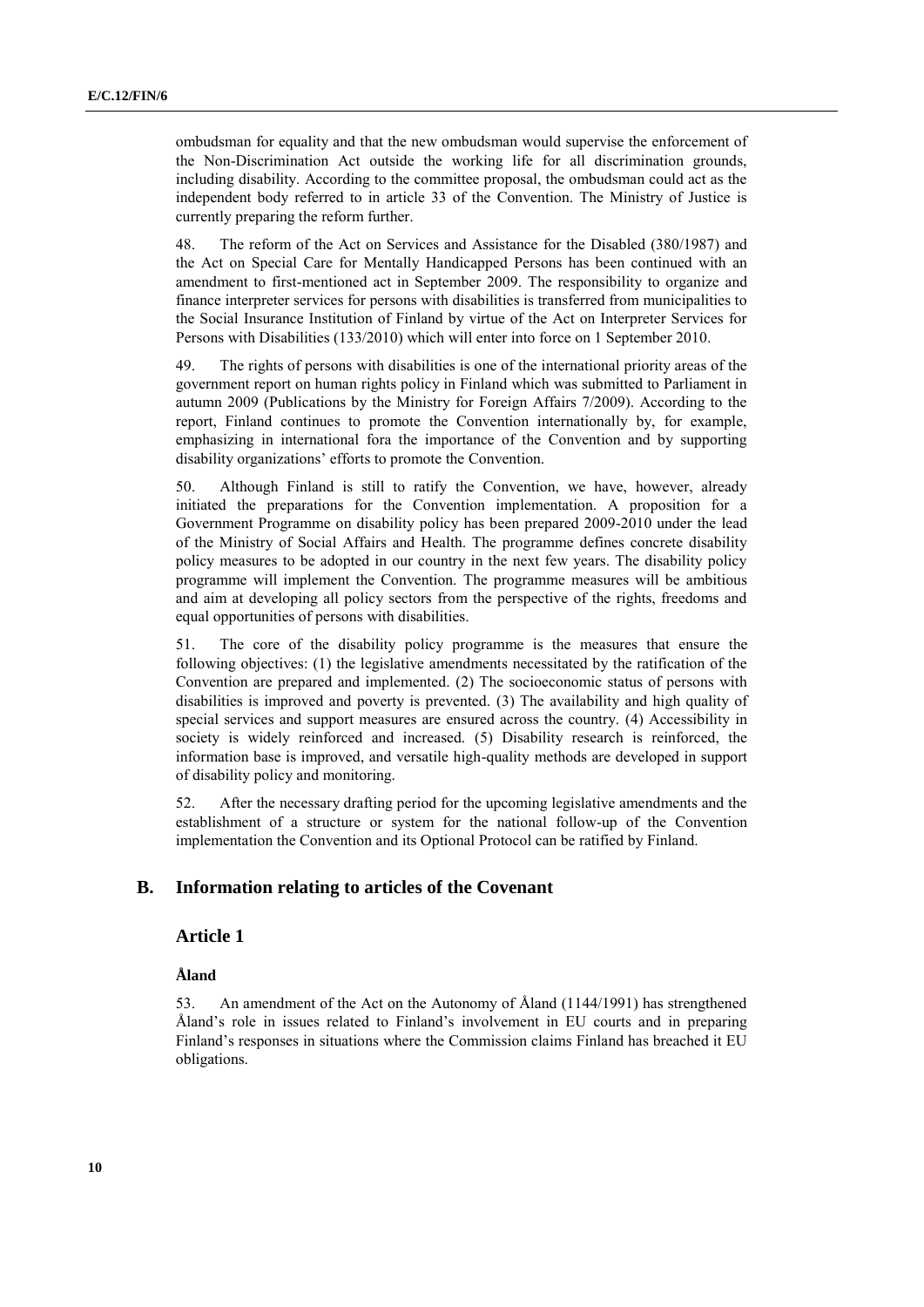#### **The Sámi**

54. In Finland, the status of the Sámi as an indigenous people was recognized in the Constitution of Finland in the context of the fundamental rights reform in 1995. According to the Constitution (section 17, subsection 3) the Sámi, as an indigenous people, have the right to maintain and develop their own language and culture. Thus, the provision secures the collective right of the Sámi to maintain and develop their language and culture.

55. The Constitution (section 121, subsection 4) also guarantees the Sámi linguistic and cultural self-government within the Sámi Homeland Area (Sámi native regions), as provided by an Act. Provisions concerning the self-government are included in the Act on the Sámi Parliament (974/1995). For tasks relating to their linguistic and cultural selfgovernment, the Sámi shall elect from among themselves a Sámi Parliament. Because of its autonomous nature, the Sámi Parliament is not a state authority or a part of state administration. As it is established by an Act, it is a juristic person of public law with an independent status in relation to state and municipal authorities. Even though it belongs to the purview of the Ministry of Justice, it does not work under the subordination of the Ministry.

56. The task of the Sámi Parliament is to look after the Sámi language and culture, as well as to take care of matters relating to the status of the Sámi as an indigenous people. In these matters, the Sámi Parliament may take initiatives and make proposals to the authorities, as well as issue statements. The Sámi Parliament shall furthermore use the powers prescribed in the Act or elsewhere in law and decide how the funds designated for the common use of the Sámi shall be allocated. In matters pertaining to its tasks, the Sámi Parliament exercises independently the right of decision by its own decision-making processes. In these mattes the Sámi Parliament shall also represent the Sámi in national and international connections.

57. The most significant way for the Sámi to participate in societal decision-making processes lies on the statutory obligation set out in the Act on the Sámi Parliament to authorities to negotiate with the Sámi Parliament in various issues. According to the Act (Section 9) the domestic authorities shall negotiate with the Sámi Parliament in all farreaching and important measures which may directly and in a specific way affect the status of the Sámi as an indigenous people and which concern matters in the Sámi Homeland as referred to in the Act. These matters are: community planning; the management, use, leasing and assignment of state lands, conservation areas and wilderness areas; applications for licenses to stake mine claims or file mining patents; legislative or administrative changes to the occupations belonging to the Sámi culture; the development of the teaching and use of the Sámi language in schools, as well as social and health services; and any other matters affecting the Sámi language and culture and the status of the Sámi as an indigenous people.

58. The obligation to negotiate applies to a wide range of issues. To fulfil its obligation to negotiate, the relevant authority shall provide the Sámi Parliament with the opportunity to be heard and to discuss the matters. The obligation to negotiate applies to all levels of administration, in other words, to local, regional and nationwide authorities. The obligation to negotiate is completed by a provision in the Finnish Parliament's Rules of Procedure. Matters for plenary sessions (government proposals, reports to be submitted to the Parliament etc.) shall be prepared in a Committee (Section 32). When a legislative proposal or another matter specifically involving the Sámi is being considered, the Committee shall reserve the representatives of the Sámi an opportunity to be heard, unless there are special reasons for the contrary. At this stage it is still possible to influence the subject matter of the proposal.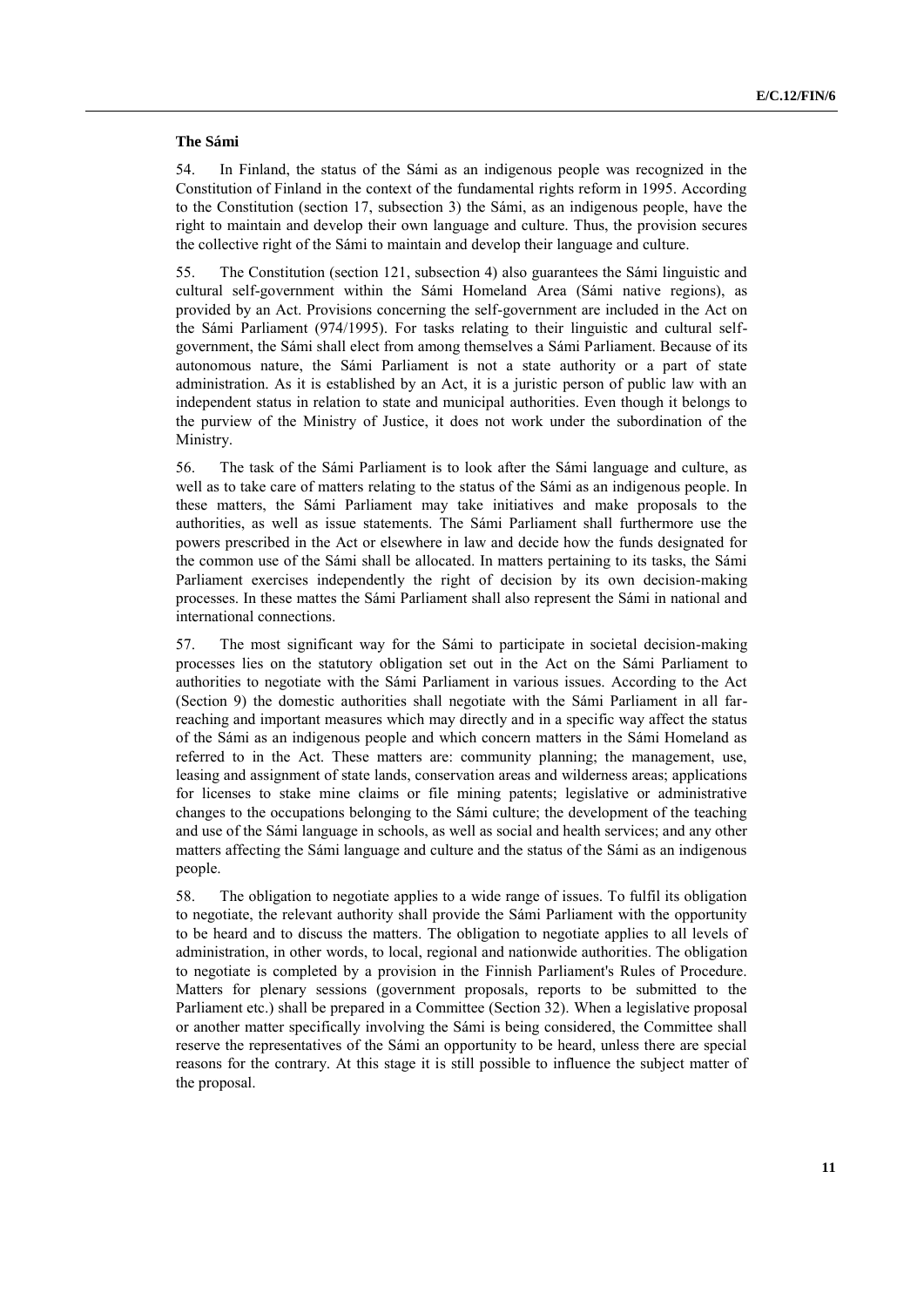59. See also above, reply to the recommendations contained in paragraph 20 of the concluding observations: Ownership and use of land in the Sámi Homeland, above.

# **Article 2**

60. See paragraph 43 above.

61. The Parliamentary Ombudsman has emphasized the need to established new ways of fully realizing human rights in Finland. The Ombudsman has proposed, inter alia, the establishment of national compensation measures for violations of human rights and constitutional rights as well as the establishment of a national human rights strategy.

# **Article 3**

62. In Finland, all Government Bills must contain an assessment of the anticipated impact of the proposed legislation. In this context, impact means the real, practical consequences of the application of the legislation. Among the consequences to be assessed are the effects the proposed legislation on welfare and health as well as on nondiscrimination and equality in Finland.

#### **Action Plan for Gender Equality**

63. The Government Action Plan for Gender Equality for the years 2004-2007 (Publications by the Ministry of Social Affairs and Health 2005:1) was concluded 2007. The action plan coordinated the Government actions to promote equality between women and men, which included nearly a hundred separate measures. Progress was achieved in reaching many of the objectives, for example in increasing percentage of women in Stateowned companies' boards of directors, yet challenges associated with gender equality promotion still exist and the efforts must continue.

64. After the parliamentary election in 2007, the elected Government stated clearly that the promotion of gender equality is the responsibility of the whole Government. The Government Resolution on the Government Action Plan for Gender Equality 2008–2011 ((Publications by the Ministry of Social Affairs and Health 2008:21) compiles and coordinates the measures for promoting the equality between women and men. The action plan comprises 27 measures, which aim at the realization of gender mainstreaming, bridging gender pay gaps, promoting women's careers, alleviating segregation, increasing gender awareness in schools, improving reconciliation of work and family life, reducing violence against women, reinforcing resources for gender equality work, and drawing up a Government report on gender equality.

65. The Government Action Plan for Gender Equality has set the goals to implement gender mainstreaming. Government decisions and measures should be evaluated to find out their impact on men and women. The gender perspective is included in the implementation of Government policy programmes. Each ministry takes the gender perspective into account when drafting legislation, drawing up the draft budget and implementing projects. An operational working group on gender equality will be set up in each ministry to ensure gender mainstreaming. The ministries provide training for their personnel on gender mainstreaming.

# **Amendments to the Equality Act**

66. The amended Act (government bill 153/2008) on Equality between Women and Men (609/1986, below the Equality Act) entered into force on 1 January 2009. The Act was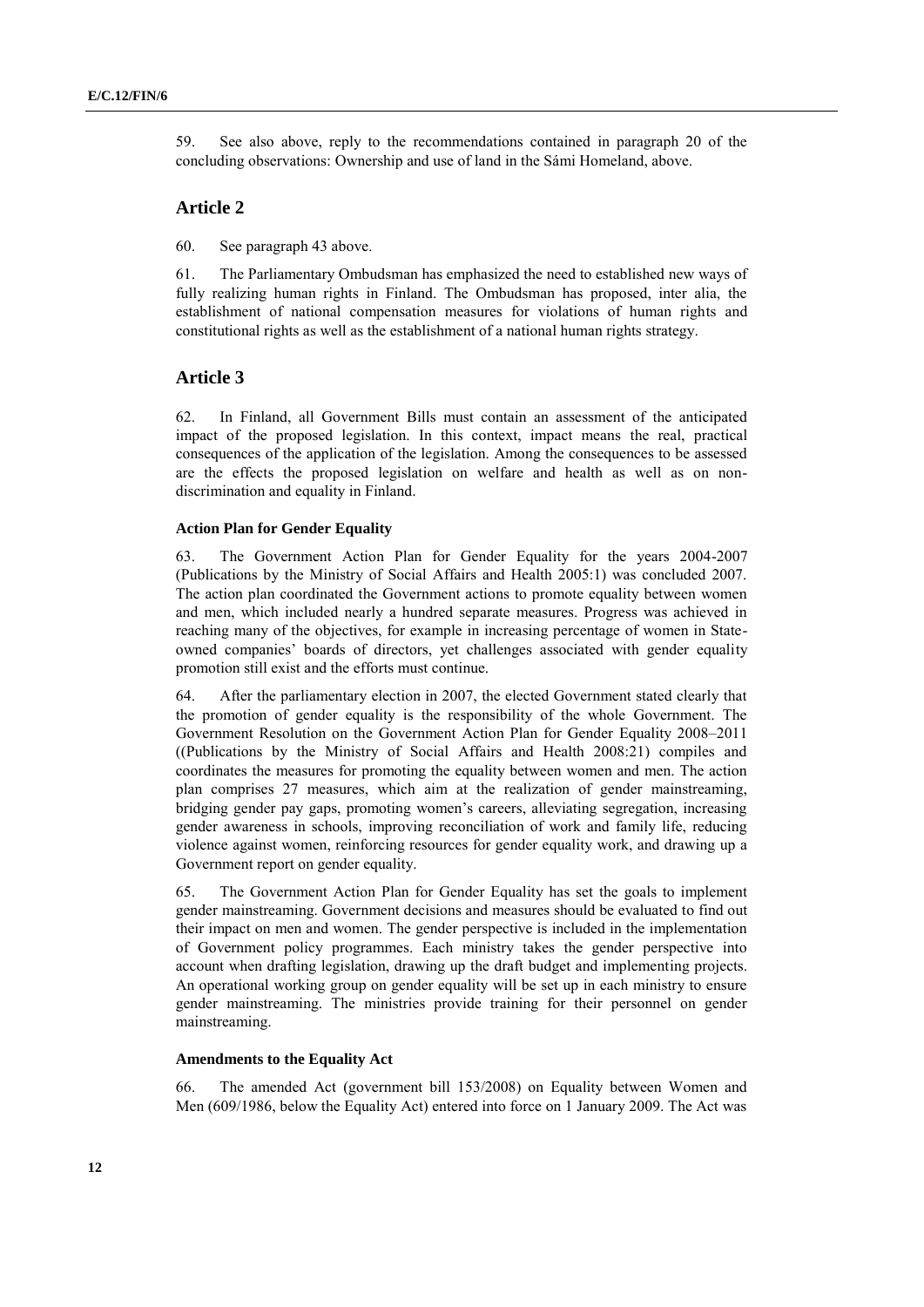amended to comply with the requirements of the Directive implementing the principle of equal treatment between men and women in the access to and supply of goods and services (2004/113/EC). The Act was supplemented by a new section 8e in order to ensure that the prohibition on gender discrimination in the access to and supply of goods and services will be clearly covered by the sanctions and supervision under the Act, in the same way as the prohibition on discrimination in working life, educational institutions and interest organizations.

67. An effective implementation of the Directive at the national level required that the provisions on the compensatory sanction and prohibition on counter-measures in the Equality Act were extended to apply, in accordance with the scope of the Directive, to the providers of products and services. With the amended provisions, efficient sanctions can now be imposed on the providers of products or services making themselves guilty of discrimination under the Equality Act.

68. In the same context also section 10 of the Equality Act was amended to widen the scope of the employer's obligation to give a written report to a person who considers that he or she has been discriminated against in a situation relating to working life referred to in the Act, stating the reasons for the employer's conduct.

69. Another amendment to the Act entered into force on 15 June 2009 to modify provision on sexual and gender-based harassment and compensation to meet requirements under the Directive on gender equality (2006/54/EC).

70. In the same context the provision in section 11 concerning compensation was amended to correspond to the requirements of the Directive on gender equality, to the effect that the maximum amount of compensation regarding employee recruitment was restricted to apply to jobseekers who would not have been chosen for the job even if the recruitment would have been made on non-discriminatory grounds.

# **Article 6**

71. With regard to targeted employment programmes, it should be noted that in its Supplementary Budget for 2010, the Government allocated an additional EUR 77 million for the reduction of youth unemployment. As a consequence, some 15,000 young people will be employed, enrolled to a school or become entitled to measures aiming at improving their employment opportunities. Some 4,700 young people will be employed in the arts, physical education or youth outreach programmes.

72. As to information on work in the informal economy, see the 2005 study titled Household Production and Consumption in Finland 2001. Household Satellite Account, available in English at http://www.ncrc.fi/files/4919/2006\_household\_satellite\_account.pdf.

# **Article 7**

#### **Minimum wages**

73. In Finland, terms of employment are determined by employment legislation, collective agreements and individual contracts of employment. There are no specific provisions in Finnish law on minimum wages, but the basis for determining it is included in the Employment Contracts Act (55/2001).

74. According to the Act, the minimum conditions of employment will largely be determined by collective agreements. An employer who is bound by a collective bargaining agreement, either by being a member of an association party to the agreement or by itself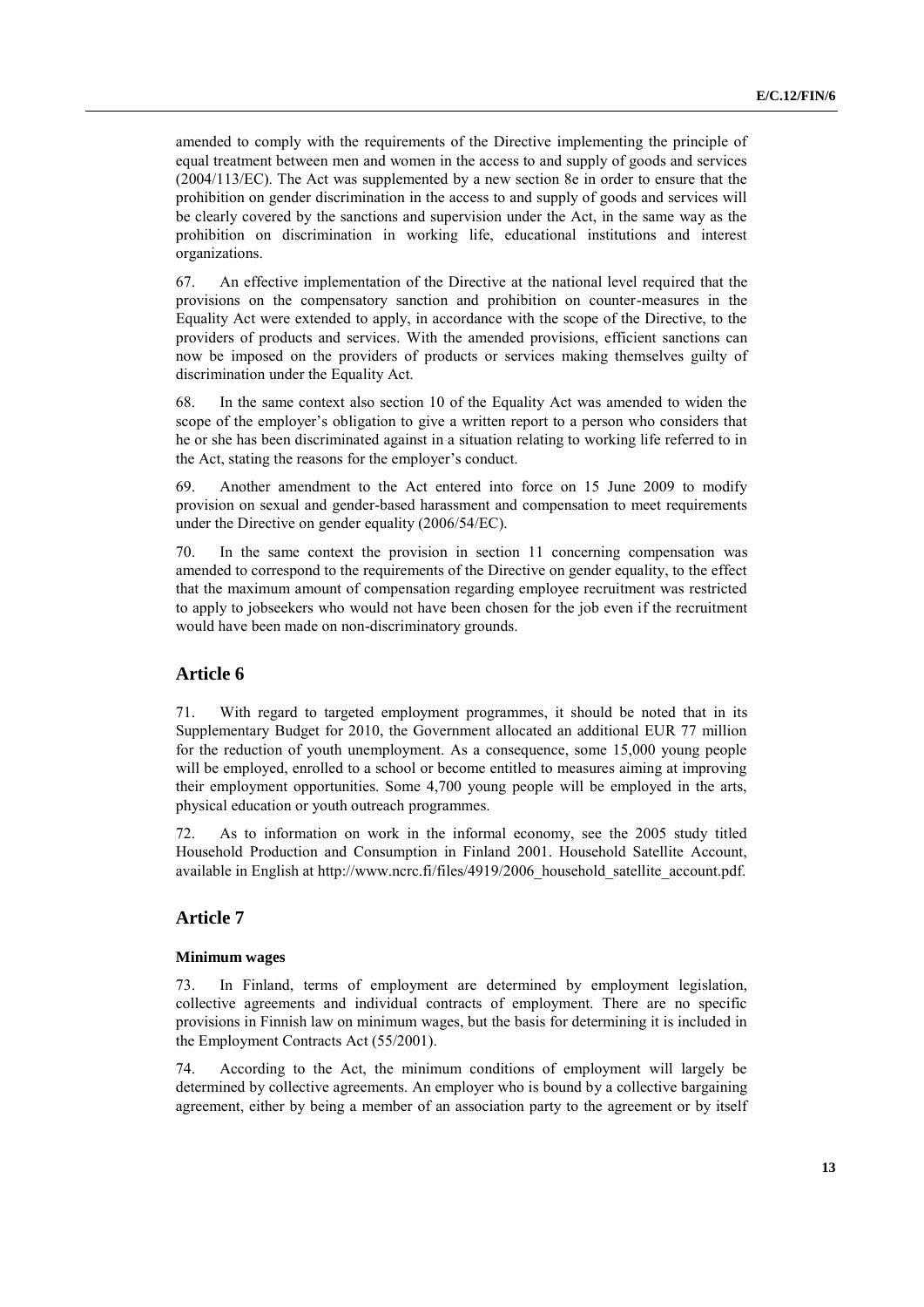being a direct party to it, is obliged to adhere to the agreement as the minimum terms of employment for its staff.

75. The majority of the Finnish workforce, more than 75 per cent, is covered by collective agreements on the basis that their employers are either members of an association party to such an agreement or themselves parties to as such an agreement.

76. Additionally, on the basis of the provision on the general applicability of collective agreements in the Employment Contracts Act, some collective agreements have been applied in the relevant industries as the minimum terms of employment for more than 30 years.

77. In essence, the system of general applicability of collective agreements is a system of minimum terms of employment, which is based not on a specific law on minimum wages, but rather on the collective bargaining mechanism. Employers which do not belong to any association are bound to abide by the terms and conditions of the collective agreement as determined in the Employment Contracts Act. In practice, the system ensures that in each industry the minimum level of wages, employment security, and occupational safety are the same regardless of whether the employer belongs to an employers association. Research shows that in 2004, 91.4 per cent of employees were covered by some collective agreement. In case where no collective agreement is applicable, the terms of employment are determined by the employment contract.

78. According to the Employment Contracts Act, if no collective agreement is applicable, and the employer and the employee have not agreed on the remuneration to be paid for the work, the employee shall be paid a reasonable, normal remuneration. An agreement on unreasonable remuneration can be mediated in accordance with the relevant provision of the Employment Contracts Act.

# **Overtime**

79. In Finland, overtime is allowed only on the basis of the consent of the employee, to be given separately for each instance of overtime. The employee may, however, also give his or her consent for a short set period if the nature of the work arrangements so requires. The maximum amount of overtime is 138 hours in a period of four months, but never more than 250 hours in any calendar year.

80. However, nationwide associations of employees and employers may agree differently on the time limits set out above. Such collective-agreement-based periods cannot exceed 12 months and the maximum amount of annual overtime must comply with the limits laid down above.

#### **Family leave**

81. According to the Employment Contracts Act, an employee is entitled to be on leave from work during the period which he or she is entitled to receive maternity allowance, special maternity allowance, paternity allowance or parental allowance in accordance with the Health Insurance Act (1124/2004). An employee may, subject to the consent of the employer, work during the period she is entitled to maternity allowance, if the work does not endanger the safety of the foetus, the child, or the mother. However, no work is allowed during the two weeks prior to the estimated date of birth, nor for two weeks after giving birth. Both the employee and employer are entitled to discontinue at any time any work being undertaken during the maternity allowance period.

82. The employer and employee may agree on part-time work and the conditions thereof during a parental allowance period.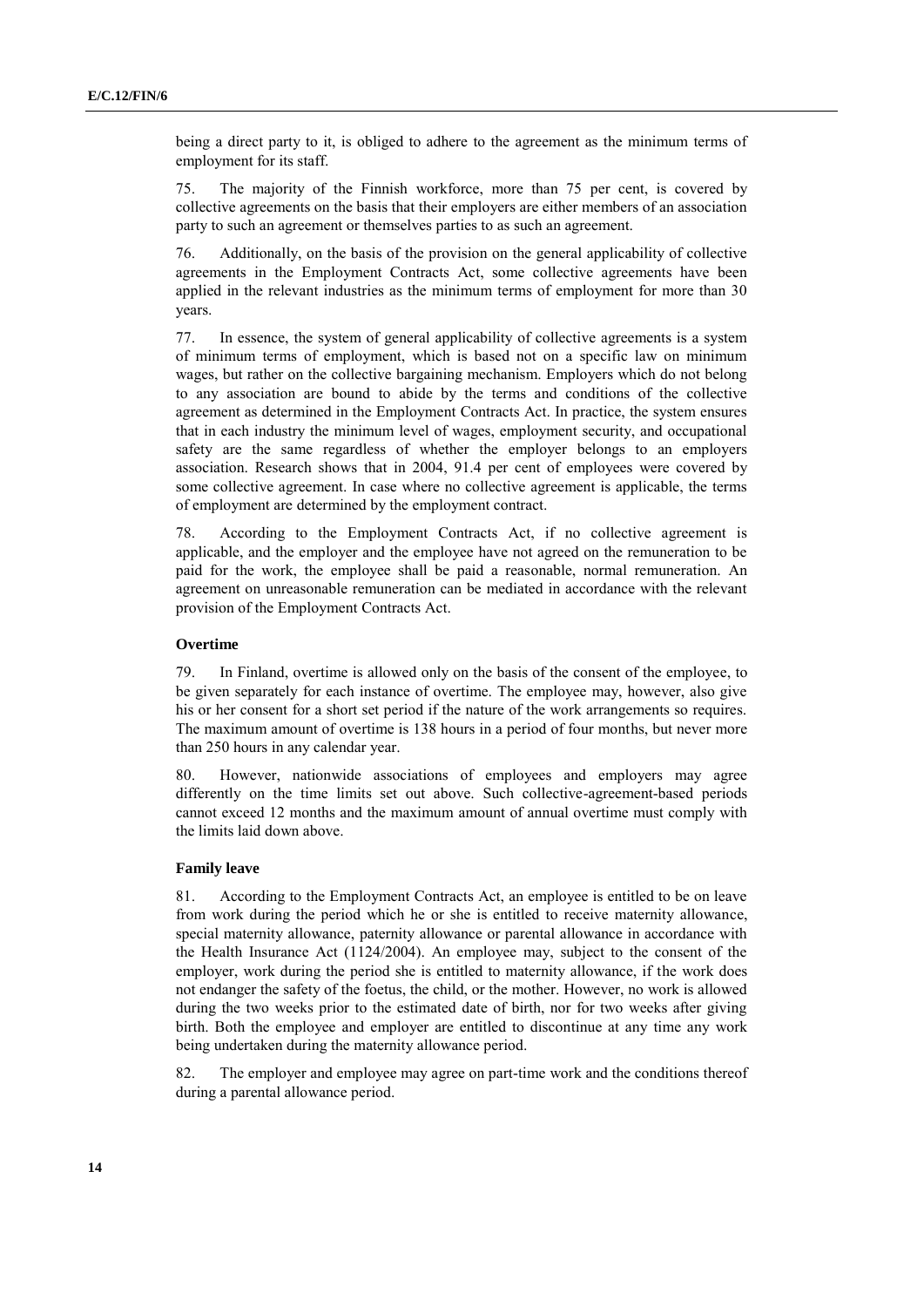#### **Child care leave**

83. An employee is entitled to be on child care leave to take care of his or her child, or any other child permanently residing in his or her household, until the child reaches three years of age. However, the parent of an adopted child is entitled to child care leave until two years have passed since the adoption, however at most until the child starts school.

# **Partial child care leave**

84. An employee who has been employed by the same employer for at least six months during the last 12 months is entitled to partial child care leave to take care of his or her child, or any other child permanently residing in his or her household, until the end of the child's second year in compulsory education. If the child is subject to prolonged compulsory education in accordance with Section 25, Subsection 2 of the Compulsory Education Act (628/1998), the employee is entitled to partial child care leave until the end of the thirds year of compulsory education. The parent of a child who is disabled or suffers from a long-term illness and is in need of special care is entitled to partial child care leave until the child reaches the age of 18.

#### **Temporary child care leave**

85. In case of sudden illness of an employee's child, or a child permanently residing in his or her household, until the child reaches 10 years of age, the employee is entitled to temporary child care leave in order to care for, or arrange the care of, the child, for a maximum of four work days at a time. A parent not living in the same household with the child has an equal right.

#### **Absence due to compelling family reasons**

86. An employee is entitled to be temporarily absent from work if his or her direct presence elsewhere is necessary due to an unforeseeable, compelling family reason related to an accident or illness.

#### **Reconciling work and family life**

87. The family policy of the Ministry of Social Affairs and Health places an emphasis on the reconciliation of work and family life in order to improve the opportunities for parents to spend more time with their children and to make it easier for women to go to work. The Ministry's developmental work seeks ways of improving the reconciliation of work and family life, whereby: (1) Legislation on working life takes more account of parenthood. (2) Financial benefits are in place to enable families to select the best form of care for their children. (3) Child day care services are reformed and diversified. (4) There is greater equality between mothers and fathers in caring for their children.

88. The services provided in Finland for families support parents and guardians to guarantee the wellbeing and upbringing of children, which include parental leave (for both women and men) and day-care services.

#### **Statistics on working conditions**

89. For statistical information, reference is made to the study Three Decades of Working Conditions. Finding of Finnish Quality Work Life Surveys 1977-2008, are available in English at http://tilastokeskus.fi/tup/julkaisut/working\_conditions.pdf.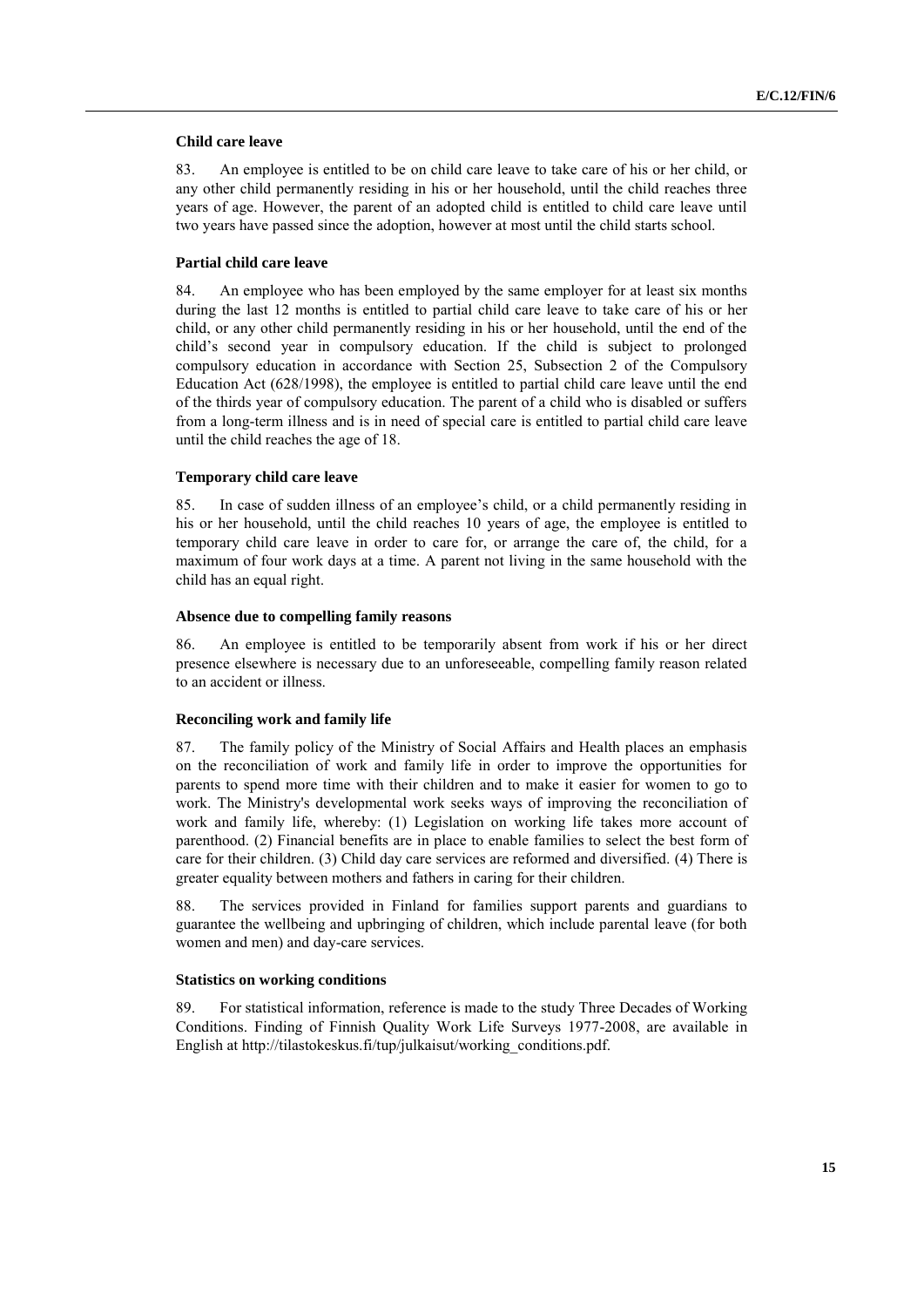## **Equal pay**

90. See above, reply to the recommendations contained in paragraph 23 of the concluding observations.

#### **Sexual harassment at work - legislation**

91. In Finland, sexual harassment at the workplace is punishable under several provisions. Firstly, sexual harassment may fulfil the conditions for a sexual crime as defined in Chapter 20 of the Criminal Code (39/1889), including rape and aggravated rape as well as sexual abuse.

92. Section 28 of the Occupation Safety Act (738/2002) requires the employer to take measures against any sexual harassment at the work place. If the employer or his or her representative is the one guilty of harassment, the person in question is also guilty of a work safety offence as defined in Chapter 47, Section 1 of the Criminal Code.

93. Such conduct may also amount to sexual harassment as defined in the Equality Act. According to Section 7 of the Act, sexual harassment is defined as "verbal, non-verbal or physical undesirable conduct of a sexual nature, which by purpose or consequence violates the mental or physical integrity of someone, in particular by creating a threatening, hostile, demeaning, humiliating or distressing atmosphere". The Act also contains a definition of harassment based on sex: according to Section 7, such harassment is defined as "undesirable conduct not of a sexual nature based on the sex of another which by purpose or consequence violates the mental or physical integrity of someone, in particular by creating a threatening, hostile, demeaning, humiliating or distressing atmosphere". The provision containing the definitions has entered into force on June 15th, 2009.

94. Any conduct fulfilling the above definitions amounts to discrimination prohibited by the Equality Act. Such discrimination is punishable as work discrimination under Chapter 47, Section 3 of the Criminal Code. According to Section 8 d of the Equality Act, any employer which fails to take available measures to end any sexual or sex-based harassment of which it is aware is himself guilty of discrimination prohibited by the Act.

95. Consequently, sexual harassment at the workplace is punishable both under the provision on sexual crimes in Chapter 20 of the Criminal Code and the provision on employment offences in Chapter 47. The maximum punishment for rape, as defined in Chapter 20, Section 1 is six years' imprisonment, and for aggravated rape, as defined in Section 2, is ten years. The scale of punishment for these crimes does not include the possibility of a fine. The punishment of sexual abuse, as defined in Chapter 20, Section 5, is a fine or a maximum of four years' imprisonment.

96. The punishment for work safety offence, as defined in Chapter 47, Section 1 of the Criminal Code is a fine or a maximum of a year's imprisonment, while the punishment for work discrimination, as defined in Section 3, is a fine or a maximum of six months' imprisonment. The victim may demand damages. Anyone subjected to discrimination prohibited by the Act on Equality between Women and Men may also demand compensation from his or her employer or other persons as defined in the Act.

#### **Safety and health conditions at the workplace**

97. In 2006, Finland enacted the Act on Occupational Safety and Health Enforcement and Cooperation on Occupational Safety and Health at Workplaces (701/2006). The objective of that Act is to secure compliance with occupational safety and health provisions and to improve the work environment and working conditions by means of enforcement carried out by occupational safety and health authorities and cooperation between employers and employees.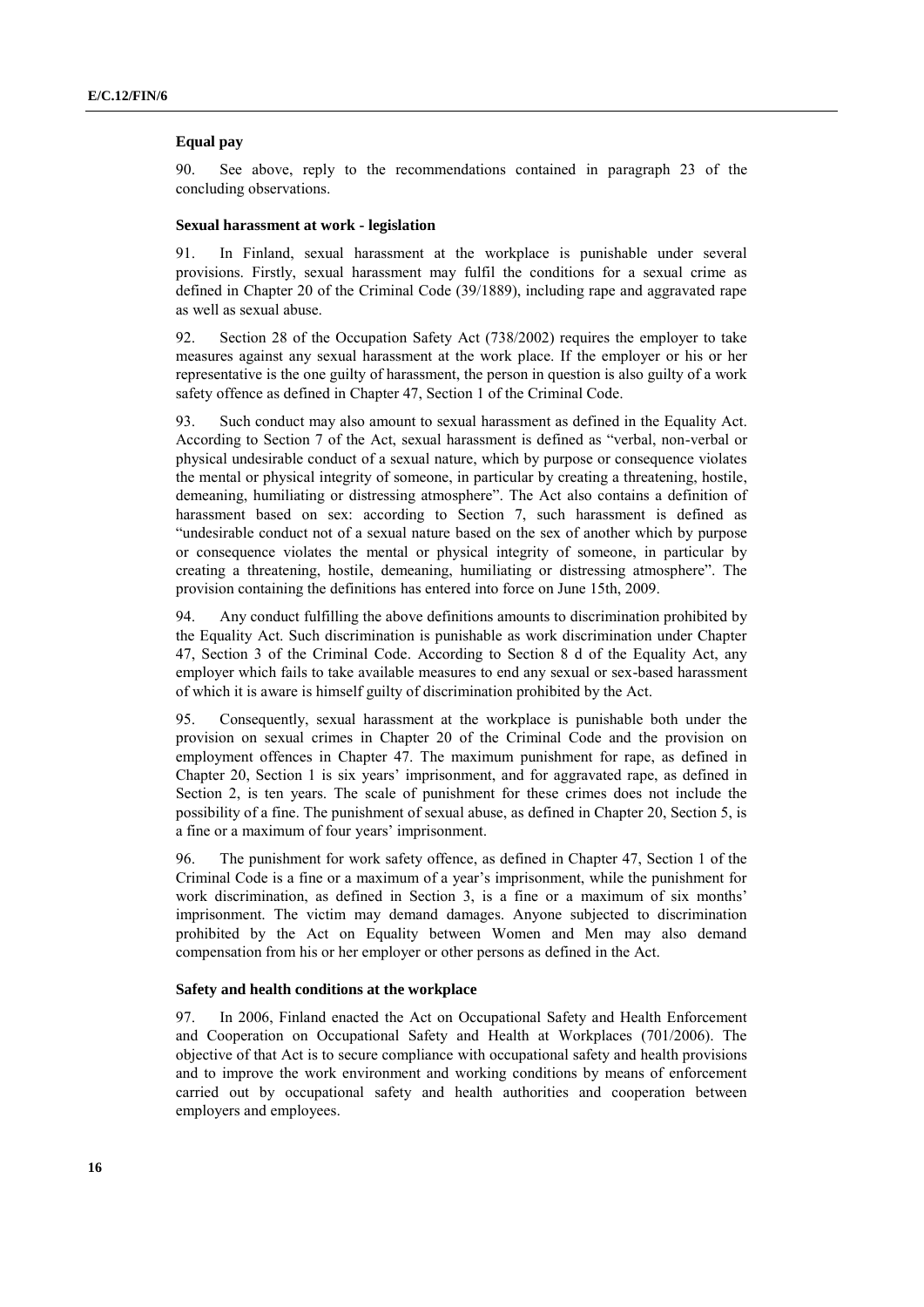# **Article 8**

## **Conditions on and restrictions related to trade unions**

98. Section 13 of the Finnish Constitution provides for freedom of assembly and association. According to the provision, everyone has the right to arrange meetings and demonstrations without a permit, as well as the right to participate in them. Everyone is also guaranteed freedom association, which entails the right to form an association without a permit, to be a member or not to be a member of an association and to participate in the activities of an association. The freedom to form trade unions and to organize in order to look after other interests is likewise guaranteed by the Constitution. More detailed provisions on the exercise of these freedoms are laid down by the Associations Act (503/1989).

99. Chapter 13, Section 1 of the Employment Contracts Act provides that neither employers nor employees may prevent each other from belonging to or joining trade associations or being active in one. Any agreement providing otherwise is void. According to the Posted Workers Act (1146/1999), the same applies to employees posted in Finland.

100. There are no specific provisions on the right of civil servants to form trade unions; instead, the standard rules are applied. Section 16 of the State Civil Servants Act (750/1994) contains the single restriction on the freedom of professional association of civil servants. It provides that a civil servant whose duties include representing the State as an employer may not hold in a civil servants' union a position which would conflict with the said duty.

# **Collective bargaining mechanisms**

101. The basic principles relating to collective bargaining in Finland are laid down in the Collective Agreements Act (436/1946) and the State Civil Servants Collective Agreements Act (664/1970). Collective agreements, both in the private and public sectors, serve to important purposes: firstly, the guarantee the minimum level on the terms of employment for the employees, and secondly, while in force, they prohibit the parties to take industrial action against each other.

102. Disputes related to collective agreements are within the jurisdiction of the Labour Court as established in the Labour Court Act (646/1974). The Act on Mediation in Labour Disputes (420/1962) establishes a mechanism for the prevention of industrial action.

# **Right to strike**

103. The right to industrial action, including the right strike, is protected as a derivative right from the freedom of professional association as enshrined in Section 13, Subsection 2 of the Constitution. The protection of the freedom of professional association and the consequent right to industrial action guarantee that the use of these rights may have no negative effects on the person exercising the right.

104. The Collective Agreements Act provides for a prohibition of industrial action while a collective agreement is in force. According to the Act, a strike is illegal if it is directed at a provision in a collective agreement in force or at the collective agreement in its entirety and it is executed by an entity which is bound by the collective agreement. The Act does not prohibit industrial action taken for political purposes or for the purpose of supporting other industrial action, as long as the action is not intended to have effects on the collective agreement of the party taking the action and on the condition that the supported action is not in itself illegal.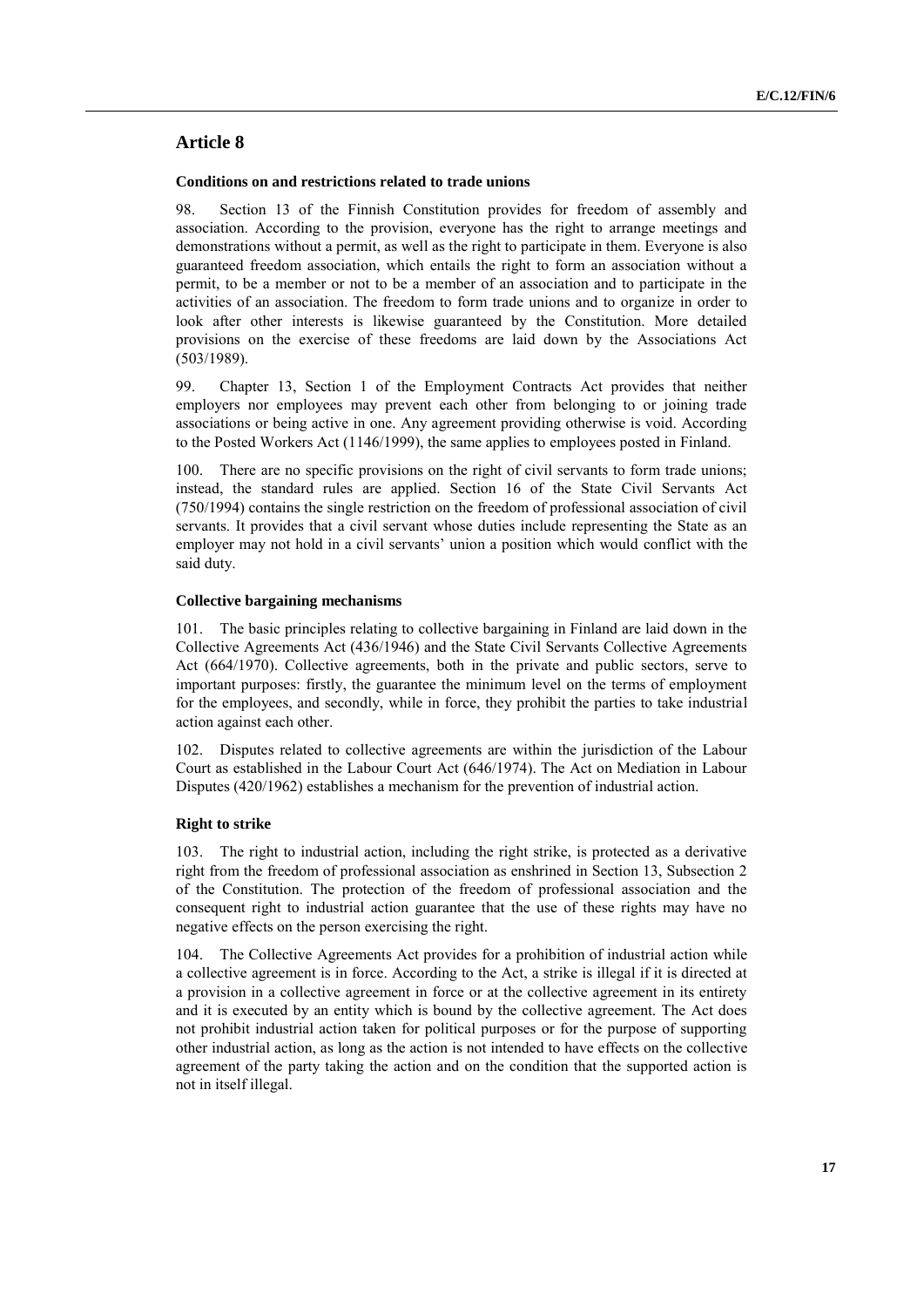105. The Act on Mediation in Labour Disputes contains provisions not only on the functions of the national conciliator but also on the obligations of anyone planning a strike. A strike is illegal if it has been executed without complying with the obligation to give notice as provided by the Act.

106. Section 2 of the State Civil Servants Collective Agreements Act contains an exhaustive list of purposes for which State civil servants may legally take industrial action; consequently, civil servants are prohibited from, inter alia, taking industrial action for political purposes. Section 8 of the Act provides that the only legal means of industrial action directed against an existing service relationship are lockout and strike. The right to industrial action of civil servants whose duties include representing the State as an employer, as defined in Section 2, Subsection 4 of the State Civil Servants Collective Agreements Act and listed in detail in Section 10 of the State Civil Servants Collective Agreements decree, has been restricted.

107. Section 8 of the Act on Mediation in Labour Disputes contains a provision on the temporary prohibition of the execution and expansion of industrial action. If a labour dispute is intended to give rise to a work stoppage or the extension of the same that is considered, in the light of its scope or the nature of the sector involved, to affect essential functions of society or to prejudice the general interest to a considerable extent, the Ministry of Employment and the Economy may, at the proposal of the conciliator or conciliation board involved, and with the object of reserving sufficient time for mediation, prohibit the projected stoppage or its extension or commencement for a maximum of fourteen days from the announced date of its commencement.

108. In the case of a dispute over the terms of employment of civil servants, the Ministry may, for special reasons, at the proposal of the conciliator or conciliation board involved, extend its prohibition of the work stoppage for an additional seven days.

# **Article 9**

109. As to information of the general structure of social security in Finland, reference is made to the previous periodic report. For additional information, see the report Characteristics of the Social Security System in Finland (2007), available in English at http://www.stm.fi/c/document\_library/get\_file?folderId=39503&name=DLFE-6714.pdf. Up-to-date details on eligibility, personal scope and benefit levels can be found in the Missoc and tables at tables and tables at tables at tables at tables at tables at tables at tables at tables at tables at tables at  $\alpha$ http://ec.europa.eu/employment\_social/missoc/db/public/compareTables.do?lang=en.

#### **ILO Conventions ratified by Finland**

110. Finland has ratified all the ILO Conventions mentioned in the general guidelines. The latest periodic reports have been submitted as follows: Conventions No. 121(1980) concerning Employment Injury Benefit), latest report submitted in 1999; No. 128 (1967) concerning Invalidity, Old-Age and Survivors' Benefits,, latest report submitted in 2001; No. 130 (1969) concerning Medical Care and Sickness Benefits,, latest report submitted in 1998; and No. 168 (1988) concerning Employment Promotion and Protection against Unemployment, latest report submitted in 1998.

# **Old-age benefits**

111. An overall reform of the earnings-related pension scheme has entered into force from the beginning of 2005. The main purpose of the reform was to postpone retirement and to adjust the pension scheme to the increased average life expectancy.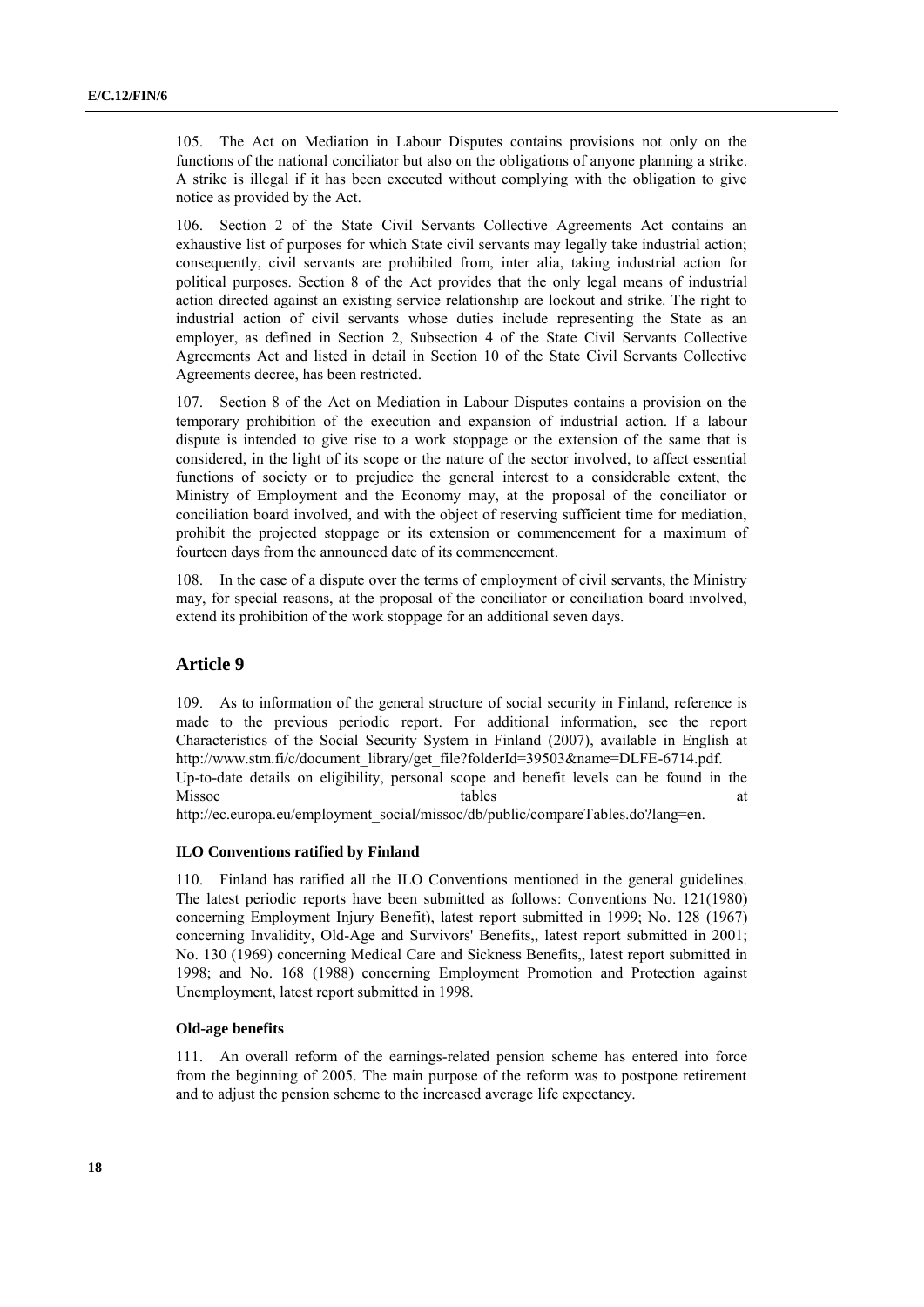112. A key aspect of the reform was a change in the way in which pensions are calculated. From 2005, the amount of pension has been calculated in accordance with a socalled career model, where the amount is affected by the income of each year at work and by a certain accrual rate based on age. The amount of pension also accrues during periods spent outside working life for which an earnings-based benefit is paid, such as sickness insurance, special medical care benefit, maternity benefit, special maternity benefit, paternity benefit and family benefit, compensations for losses of income under the traffic and accident insurance legislation, job alternation leave, rehabilitation benefit, study leave and earnings-related unemployment benefit. Due to the reform, pension further accrues during leaves taken for the purpose of child care or studies leading to a degree, in which cases the basis of accrual is a monthly income of 644.56 euro (in 2010).

113. The accrual of pension starts at the age of 18 years (down from 23 years) and the accrual rate increases with age from an initial annual rate of 1.5 per cent to 1.9 per cent at 53 years and to 4.5 per cent for the those aged 63 to 68 years. Thus, those persons who stay at work for the longest time benefit from the highest percentage.

There were also changes to the age limits for old-age pension: timing of old-age pension was made more flexible as the employee may choose to retire between the ages of 63 and 68 years.

115. Furthermore, the indexes used in the scheme have changed: as of 2005, pensions are tied to an index combining the income level index and consumer price index on an 80-20 basis, a change from the earlier 50-50 ratio.

116. A further reform in 2007 unified three private sector pension acts for employees into one Employees Pensions Act (395/2006). Moreover, new Self-Employed Person's Pensions Act (1272/2006) and State's Employees Pensions Act (1295/2006) entered into force on 1 January 2007.

117. In January 2010, the earnings-related pensions scheme was amended with the effect that benefits of people who have become disabled at a young age were increased.

118. With regard to the national pension scheme, a new National Pensions Act (568/2007) entered into force in January 2008. The new legislation was part of the overall reform aimed at modernizing and clarifying legislation on income security. Since then, the municipality of residence of the applicant no longer affects the amount of national pension or surviving spouse's pension. In effect, this increased the amount paid to recipients of a national pension who live in the second cost-of -living category of municipalities. After the reform, full national pension can also be paid to people in institutional care.

119. The standard of full national pension has been raised in the past five years three times in 2005 (by 7 euro/month), in 2006 (by 5 euro/month) and in 2008 (by 21 euro/month). No other significant structural changes have taken place in the national pension system during the period of time covered by the present report.

120. In 2008, there were 1,005,300 persons entitled to old-age pension. The total number of pensioners in 2008 was 1,414,200. Of these, 1,262,600 had their habitual residence in Finland, which is 23.5 per cent of the entire population. For figures on average overall pension by age of recipients, see table 2 in annex I.

#### **Disability benefits**

121. The overall reform of the earnings-related pension scheme has had an influence on disability pensions as well. The most important changes have been presented above.

122. Regarding disability pensions of over 60-year-old applicants, the criteria of the evaluation of the applicant's ability to work was amended to give increased consideration to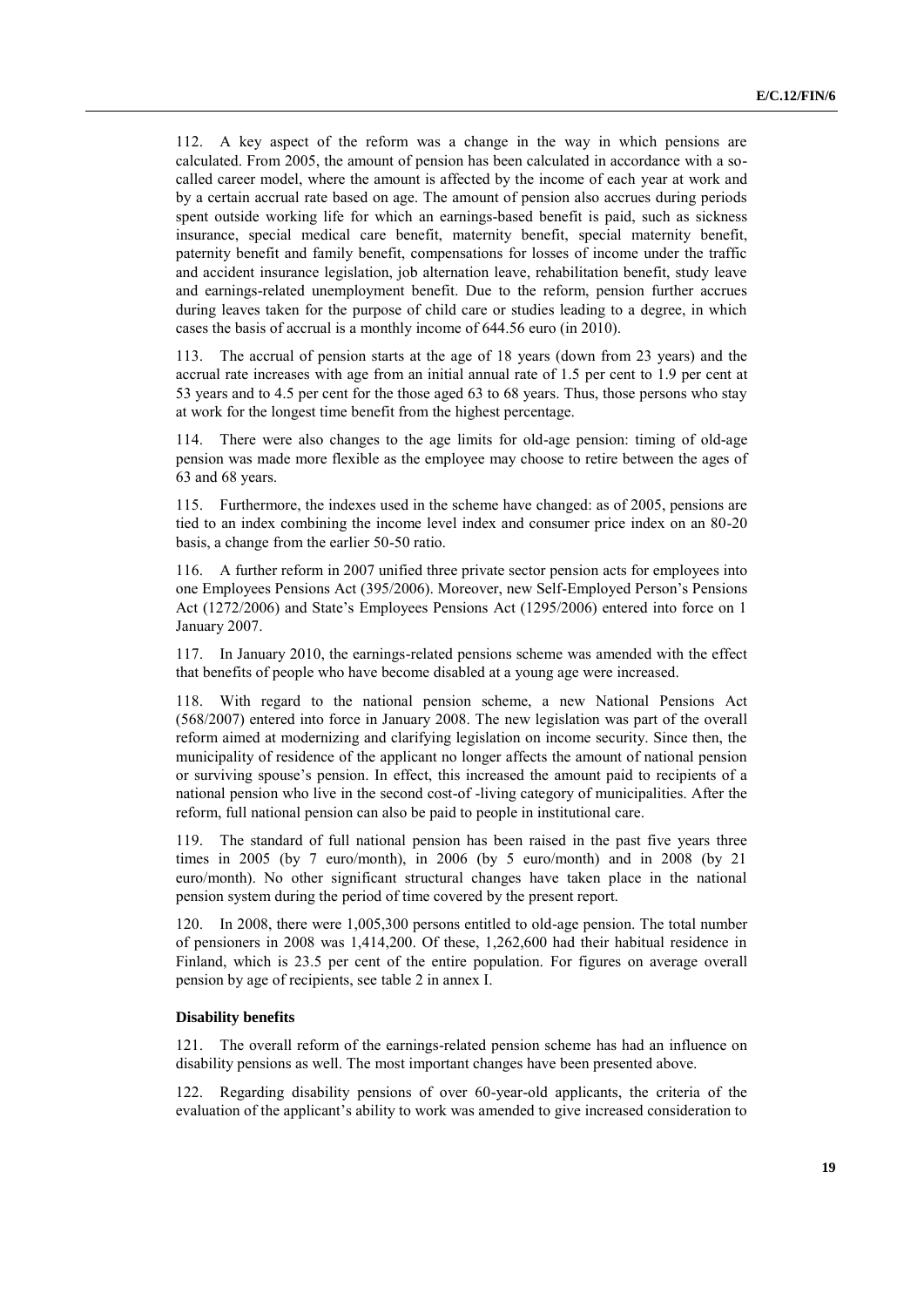the applicant's ability to work in his or her own chosen profession. In addition, the disability pension was increased by a lump sum as of the fifth calendar year of pension.

123. In 2009 a new law has been enacted to encourage people receiving disability pension to return to work (738/2009). If a person's income exceeds the legal limit of eligibility for disability pension, the applicant may relinquish the pension for a period of up to two years, and during that time reclaim the pension without a re-evaluation of his ability to work should his income again decrease below the limit. The act is temporary and it is in force from January 2010 to the end of December 2013.

124. Otherwise, the structure of disability benefits has not changed during the period of time covered by the present report. In 2008, disability pension was paid to 272,900 persons and the average amount of disability pension was 965 euro/month. For the number of beneficiaries of disability pension living in Finland by age, see table 3 in annex I.

## **Survivor's benefits**

125. In respect of the effects of the overall reform of the earnings-related pension scheme on survivor's benefits, reference is made to what is stated above. In other respects the structure of survivor's benefits has not changed significantly during the period of time covered by the present report.

126. In 2008, surviving spouse's pension was paid to 263,512 persons and surviving child's pension to 23,893 persons. The average amount of surviving spouse's pension was 487 euro/month and the average amount of surviving child's pension 302 euro/month.

# **Employment injury benefits**

127. The insurance scheme for employment injury was amended in 2005 to enable increased use of private health institutions in cases in which this would shorten waiting periods and hasten the patient's return to work.

128. In 2007, 140,746 accidents occurred at work, of which 118,002 happened in the workplace and 18,441 in the way from home to work or vice versa. In addition, compensation for occupational disease was paid 5,062 times.

## **Unemployment benefits**

129. As of 2010, a jobseeker has been entitled to earnings-related unemployment benefits if the applicant has worked for 34 weeks during the past 28 months (down from the earlier requirement of 43 weeks). Entrepreneurs´ employment requirement has also been reduced to 18 months within 48 months, and a prior 36 month duration limit for adjusted unemployment benefit has been removed.

130. Unemployment funds were given a possibility to pay up to two months´ unemployment benefits in advance before making the final decision on the applicant's right to the benefit.

131. The levels of unemployment benefit and labour market subsidy have been raised during the reporting period. In 2010, the full amount of labour market subsidy or unemployment benefit is 25.63 euro per day. The level of earnings-related part of the benefit has also been raised. For the number of persons entitled to unemployment benefits between 2005 and 2009, see table 4 in annex I.

132. As of 2010, unemployed jobseekers can take part in outside training for a maximum of 24 months while receiving unemployment benefits. The 65 day waiting period and 10 year work experience requirement were abolished.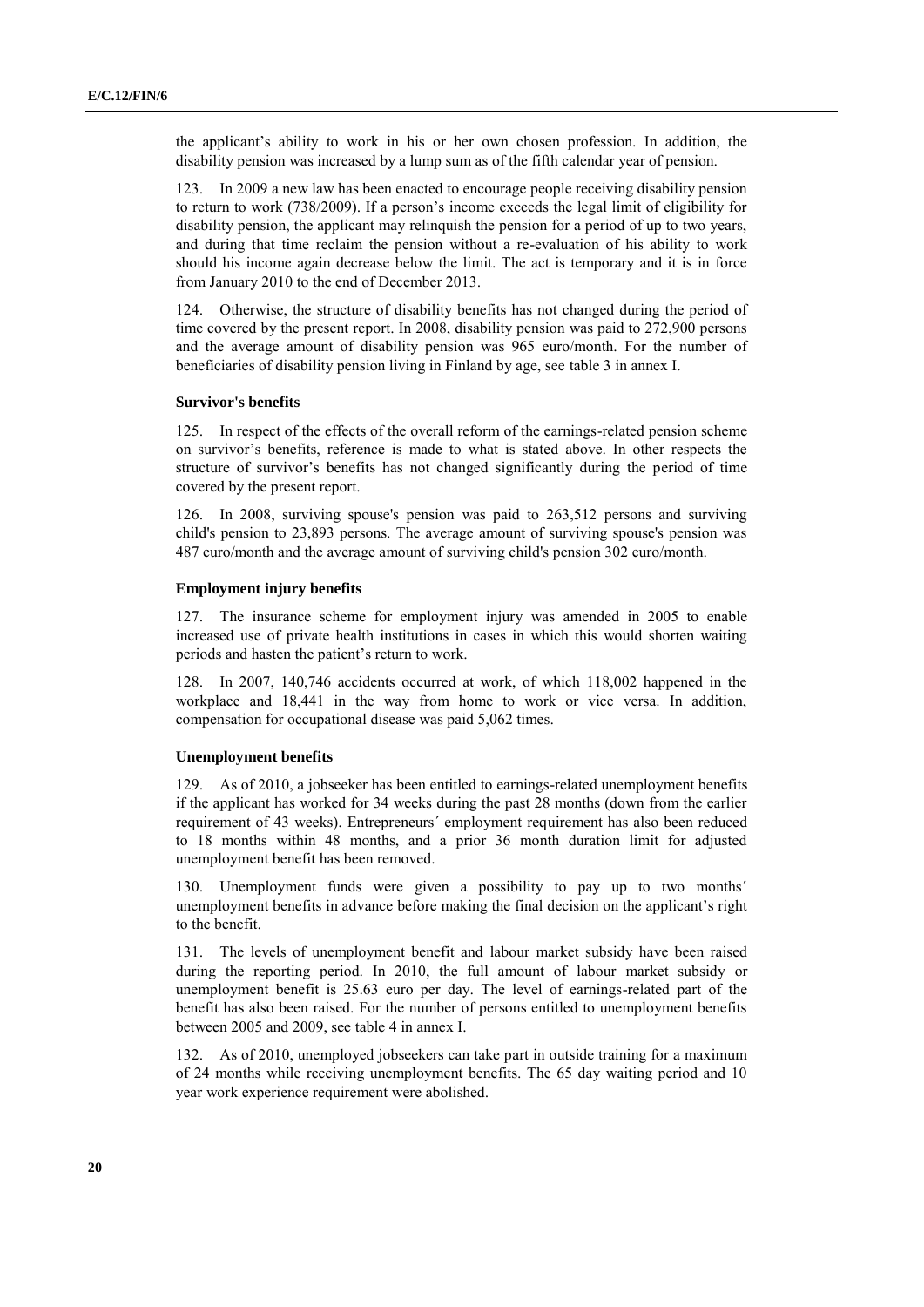133. The criteria for eligibility in the change security scheme - a procedure consisting of paid leave for seeking a new job, an employment programme and higher than normal unemployment benefits – have been loosened, as have been the criteria for an entrepreneur's family member to qualify for unemployment benefits.

#### **Sickness and maternity cash benefits**

134. The minimum level of sickness benefit, maternity and paternity allowances, parental allowance, special care allowance and rehabilitation allowance was raised in 2009 from 15.20  $\epsilon$  to 22.04  $\epsilon$  per day.. These benefits as well as child benefit, child home care allowance and private day care allowance will be tied to the national pension index, which, in turn, follows the cost-of-living index.

135. Payment of maternity allowance starts no later than 30 weekdays before the expected date of delivery, and ceases after it has been paid for 105 weekdays. Immediately after this, parental allowance is paid for a maximum of 158 weekdays, which may be divided between the mother and the father. If the period of maternity allowance has started earlier than 30 weekdays before the expected date of delivery, because of the premature birth of the child, the period of parental allowance will be lengthened with the equivalent number of days. In case of multiple births, the period of parental allowance is lengthened with 60 days for the second child, 120 weekdays for the third etc.

136. A father living in the same household as the mother is eligible for paternity allowance if he is not working. During the period of maternity and parental allowance the paternity allowance is paid for a maximum of 18 weekdays, with an additional 24 days offered to fathers who use the final 12 days (or more) of the parental allowance period (instead of the mother),

# **Financing of social security schemes**

137. The financing of social security schemes is generally the joint responsibility of employers, employees, the insured and the state. Each party contributes to the payments and their level in accordance with the system of benefits in question.

138. The benefits paid by the Social Insurance Institution of Finland are mainly financed with tax income. The costs of sickness insurance are partly covered by the contributions of the insured and employers.

139. National pensions are financed with the contributions of employers and the state's guarantee deposit. Sickness insurance is financed with employers' contributions and with contributions of employees based on a certain percentage of their taxable income. In 2006, the sickness insurance scheme was divided into two parts: medical care and security of income. The financing of security of income is the responsibility of employers, employees, private enterprisers and the state. The state will cover the sickness and parental benefits and rehabilitation benefit up to a certain amount. The costs of medical care insurance are financed partly with the sickness insurance contributions of the insured and partly with the state budget funding..

140. For figures on social security contributions in 2005- 2010, see table 5 in annex I.

# **Changes in social security**

141. A new form of supplement to pension, the guarantee pension, will be introduced in March 2011. Guarantee pension will in effect be an increase in the absolute minimum pension in Finland, from roughly EUR 500 per month to EUR 685 per month. Special immigrant's benefit will be abolished and replaced by the guarantee pension system.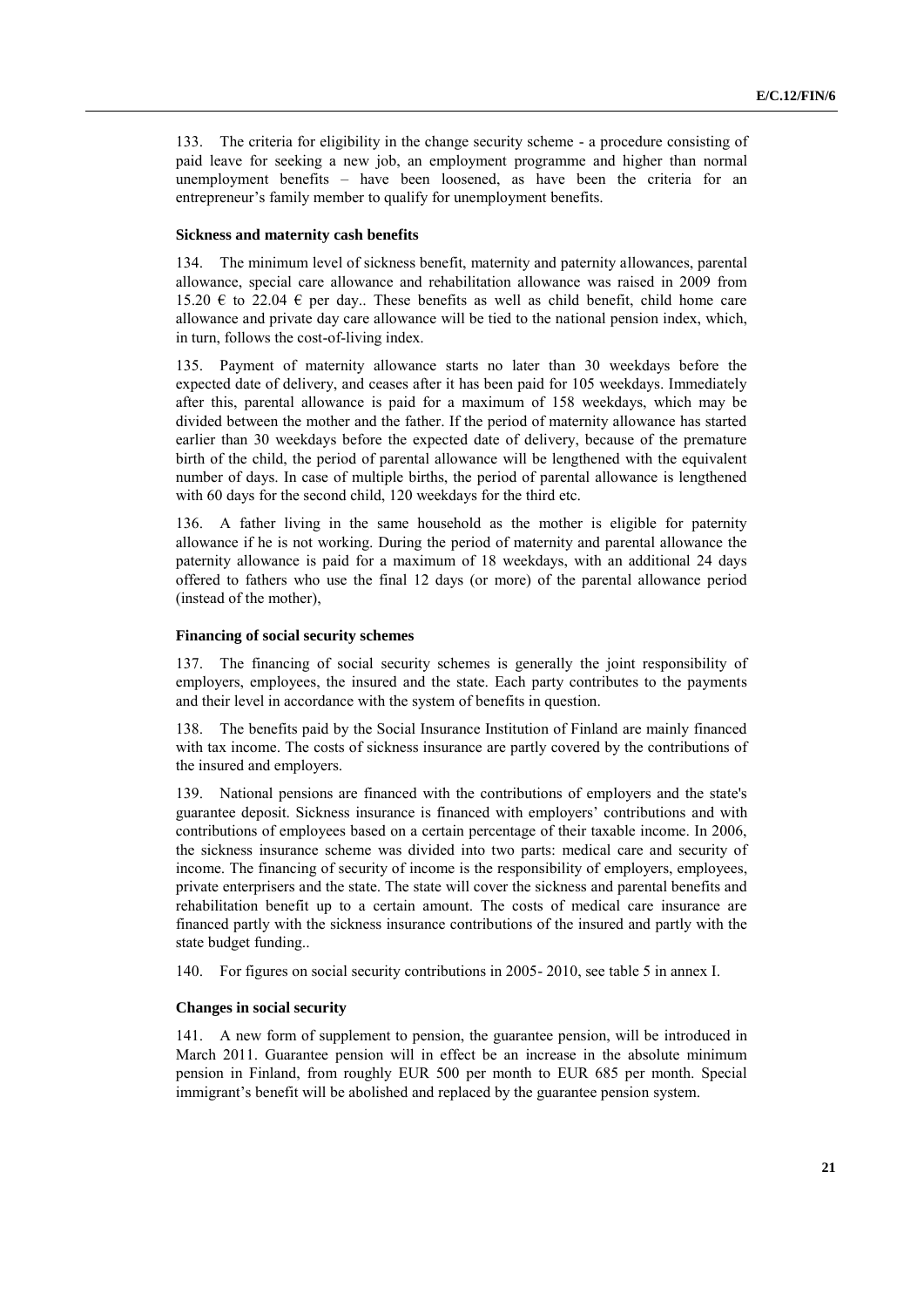142. An overall reform of the employment injury insurance scheme is also being prepared.

# **Article 10**

#### **Right to marriage**

143. According to the Marriage Act (234/1929), a man and a woman may marry each other, and according to the Act on Registered Partnerships (950/2001), two people of the same sex may register their relationship. Neither marriage nor the registration of a partnership is possible for minors, people who are closely related, an adoptive child and his or her adoptive parent, or for people already married or in a registered partnership. A wedding ceremony or the process of registering a partnership shall not be conducted if the officiator is aware that one of the parties cannot understand the significance of the process due to his or her disturbed state of mind.

# **Child care and youth outreach**

144. Every child under school age has the right to municipal day care once the parental allowance period of the mother or father ends, regardless of the income level of the parents or whether the parents are employed. In Finland, day care combines good quality care and early education. Known as the "educare" model, this approach incorporates educational features in care and, correspondingly, elements of care in teaching. This system emerged from the need to provide full-day care when both parents are at work, and it covers all children from 0 to 6 years.

145. The municipality must offer day care in the child's mother tongue if it is one of the official languages of Finland, i.e. Finnish, Swedish or Sámi. Day care personnel also support development of the language and culture of Roma and immigrant children.

146. Municipalities arrange day care at day care centres and through supervised family day care at a child minder's home or in the form of group family day care. Many municipalities also arrange supervised play activity open to all at playgrounds and so-called 'open' day care centres.

147. The staff-child ratio in day care is regulated by legislation, and so are the qualifications required of the staff. Most of the children in day care are in full-day care, but part-time care is also provided. Municipal authorities also operate 24-hour day care for the children of parents who do shift work. Children in day care are given adequate and healthy meals during the day.

148. The client fees are also regulated by law. Municipalities charge a fee for day care on a percentage basis, according to the size and income of the family. In May 2010, the maximum fee was at EUR 233 per month for the first child, a maximum of EUR 210 per month for the second child and a maximum of EUR 46.6 per month for each subsequent child. In August 2010, the maximum fee was increased to 254  $\epsilon$ . The lowest-income families are wholly exempt from these fees. Client fees cover about 14 per cent of the overall costs of day care.

149. Families are entitled to free pre-school education for one year before their children start school. Municipal authorities are required by law to organize 700 hours of pre-school teaching per child per year. Although attending pre-school is voluntary, some 97 per cent of six-year-old children attend pre-school, and some 67 per cent also need day care (2008).

150. In Finland, municipalities are responsible for carrying out youth outreach policies. A major part of youth outreach programmes is targeted at directly or indirectly preventing the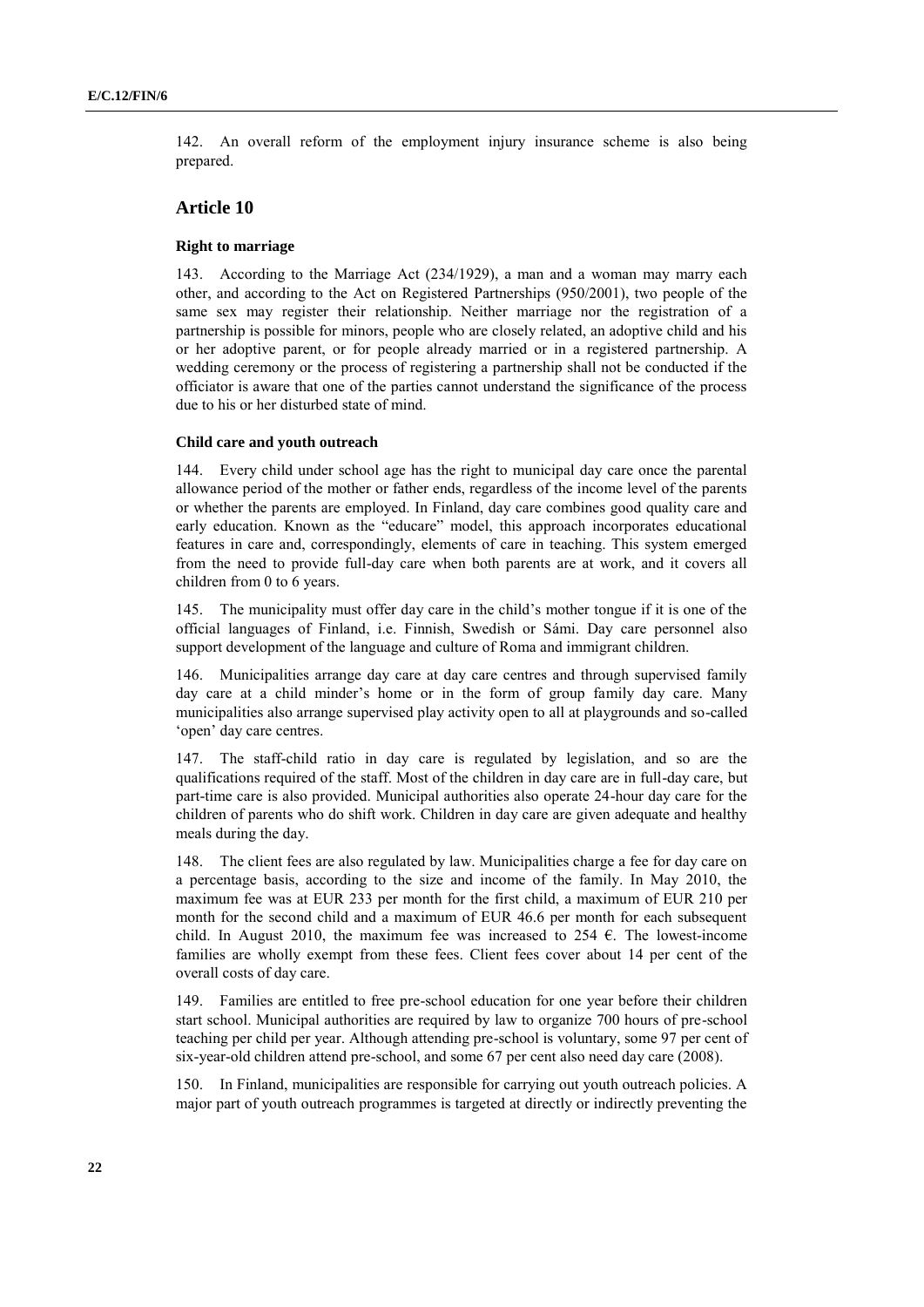exclusion of young people. In many cases, such policies are carried out in the form of multi-professional co-operation.

151. In early 2010, the Government submitted a bill to the Parliament on amending and supplementing the Youth Act (72/2006) of 2006. The bill proposes to include in the Act provisions on a multidisciplinary cooperation network of local authorities and measures to support young people who find themselves excluded from the employment market and education opportunities and in need of support to be able to rely on public services (often referred to as etsivä nuorisotyö) and on related transfer of information. The aim is to improve access of young people to the services they need and to provide increased early support.

152. The Youth Act also includes provision on the Finnish Governments Child and Youth Policy Programme. The current Programme covers the years from 2007 to 2011 and focuses on early intervention measures and support for special groups (Publications of the Ministry of Education 2008:21, available in English at Ministry of Education 2008:21, available in English at http://www.minedu.fi/export/sites/default/OPM/Julkaisut/2008/liitteet/opm21.pdf?lang=fi).

153. The Ministry of Education and Culture provides municipalities with financial resources to general youth outreach, but also to specific programmes aiming at improving the lives young immigrants.

# **Older persons and persons with disabilities**

154. Municipalities are primarily responsible for the organizing and financing of public social and health care services for older people and people with disabilities. The municipality provides services on the basis of an individual service needs assessment. The social services that municipalities must produce are determined by law.

155. Municipalities have taxing rights, and the state participates by paying a general (not earmarked) subsidy to the municipalities. Government subsidies are paid according to principles reflecting the factors influencing the cost of the service provision. In addition, municipalities may receive separate state funding for organizing social and health care projects that support the development of services. The municipalities finance their social and health services out of state subsidies (about 34 per cent), municipal tax revenues (about 59 per cent) and client fees (about 7 per cent). During the last few years the share of state subsidies has increased by a couple of percentage points and the share of municipalities has decreased. The share of client fees has decreased somewhat, as well.

156. Client fees for social and health services are determined by law. An exception is the payments for service housing for older people. National guidelines for these payments are being prepared. The index adjustments to be made to the flat-rate fees for health services and some social services at two years' intervals were defined in the law in 2008.

157. Some services for people with disabilities are free of charge (e.g. personal assistance. housing services, interpretation services). According to the law, client fees may be decreased or left uncollected on the basis of the client's maintenance liability or for reasons related to income or welfare. For the share of client fees of financing of services in 2008, see table 6 in annex I.

#### **Services for people with disabilities**

158. The Government issued its Disability Policy Report in 2006 (Publications of the Ministry for Social Affairs and Health 2006:9). Among its key principles are that people with disabilities are entitled to equal treatment and social inclusion as well as to necessary services and support. General public services are planned in order to suit everyone. If this is not enough, special services are arranged. The goal is that also people with severe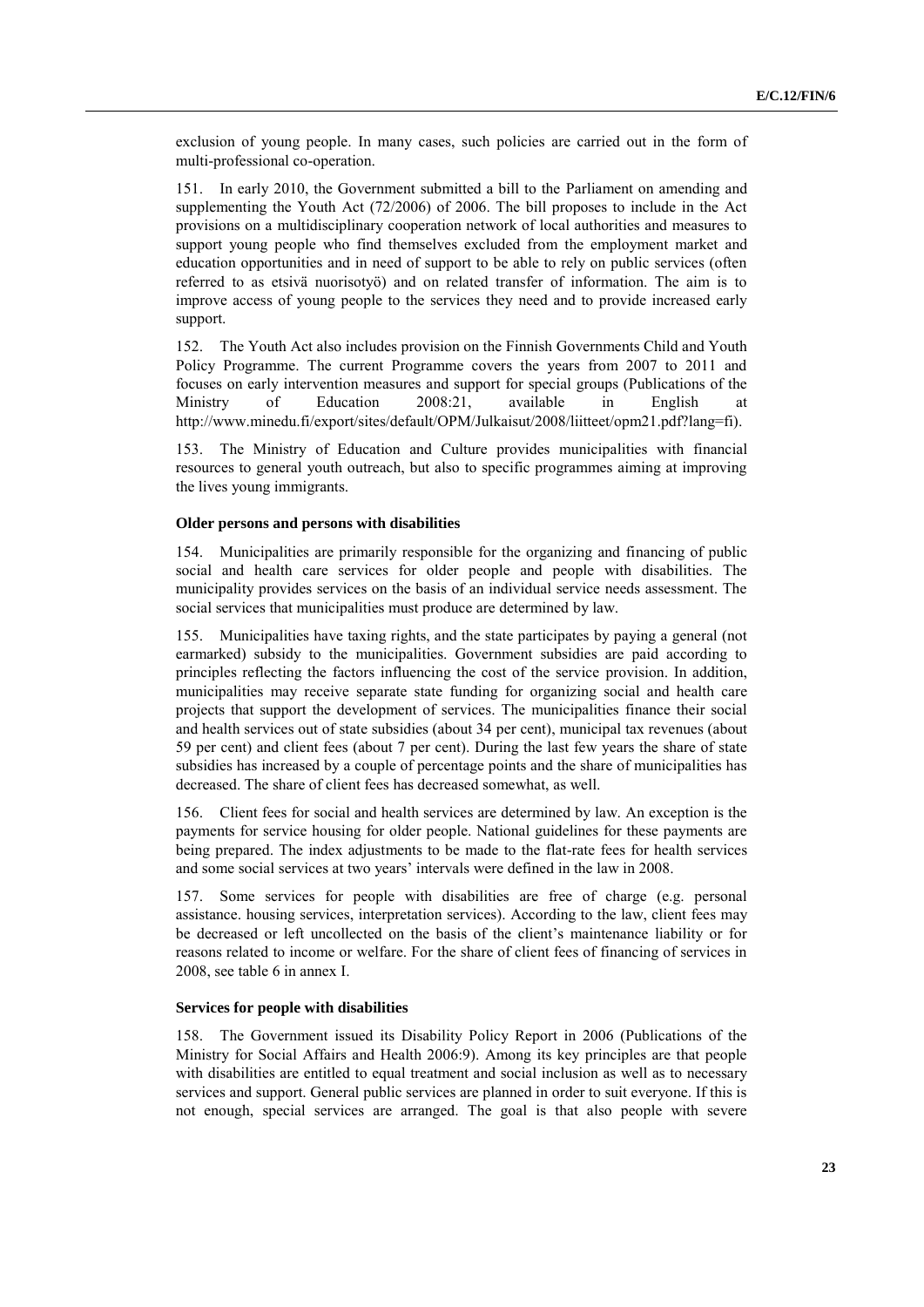disabilities should be able to live in the same residential settings as others and obtain the services they need in the form of individual assistance in their homes.

159. People with severe disabilities are entitled to e.g. transportation services for work, study, running errands, social participation and recreation; renovations made to their home and for devices installed in the home, as well as for the costs of acquiring devices and equipment; and personal assistance. People with severe hearing, hearing and sight, and speech disabilities are entitled to receive free interpretation services. Adaptation training helps people with disabilities adjust to and live with their disability. People with disabilities are provided with housing services.

#### **Interpretation services for persons with disabilities**

160. Interpretation services were reformed by a law amendment that took effect on 1 January 2007 which increased the minimum amount of interpreter services for people with hearing or visual impairment from 180 to 360 hours per calendar year, and for other persons with severe disabilities who are covered by interpreter services from 120 to 180 hours per calendar year.

161. A government bill on interpretation services for deaf-blind, people hard of hearing, and persons with a speech disorder entered into force on 1 September 2010. The responsibility for organizing and financing the interpretation services transferred from the municipalities to the Social Insurance Institution. In effect, this means that the State has taken full responsibility for financing these services.

162. In 2009 the total number of people with disabilities receiving interpretation services was 4 088 people during the year (76.4 clients per 100,000 inhabitants).

#### **Day activities for people with severe disabilities**

163. As of 1 January 2007, the Services and Assistance for the Disabled Act was amended to include provisions on day activities for people with disabilities. These activities organized outside the client's home support independent living and promote social interaction. Day activities are provided for people with the most severe disabilities who cannot manage work. The purpose is to help maintain the persons' functional capacity and promote independent living, as well as to support other family members. At the end of 2009 a total of 15,231 persons took part in the day activities for people with intellectual disabilities (there are no separate statistics on the clients of day activities).

#### **Personal assistance for people with severe disabilities**

164. Provisions on personal assistance for people with severe disabilities were added to existing legislation by an act (981/2008) which entered into force on 1 September 2009.

165. As of then, persons with severe disabilities who are in need of necessary and repeated assistance in their everyday life activities at home or outside the home are entitled to personal assistance. According to the law, personal assistance is a social service free of charge for persons with severe disabilities that the municipal authorities are responsible for providing. A municipality cannot refuse to provide a service referring to appropriations if the applicant fulfils the criteria under the law for access to the service. Personal assistance is thus a new subjective right for persons with severe disabilities.

166. In 2009 the total number of people with disabilities receiving personal assistance was 6 598 clients (123.3 clients per 100,000 inhabitants) during the year. The corresponding figure for the year 2007 was 5 034 (95.0 clients per 100,000 inhabitants).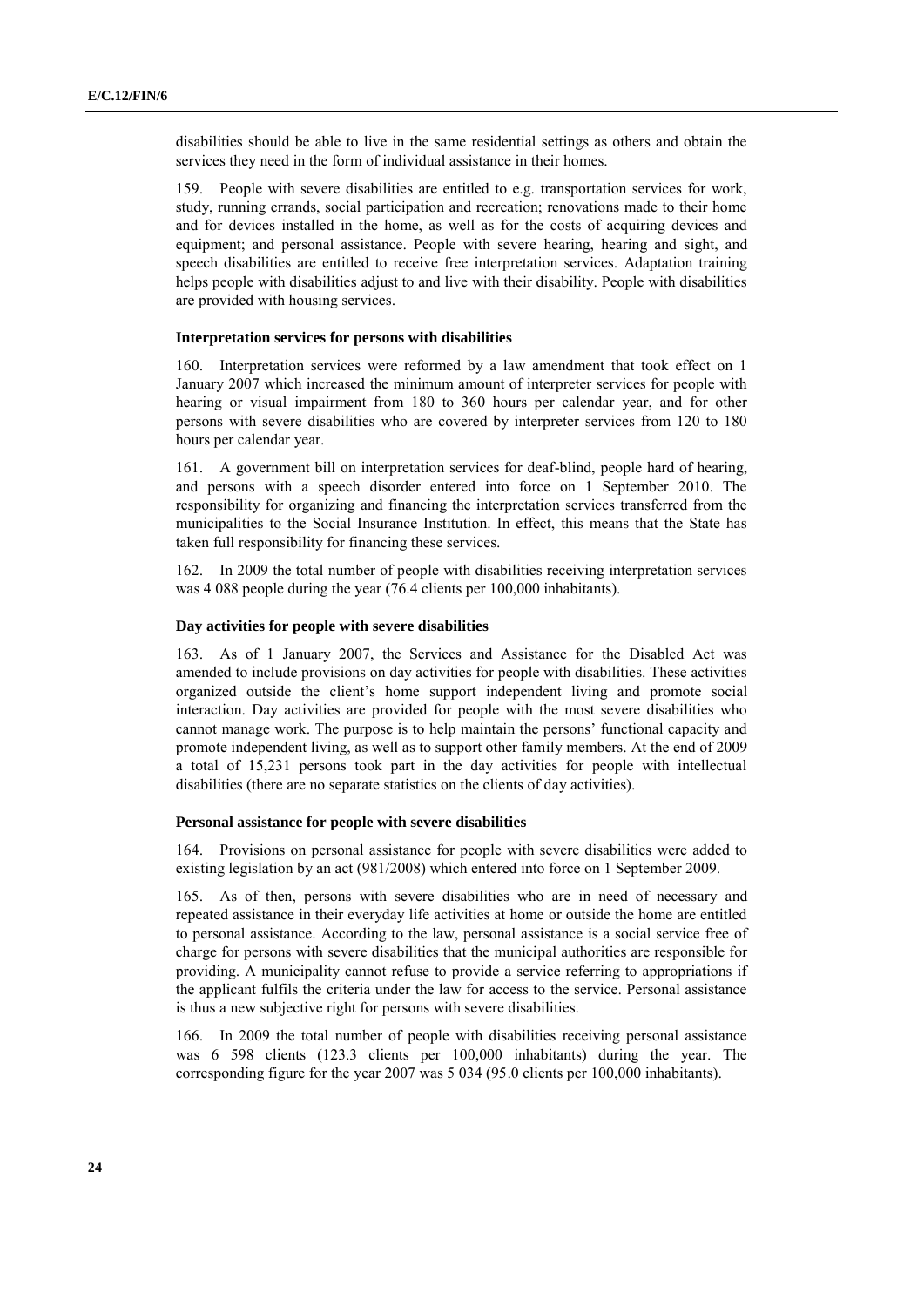# **Government Resolution on a programme to organize housing and related services for people with intellectual disabilities**

167. There are approximately 35,000–40,000 persons with intellectual disabilities in Finland, and a great number of them are in need of individual assistance and support in their housing. Several projects have been carried out to develop individual housing solutions for them. The number of people living in institutions has been reduced at the same time as the volume of housing services has increased considerably. Almost 10 percent of persons with intellectual disabilities are still living in institutions. In 2009 about 2000 people were in long-term care and about 400 in short-term rehabilitative care in special care institutions for people with intellectual disabilities. Approximately 13,000 people with intellectual disabilities are living with their relatives; half of them are grown-ups. Most of them are in need of independent housing arrangements.

168. In January 2010, the Government issued a Resolution on a programme to organize housing and related services for people with intellectual disabilities in 2010–2015 (Government Resolution of 21 January 2010). The purpose of the programme is to support individual arrangements in providing housing and at the same time to reduce the capacity in the special care institutions.

#### **Services for older people**

169. During the monitoring period every fourth person over 75 years has used regular public social services. Social and health services for older people are provided as a part of the general services directed at the whole population.

170. Home service and home nursing care provide assistance to older people in need of help at home due to diminished functional capacity or illness. In many municipalities these are combined as home care, which is supplemented by support services. Other central services for older people are informal care support, housing services and institutional care.

#### **Informal care support**

171. The Act on Informal Care Support (937/2005) entered into force on 1 January 2006. Informal care support is an arrangement provided by municipalities in order to ensure care for an older, disabled or ill person in a home setting by a family member or other person with a close relationship to the person cared for. Two thirds of the recipients of informal care support are carers of older people.

172. According to the law, the municipality can grant support for informal care if: a person needs care or other kind of caring at home because of reduced capacity, illness, disablement or similar reason; a family member or other person close to the care recipient is prepared to take charge of caring; the health and the capability of the carer meet the requirements; informal care and other necessary social and health care services are sufficient from the viewpoint of health, wellbeing and safety of the care recipient; the settings at home (of care recipient) are suitable for caring; and the support is estimated to be in the interests of the care recipient.

The support consists of services needed by the person cared for; a fee for the carer; three days off in a month granted to the carer provided that the care demands a lot of time; and services that support informal care. The minimum amount of the fee is EUR 347.41 a month (2010), which is taxable but not income-tested. The amount of the fee is indexadjusted every calendar year.

174. The only provision regarding older people in social welfare legislation is the provision on access to a needs-assessment regarding social welfare services added to the Social Welfare Act on 1 March 2006. In non-urgent cases people over 75 get access to a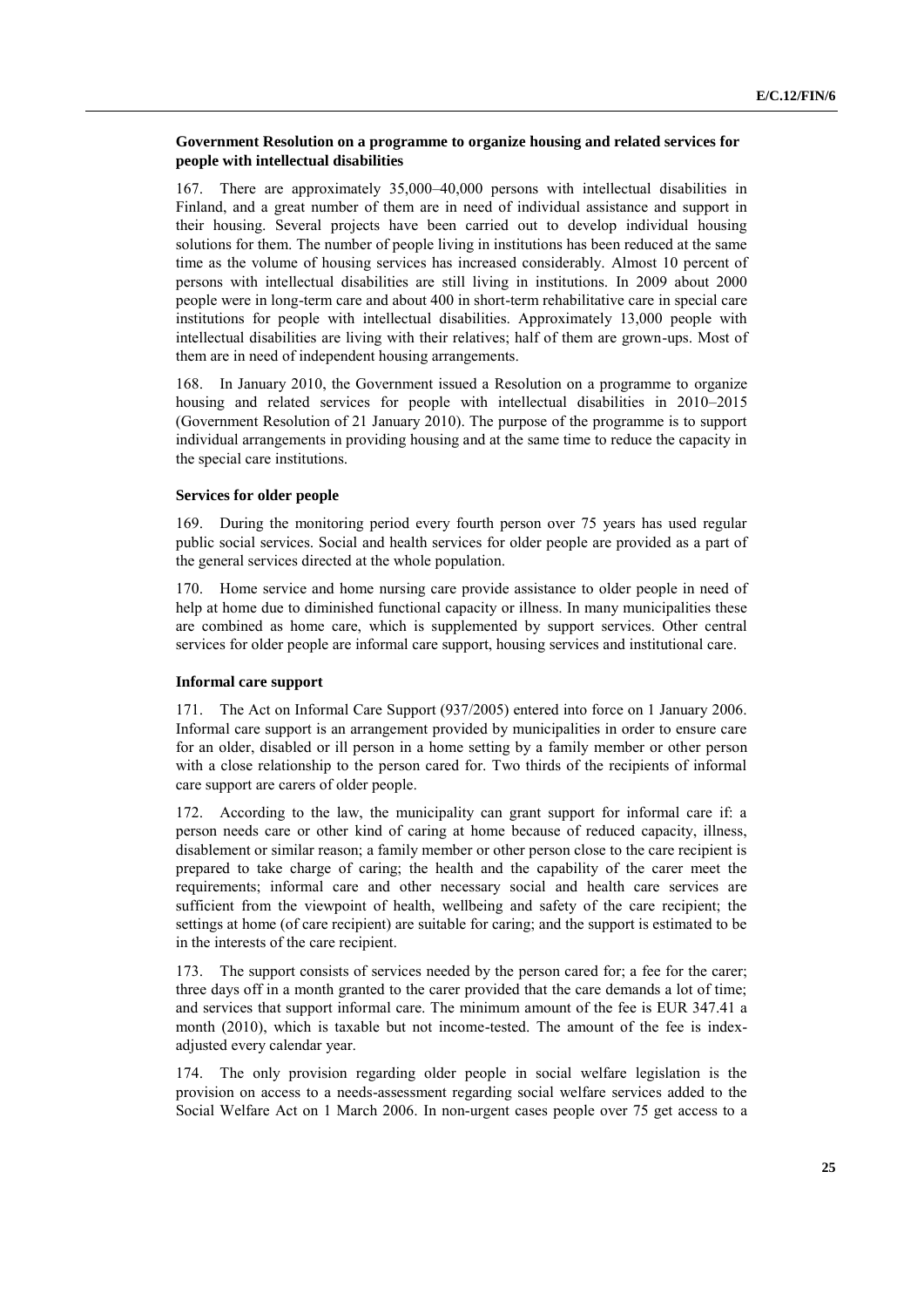service needs assessment with their local municipal authority within seven workdays. In urgent cases the need has always to be assessed without delay. The purpose of the reform has been to harmonize the procedures used by different municipalities.

#### **National framework for high-quality care and services for older people**

175. The Ministry of Social Affairs and Health and the Association of Finnish Local and Regional Authorities first issued first issued a national framework for high-quality care and services for older people in 2001. A new Framework setting out new national objectives was issued in February 2008 (Publications by the Ministry for Social Affairs and Health 2008:5, available in English at http://www.stm.fi/julkaisut/nayta/\_julkaisu/1063089#en). It contains strategic lines for improving quality and efficacy in services for older people in three sub-areas: welfare and health promotion and the service structure; personnel and management; and residential and care environments.

176. The objective of Finnish ageing policy is that as many older people as possible could live in their normal living environment. More specifically, the nationwide aim is that by 2012 among people aged 75 years 91-92 per cent will live at home independently or under the protection of appropriate social and health services granted on the basis of a comprehensive service needs assessment; 13-14 per cent receive regular home care; 5-6 per cent receive informal care support; 5-6 per cent come within the sphere of intensified service accommodation; and 3 per cent are cared for in homes for elderly people or in health centre wards on a long-term basis

177. At the end of 2008, 89.4 per cent of over 75s were living at home (see table 7 in annex I)). The calculation excludes all those in long-term hospital care, old people's residential homes and housing with 24-hour assistance.

#### **Development of the legislation regarding services for older people**

178. The Ministry of Social Affairs and Health set up in May 2009 a working group to reform social welfare legislation. One of its tasks is to determine the basic principles needed for developing services for older people and to put forward proposals for the content and form of a new law.

#### **Advice and service network for promoting the wellbeing and health of older people**

179 The Ministry of Social Affairs and Health set up on March 2008 a Working Group to draft proposals for developing the structures of services and the content of activities promoting the wellbeing and health of older people. The Working Group has also discussed possible needs for amending the relevant legislation.

180. According to the Working Group's report (Reports of the Ministry of Social Affairs and Health 2009:24), different types of advice services for older people were provided in about every fourth municipality and so called preventive home visits in about two out of three municipalities.

181. The Working Group presented altogether 18 proposals. They concern the provision and funding of activities to promote older people's wellbeing and health, organizing, targeting and content of the advice services and home visits promoting wellbeing, and developing the related skills and knowledge. Proposals are also put forward for reinforcing the knowledge basis regarding the wellbeing and health of older people, and for monitoring and assessing the relevant activities.

#### **Protection of children and young people**

182. Section 2 of the Young Workers' Act (998/1993) provides that a person may be admitted to work if he has reached the age of 15 and is not liable to compulsory school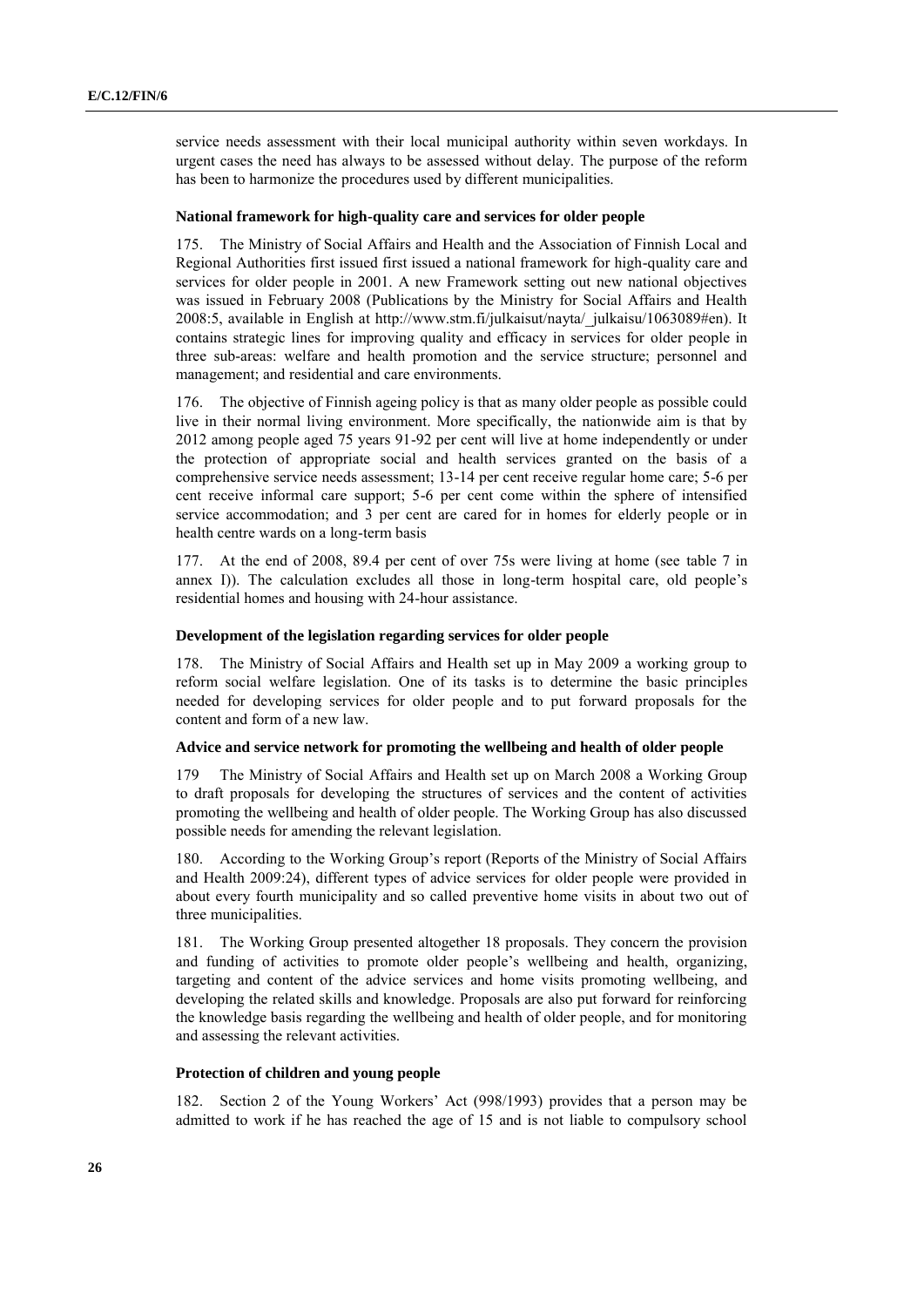attendance. Furthermore, a person may be admitted to work if he has reached the age of 14 years if the work in question consists of light work that is not hazardous to his health or development and does not hinder school attendance, for at most half of the school holidays, and during schoolwork temporarily or for individual work performances of a short duration.

183. Violating work safety regulations, causing a defect or fault that is contrary to work safety regulations and making possible the continuation of a situation contrary to work safety regulation is punishable as a work safety offence under Chapter 47, Section 1 of the Criminal Code. Violating provisions on working hours enacted to protect young people is punishable as a working hours offence under Section 2 of the same Chapter.

184. Any employer or representative of the employer that deliberately or out of carelessness contravenes the provisions of the Young Workers' Act or of a decree passed by virtue of it in a manner other than stated above shall be punished for sentenced violation of the provisions on the labour protection of young workers.

185. Furthermore, a Government Decree (475/2006) lays down that conditions for young persons are hazardous if the work carries too much strain or responsibility, if she/he is alone and in risk of harm or violence, if she/he must care psychiatric patients, handle or transport corpses, if she/he must work in butchery, in diving, be exposed to poisonous material or harmful radiation. Such work is permissible for young person in an educational context in schools, but only under the leadership and control of professionals.

186. Finally, the Labour Inspectorates inspect the working conditions of persons under 16 or 18 years of age by virtue of the Occupational Safety and Health Act. Relevant conditions under the Young Workers Act include questions related to admitting to work, regular working hours, overtime work and emergency work, maximum working hours, occupational safety and health as well as training and guidance.

187. During the period covered by the present report, no official surveys were made on child labour.

#### **Economic, social and cultural rights of older people**

188. According to the Act on the Status and Rights of Social Welfare Clients (812/2000) clients in both public-sector and private-sector services have the right to good-quality social welfare and good, non-discriminatory treatment. Social welfare must respect every client's human dignity, right to self-determination, beliefs and privacy. A corresponding provision is included in the Act on the Status and Rights of Patients (785/1992).

#### **Supervision of services for the elderly**

189. The need for supervision of services will increase because of ongoing reforms in restructuring of local government and services, reforms in service organization and production (the increase of the purchaser-provider model, private service production and the use of service voucher) and changes in the role of the clients. The supervision of services for the elderly has been intensified and harmonized at the national level. More effective supervision falls under the tasks of the National Supervisory Authority for Welfare and Health (Valvira), which is a new state supervision authority established in 2009.

190. The regional state administration and Valvira have compiled an action plan for the supervision of 24-hour care services (sheltered housing with 24-hour assistance and inpatient care) as well as a plan for the implementation of the action plan. The action plan defines the supervision elements and criteria that the regional state administration and Valvira use in their supervision and inspections.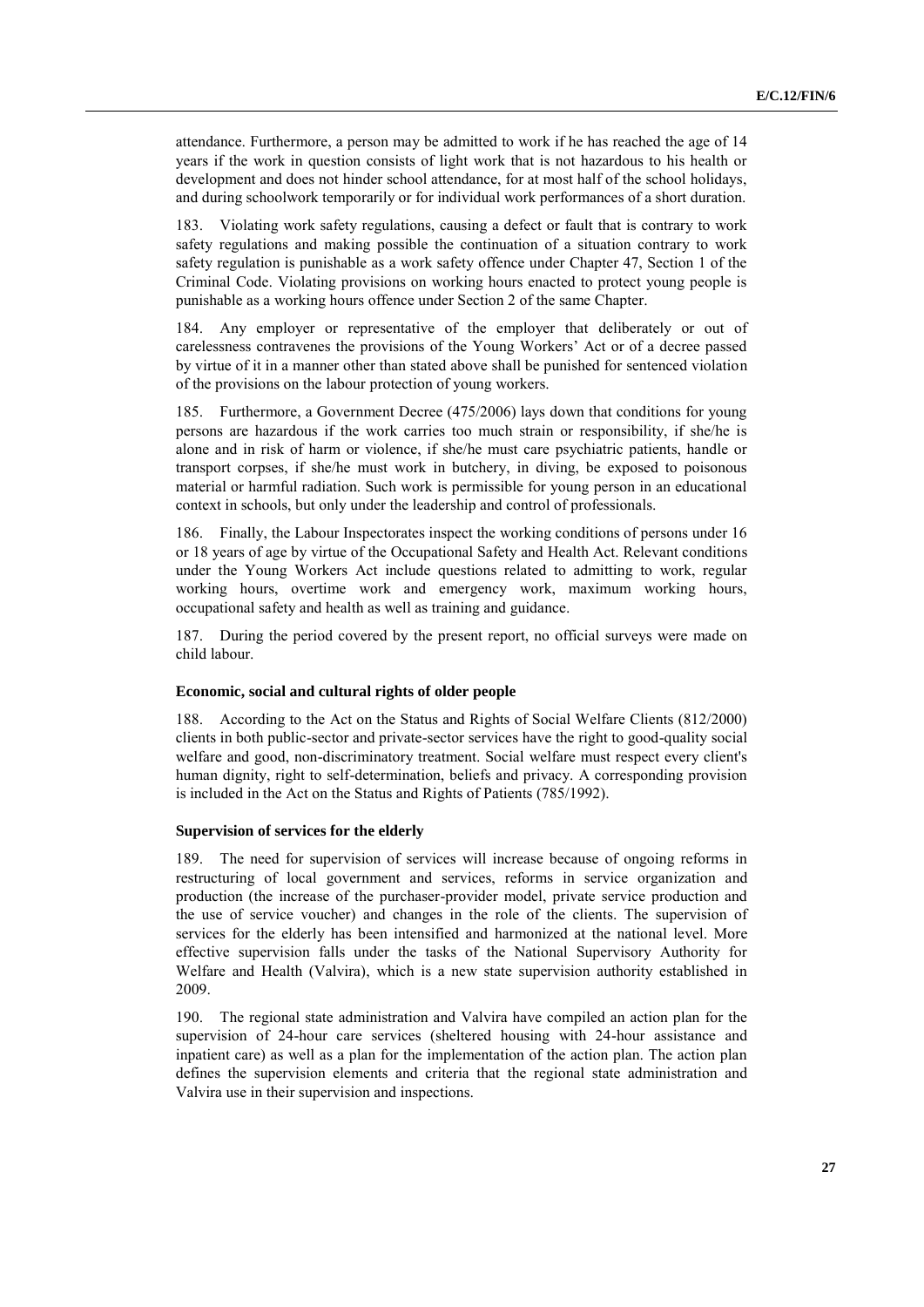#### **Ageing women form their own vulnerable group**

191. The National Institute for Health and Welfare coordinates the EU Daphne III project that reviews the prevalence of violence against ageing women.

#### **Observations by the Parliamentary Ombudsman**

192. In March 2009, the Parliamentary Ombudsman requested from State Provincial Offices a report on their inspection measures and observations related to institutional care, their personnel resources and possible shortcoming in the care and treatment of older people. On the basis of these reports, the Ombudsman made a decision (no 213/2/09, of 18 February 2010) which stated, inter alia, the following.

193. The reports indicated that the national framework for high-quality care and services for older people (2008) was a useful tool in evaluating the quality of services provided. In general terms, it appeared to have been an adequate measure in ensuring that private institutions employed the required number of staff. The document was also apparently well received in public institutions. However, not all municipalities had employed an adequate number of staff.

194. The Ombudsman suggested that the Ministry of Social Affairs and Health should evaluate whether the quality recommendation document was enough to ensure the realization of the fundamental rights of older people in round-to-clock care, particularly in terms of adequate staffing, or whether there was a need to enact new legislation.

195. Reports also indicated that institutions caring for older people regularly use a variety of coercive and restrictive measures (such as elevated bed railings, tying down and locking doors). Currently, no legislation exists to justify such encroachment on the selfdetermination of an older person as required by the Constitution. However, in practice care personnel are sometimes forced to take action which it has not been authorized by the law to take.

## **Economic, social and cultural rights of immigrants**

196. During the past ten years, some 700–6000 asylum seekers and some 750 quota refugees have arrived in Finland annually. Some 6,000 asylum applications were submitted in 2009. The number of unaccompanied children seeking asylum has been small but has increased in recent years (700 in 2008 and 557 in 2009). This trend is similar to other European countries.

197. The Government Migration Policy Programme (2006) (Publications of the Labour Administration 2006:371) focuses on the promotion of work-related immigration. The overall purpose of the migration policy programme is to define migration policy values that are the aim of respecting human and fundamental rights, to reinforce a culture of good governance and to combat migration-related threats. Its aim is to form a comprehensive framework for migration policy planning and implementation, especially with regards to immigration into Finland from outside the EU and the EEA. The programme aims to promote the development of a multi-value, multicultural and non-discriminating society.

198. The social status and integration needs of the most vulnerable migrant origin women have been taken into account in the action plan for integration and employment published in 2009. The plan concerns particularly those women of foreign origin who arrive to Finland as spouses of ethnically Finnish men or of other men having residency in Finland.

#### **Legislation on domestic violence**

199. The provisions applicable to cases of domestic violence are typically those on homicide and bodily injury, contained in Chapter 21 of the Criminal Code, and those on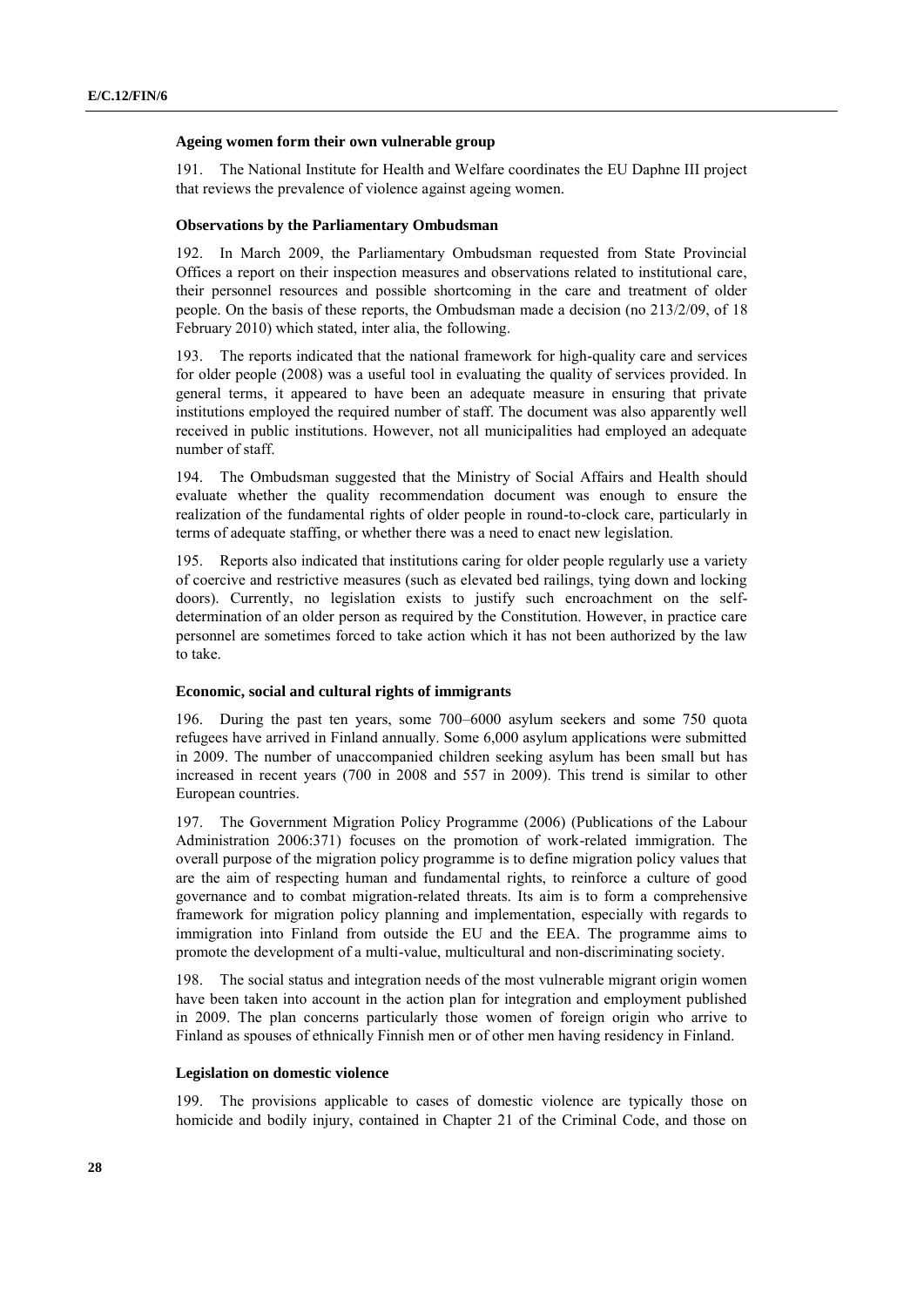sexual crimes, in Chapter 20 of the Act. The definitions of crimes in Chapter 21 are applied without regard to the age or sex of the victim.

200. According to Section 3, Subsection 3 of the Child Custody and Right of Access Act, it is forbidden to subject children to physical punishment or to other derogatory treatment. For instance, the Supreme Court has ruled (KKO:1993:151) that a parent who, in order to discipline the child, caused the child pain by filliping and pulling the child's hair, was guilty of petty assault. Consequently, it can be said that all disciplinary violence towards a child is prohibited in Finland.

In case law, violent crimes directed towards women or children have, on average, been deemed more blameworthy and consequently punished more severely. Additionally, a crime may more easily amount the aggravated type of the crime in question when the perpetrator is an adult and the victim a child, since in these cases violence is often used against a person unable to protect himself. This is, to some extent, also true in cases where the perpetrator is a man and the victim a physically weaker woman.

202. The maximum penalty is two years' imprisonment for assault and ten years for aggravated assault. According to the current provision in Chapter 21, Section 16 of the Criminal Code the public prosecutor may not bring charges for petty assault on a person above the age of 15, nor for negligent bodily injury, unless the injured party reports the offence for the bringing of charges. This means that the authorities must initiate investigations and bring charges ex officio in all cases covered by Chapter 21, if the injured party is a child under the age of 15 years (providing that there is adequate evidence of the crime).

203. The Government has proposed that the aforementioned provision on the right to bring charges would be amended. According to the relevant Government Bill (HE 78/2010), certain incidences of petty assault in a domestic setting would be reclassified as "standard" (unqualified) assault thereby subjecting them to ex officio public investigation and prosecution (see also paragraph 29).

204. Chapter 20 of the Criminal Code, on sexual crimes, contains a provision specifically prohibiting certain conduct directed towards a child. The provision in question is Section 6, which criminalizes the sexual abuse of a child. A rape of a child amounts to both the crime of rape and the crime of sexual abuse of child.

205. For the application of the provision of Chapter 20 of the Criminal Code it is irrelevant whether the perpetrator and victim are married to each other. All definitions are sex-neutral. The maximum punishment for rape is six years' imprisonment and the maximum punishment for sexual abuse of a child is four years. All crimes defined in Chapter 20 are subject to ex officio public prosecution, with the exception of coercion into sexual intercourse (Section 3), coercion into a sexual act (Section 4) and certain types of sexual abuse (Section 5). Even these crimes are subject to public prosecution, however, in cases where a very important public interest requires that charges be brought.

206. In May 2010 the Ministry of Justice issued a report on how to protect children against sexual exploitation and abuse (reports by the Ministry of Justice 34/2010). The report examines the Finnish legislation and the necessary amendments to it due to the national ratification of the Council of Europe Convention on the Protection of Children against Sexual Exploitation and Sexual Abuse. The Ministry proposes that the minimum punishment for sexual abuse is raised to four months. Sexual intercourse with a child under 16 years of age should be classified as a rule as aggravated child sexual abuse. Similarly certain other forms of abuse would be included as essential elements of an aggravated offence.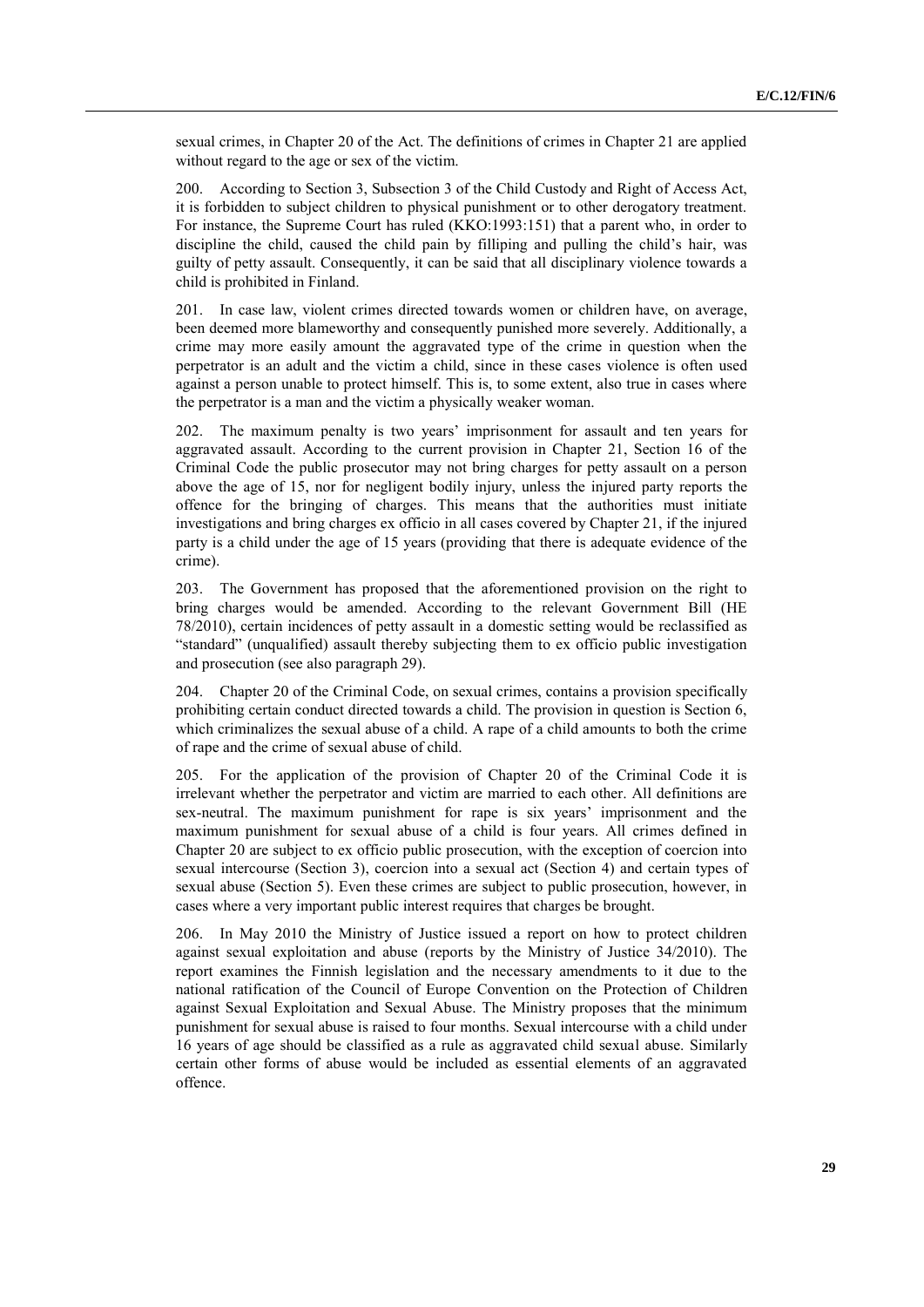207. The Act on Restraining Order (898/1998) entered into force on January 1st, 1999. By a restraining order, a person can be ordered not to contact another individual in order to protect the life, health, freedom or peace of that individual. As of January 1st, 2005, the Act has been amended to include specific provisions on a restraining order against another member of the same household.

#### **Measures against domestic violence**

208. The Government has on May 8th, 2008, approved a programme for internal security, which includes an action plan to combat violence on children and women. The focus of the plan is on measures for more effective prevention.

209. The National Institute for Health and Welfare has prepared a cross-sectoral action plan to reduce violence against women which was included in the Government Action Plan for Gender Equality (Government Decision on 17 July 2008).

210. The priority areas of the action plan include protection of vulnerable groups, prevention of repetition of violence and prevention of sexual violence. The primary goal of the action plan is to develop the working methods of professionals and authorities dealing with violence so as to ensure that violence is identified and victims receive assistance. The action plan takes into account Finland's international commitments and especially CEDAW and ICESCR recommendations on how to make the prevention of violence against women more efficient.

211. Within the Action Programme to Prevent Intimate Partner and Domestic Violence, launched by the Ministry of Social Affairs and Health for 2004–2007, local approaches have been created to support and rehabilitate victims (Brochures by the Ministry for Social Affairs and Health 2004:9).

212. The Ministry of Social Affairs and Health has published a report on the shelter situation in Finland in February 2010 (Reviews of the Ministry of Social Affairs and Health 2010:1). The goal is that shelters operate throughout the country and that they have a permanent financial basis. Moreover, national quality criteria for shelters should be drawn up. The measures proposed in the report are prepared further.

# **Observation by the Parliamentary Ombudsman**

213. In 2006, the Parliamentary Ombudsman submitted to the Parliament a special report titled Lapsi, perheväkivalta ja viranomaisen vastuu ("The Child, Domestic Violence, and the Responsibility of the Authorities", K1/2006 vp). The Ombudsman stated, inter alia, that legislation concerning child welfare notification must be clarified; that every child has the right to swiftly receive the good care and treatment he or she needs outside the home due to domestic violence; that every child is entitled to a professional, swift investigation of any suspicions of sexual abuse, by a specialized investigative unit, if necessary.

# **Trafficking in persons**

214. Trafficking in human beings is a punishable offence in Finland under Chapter 25 of the Criminal Code. Under Section 3 thereof, human trafficking in its "standard" (unqualified) form is punishable by imprisonment from 4 months to six years. The aggravated from of the crime is punishable by 2 to 10 years' imprisonment. These provisions entered into force in 2004.

215. Up until the autumn of 2008, the police had recorded some 20 cases of suspected human trafficking or aggravated human trafficking. Only a few cases had made their way to courts.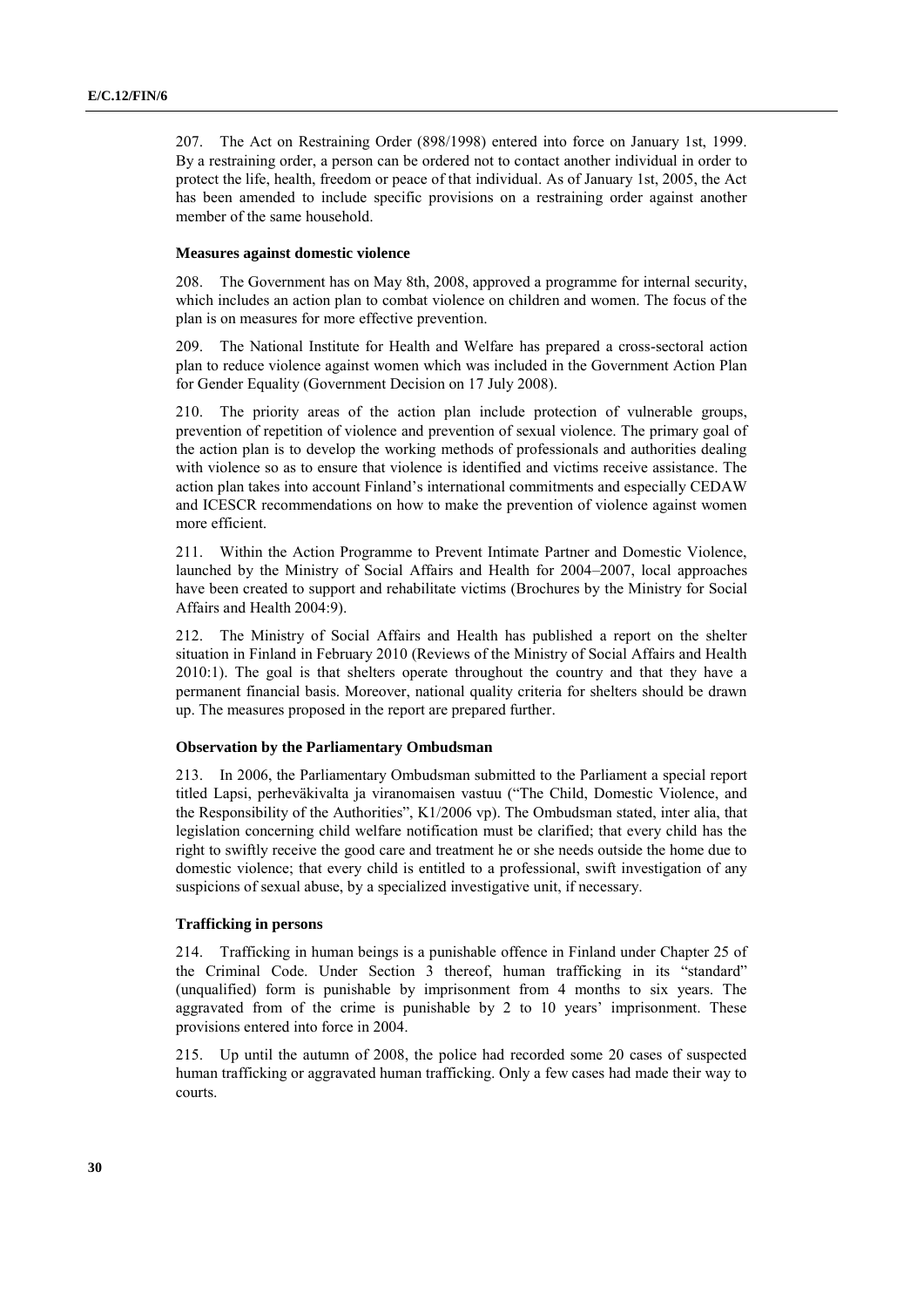216. The Ombudsman for Minorities has acted as the national Rapporteur on human trafficking in Finland since 2009. The Rapporteur's tasks include monitoring phenomena related to human trafficking, the implementation on international obligations and the effectiveness of national legislation. In addition, the Rapporteur issues suggestions, recommendations and statements on issues related to counter-trafficking measures.

217. In 2005, Finland drew up its first national action plan to combat human trafficking. In 2008, the Government approved an updated version of the plan refining the measures envisaged in the original plan. Like its predecessor, the refined version is based on the respect for human rights and has adopted an approach centred on the victim. It gives increased consideration to children and to gender-specific issues.

218. Furthermore, Finland is currently preparing the ratification of the Council of Europe Convention on Action against Trafficking in Human Beings. A government bill to the new Parliament to accept the Convention will be submitted in 2011-2012.

219. Finland has a statutory system designed to assist the victims of human trafficking, based on the Act on the Integration of Immigrants and Reception of Asylum Seekers (493/1999). Such assistance may include living arrangements, social and health services, legal advice and assistance, safety arrangements and other necessary support.

220. In 2005–2009, out of the adult victims of trafficking that gained access to the assistance system 27 were victims of work-related abuse and eight were victims of sexual abuse. By December 2009, the assistance system has had a total of 48 clients of which 12 minors. Ten cases were removed from the system and of these eight persons received help in returning to their country of origin. In spring 2010, the assistance system had a total of 30 clients, of which nine gained access to the system during the first quarter of 2010. Clients' stay within the assistance system lasts from a couple of days to a couple of years.

# **Article 11**

#### **National poverty line and measures to combat poverty**

221. According to the Finnish Constitution, each Finnish citizen has the right to receive indispensable subsistence (social assistance). The size of the basic amount of social assistance for a member of a household is laid down by law. The expenses to be covered include the necessary housing costs, higher than minor health care costs as well as expenses arising from special needs or circumstances that are regarded necessary for ensuring a person's or a family's living and help them to cope independently (i.e. the poverty line). The basic amount of social assistance covers the expenses for food, clothing, information, and other indispensable daily needs. Its amount is index-bound. Social assistance in Finland is granted to citizens and households with the smallest income or with no income at all.

222. The National Institute for Health and Welfare collects annual statistics on the social assistance recipients and the factors contributing to the need for social assistance. In this way the State follows up every year the situation of the citizens and households with the smallest income or no income at all. The statistics on social assistance recipients are not differentiated by ethnic group, and therefore there is no statistics available on the ethnic background and the potential immigrant background of the social assistance recipients.

223. The structure and financing of social assistance were revised at the beginning of 2006 by dividing social assistance into basic, supplementary and preventive social assistance. In the same context, it was decided that basic social assistance would no more be covered by the general central government transfer to municipal social welfare and healthcare. In the future, the municipality concerned and the state will share the costs of basic social assistance equally.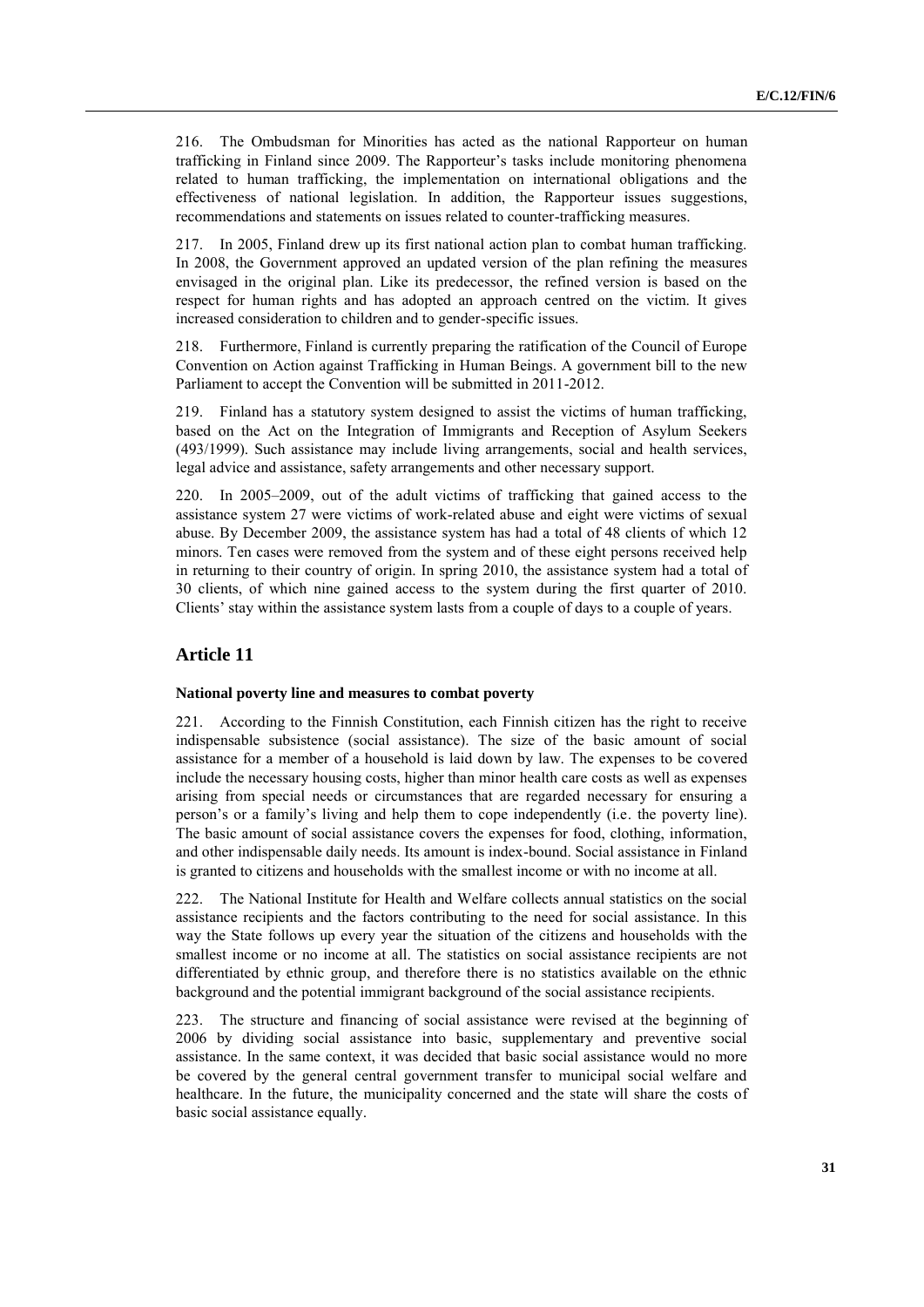224. The purpose of preventive financial support is to enhance social security and independent living of the person and family concerned, and to prevent social exclusion and long-term dependence on social assistance. The social assistance may be granted, inter alia, for the purposes of activating the beneficiary, providing support for housing, alleviating financial difficulties caused by indebtedness and sudden deterioration of solvency, and enhancing the independent living of the beneficiary.

225. According to a study carried out by the Statistics of Finland the poverty of children and families with children has more than doubled in the past ten years. The group of the poorest persons includes approximately 14 per cent of all the families with children. The amounts of child benefits and parental benefits have de facto reduced. The families with children are indeed the only group where the number of the poor has grown. Wellbeing has increased for most adults but poverty has mostly increased in families having children under the age of 3 years.

226. Single-parent households ran the greatest risk of poverty in 2008, as 23 per cent of all single-parent households received social assistance at least once during the year. Singlemale households have the second highest risk of poverty, as around 12 per cent of them received social assistance at least once. The corresponding percentages for two-parent households and single-female households were 4 and 8. Of all households, 7.4 per cent received social assistance at least during one month in 2008.

227. The 2009 global financial crisis has had an impact on Finland as well, and, for example, unemployment has taken an upward turn, which is manifested as a growing number of households receiving social assistance. For the number of households receiving social assistance in 2006-2009, see table 8 in annex I.

#### **Measures taken to ensure the availability of affordable food**

228. Free school meals (warm lunch) in elementary and secondary schools have been served nationwide since 1948. Also the lunches in higher education are subsidized. All meals (breakfast, lunch, snacks) provided for children at day care are included in fees paid by parents. The level of monthly fees varies according to parents' income.

# **Measures taken to disseminate knowledge of the principles of nutrition, including healthy diets**

229. Nutrition and health education in Finland is carried out by the health care services, schools and non-governmental organizations. The key agents in nutrition education in the health care sector are maternity and child health clinics, which majority of the families (>99 per cent) attend regularly, and the school health care service.

230. The comprehensive school provides general education for all children aged 7–16, and is free of charge for all citizens. In comprehensive school, nutrition education is included in home economics studies, biology and environmental studies and health education studies.

231. Food packages are an important source of information for consumers. Finnish legislation regarding food is harmonized with EU regulations, although there are some national regulations still existing in Finnish food legislation.

#### **Measures taken to ensure access to water**

232. In general, several laws regulate aim at ensuring adequate and affordable access to safe water in Finland. The basis of national drinking water regulation related to frequent monitoring and quality standards originates from the Council Directive 98/83/EC. Monitoring and quality requirements for drinking water in Finland are included in the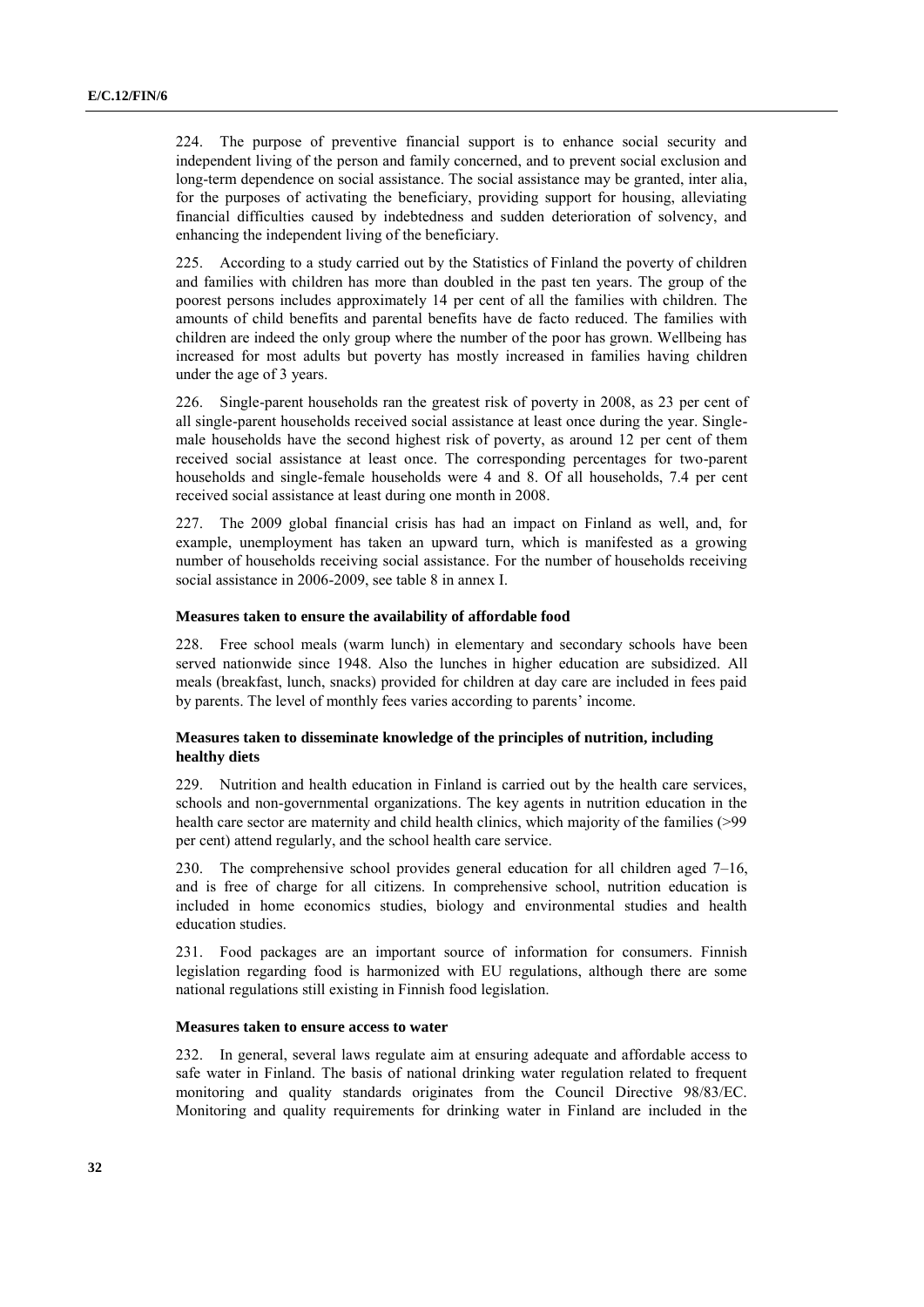Decrees of the Ministry of Social Affairs and Health 461/2000 and 401/2001. Municipal health protection authorities are responsible for taking care of the quality surveillance of drinking water. Enforcement of drinking water standards is carried out by local health protection authorities, who are obligated to take action in non-compliance situations.

233. National legislation related with environmental protection and nature conservation is harmonized with EU regulations.

#### **Percentage of households without access to sufficient and safe water**

234. The whole population of Finland has access to clean and safe water. The organized water supply system is accessible for approximately 90 per cent of the population, whereas 10 per cent (approx. 500,000 inhabitants) take their water from private wells. Those using their own wells mainly live in scarcely populated areas. Water quality problems including waterborne outbreaks concern mainly small groundwater supplies serving less than 500 consumers.

#### **Measures taken to ensure that water services are affordable for everyone**

235. Since 1961 the use of natural waters and their protection have been regulated by the Water Act (264/1961). It contains rules on water management, public use and all kinds of water-related construction. Local authorities have the responsibility to take care of water services. The Water Act involves a permit system for water abstraction and wastewater discharge. Integrated and regional water resource management plans cover the whole Finland.

#### **Homeless people**

236. A common definition and a typology have been in use in Finland from 1987. The Housing Finance and Development Centre of Finland (ARA) has the responsibility to produce a yearly report on homelessness and its profile based on a statistical market survey.

237. The homeless include the following categories: persons staying outdoors, staircases, night shelters etc.; persons living in other shelters or hostels or boarding houses for homeless people; persons living in care homes or other housing units of social welfare authorities, rehabilitation homes or hospitals due to lack of housing; prisoners soon to be released who have no housing; persons living temporarily with relatives and acquaintances due to lack of housing; and families and couples who have split up or are living in temporary housing due to lack of housing.

238. The Finnish definition/typology differs from the ETHOS at least in two aspects. Firstly, Finland does not count as homeless people living under threat of eviction or under threat of violence. Secondly, part of the people receiving support, like supported accommodation, is seen as a permanent solution to homelessness and is not, therefore, included in the definition of homelessness.

239. The number of homeless people has been reduced from over 18,000 at the end of the 1980s to about 8,000 in November 2009. The biggest subgroup is those living temporarily with friends and relatives (almost 5,000). Nearly 1,500 people are living in different kind of institutions due to lack of a suitable housing. Approximately 1,000 people live in shelters. A very small number of people are living outdoors. About 25 per cent of homeless are women and about 25 per cent are young persons. Immigrants represent about 4–5 per cent of single homeless people and about 15 per cent of homeless families.

240. There has, however, been a noticeable increase in homelessness from 2007 to 2008 and 2009. The main reason is that not enough rented accommodation has been produced in growth centres to respond to increased demand, while the economic downturn is certainly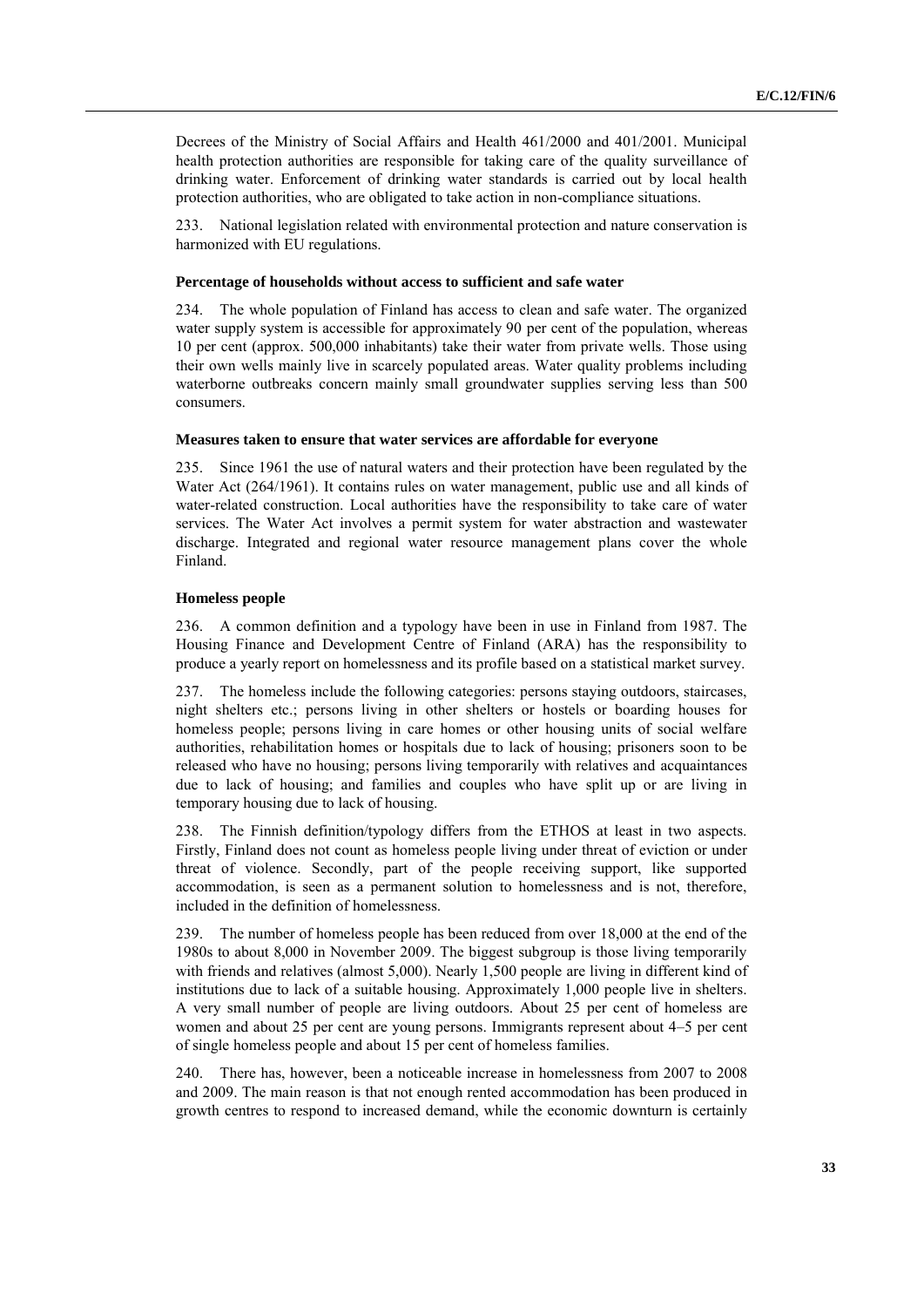also playing a part. For the number of homeless people in Finland in 1987-2009, see table 9 in annex I.

241. Long-term homeless people constitute a group of homeless persons whose homelessness is classed as prolonged or chronic, or threatens to be that way because conventional housing solutions fail with this group and there is an inadequate supply of solutions which meet individual needs. It has been estimated that around a third of homeless people are long-term homeless persons, i.e. approximately 2,500, of whom 2,000 or so live in the Helsinki Metropolitan Area.

242. Due to the multiple reasons for long-term homelessness, a decrease in the number of the long-term homeless requires simultaneous measures at different levels, that is, the prevention of homeless and targeted action to reduce long-term homelessness.

# **Overall policy framework and governance**

243. Ministry of the Environment is responsible for planning and monitoring efforts against homelessness/housing exclusion in matters concerning overall housing conditions, strategies, special programmes, housing advice and other preventive measures. Municipalities alone or municipalities in regional co-operation are the implementing authorities of the above-mentioned tasks on the local level.

244. Ministry of Social and Health Affairs is responsible for social and health services delivered both to the whole population and to vulnerable groups. This concerns also social and health services related to housing (for ex. home care, subsistence income, housing allowances). Municipalities or municipalities in regional co-operation have the implementing responsibility. Regional state authorities are supervizing bodies.

245. Ministry of Justice (the Prison Service) is responsible for release plans of prisoners, which also includes organizing accommodation.

246. Finnish homelessness policy is based on the notion that emergency shelters and residential homes, intended as temporary accommodation for the homeless, do not meet the minimum standard that should be expected of housing solutions for homeless people, and should therefore be replaced with better-standard housing solutions. The emergency shelters that still exist are gradually being converted into reception and assessment units for the homeless. Their key task is to find a more permanent housing solution for each homeless person and organize the necessary care and support services under the 'Housing First' principle.

247. The Government's Programme to Reduce Long-term Homelessness (Government resolution of 14 February 2008) incorporates a programme to convert the residential homes so that they will become supported accommodation and sheltered housing units by the end of 2013. The investment and renovation costs of this programme are to be financed by the Housing Finance and Development Centre of Finland and the Finnish Slot Machine Association.

248. Former programmes to reduce homelessness have been criticized for not targeting measures satisfactorily at homeless people with multiple problems who are worst off. The Government's Programme to Reduce Long-term Homelessness 2008–2011 is specifically targeted at the long-term homeless with multiple problems who are worst off and need a lot of support.

249. The goal of the programme is to halve the figures for homelessness by 2011 and place 1,250 homeless people in accommodation of either the supported or service kind by producing at least 1 250 new supported flats/places and create more effective measures to prevent homelessness by giving more resources to housing advice and developing new concepts for support services in order to reach earlier interventions.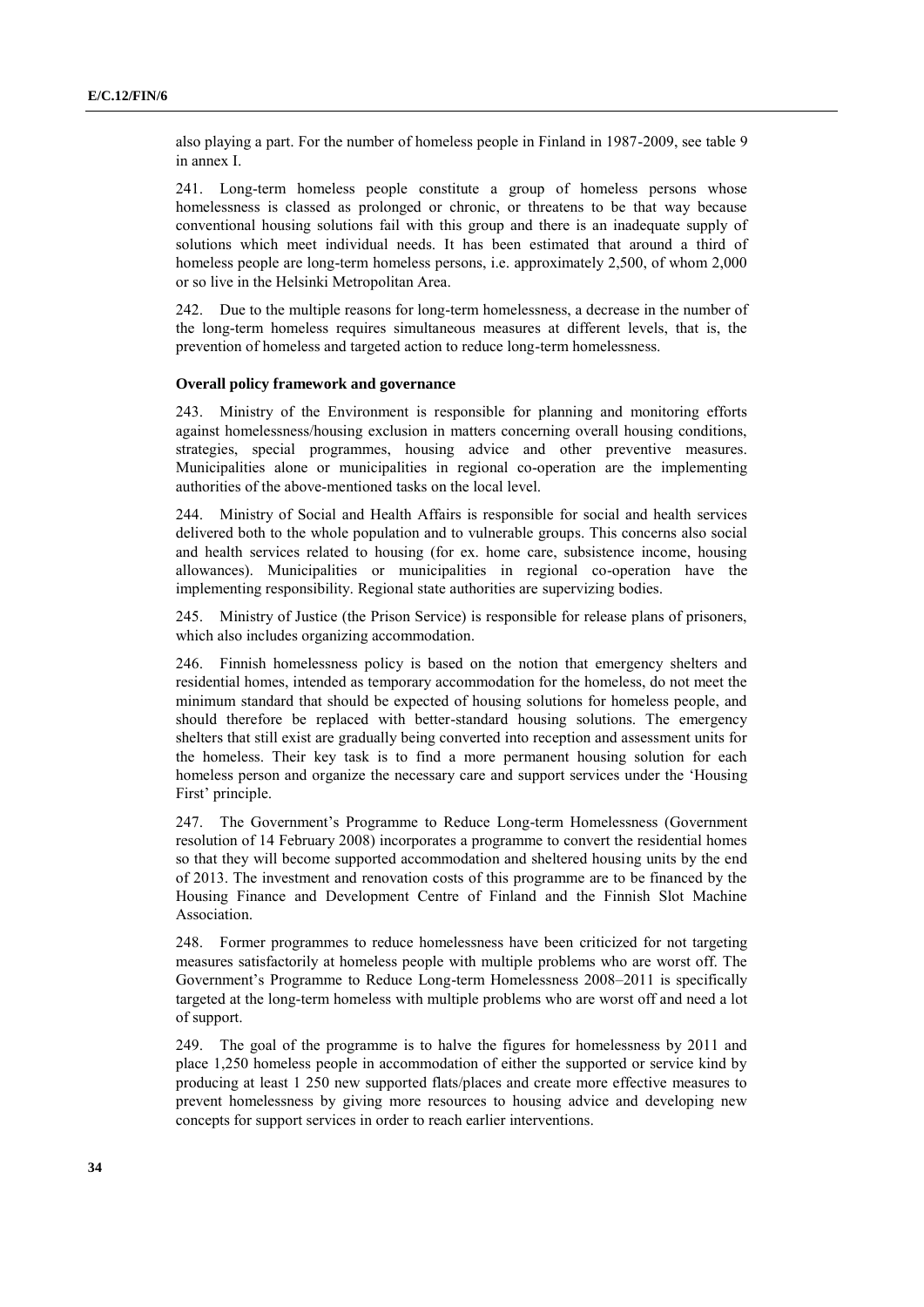#### **Inadequate or over-crowded housing**

250. Households living in overcrowded dwellings refer to households with more than one person per room, kitchen included. The number of such households has decreased among both owner-occupied and rental dwellings so that their percentage of all dwellings was 4.3 per cent in 2003.

251. A dwelling is defined to include all basic amenities if it is equipped with piped water supply, drains, supply of warm water, indoor plumbing toilet, washing space (shower/bathroom or sauna) and central or electric heating. The percentage of residents in such dwellings among the whole population has continuously increased, being 90 per cent in 2004. In the age group over 70 the percentage is 85 per cent, which means that aged people living in old one-family houses in the countryside do not have all the above mentioned amenities, unlike most of the population.

252. Statistics show that the share of people living in over-crowded housing has decreased from 10 per cent of all housing in 2005 to 9.1 per cent in 2008 (see table 10 in annex I).

253. In Finland, housing is fairly well equipped because the legislation on housing construction requires a high level of equipment in new housing. During the four years from 2005 to 2008 all equipment in housing has improved. 98.1 per cent of all housing had drains in 2008, while 98.3 per cent had running water, 96.5 per cent indoor WC, 93.4 per cent central heating, and 96.8 per cent hot water. All housing had facilities for washing up and nearly a half of all housing in 2008 had their own sauna (see table 11 in annex I).

# **Measures taken to ensure access to adequate and affordable housing**

254. Finland subsidizes housing costs with a variety of measures. These include production support in the form of State lending and interest subsidies, granting State guarantees for housing loans, granting investment and other aid and also by direct housing allowances and granting tax deduction on housing loans. As a last resort, the State also subsidies housing costs as social assistance for those eligible. All housing subsidies are linked to housing in Finland; the nationality of the inhabitant as such has no bearing.

255. In 2008, the State subsidized housing with a total of EUR 2,160mn. Housing allowances constituted 47 per cent of the total, production subsidies added up to 13 per cent and tax deduction on housing loans constituted 40 per cent. For figures on housing subsidies in 2005-2008, see table 12 in annex I.

#### **Housing allowances**

256. There are three parallel systems of housing allowances in Finland: general housing allowances, housing allowances for pensioners, and student housing allowances. In addition, conscripts receive housing subsidies through the military assistance system. The housing allowance system is based on applications, which are assessed on the basis the income of the applicant and his or her family, his or her assets as well as housing costs. The amount of the allowance is also depended on the location, size, equipment level and age of the apartment.

257. In 2005-2009, some 140,000-161,000 households received general housing allowance. For specific figures, see tables 13 and 14 in annex I.

258. Housing allowance has a significant impact as it reduces the share of housing costs of the recipient's income by half. In rental apartments, housing allowance reduced the share of housing costs of income from 60 per cent to 30 per cent on average.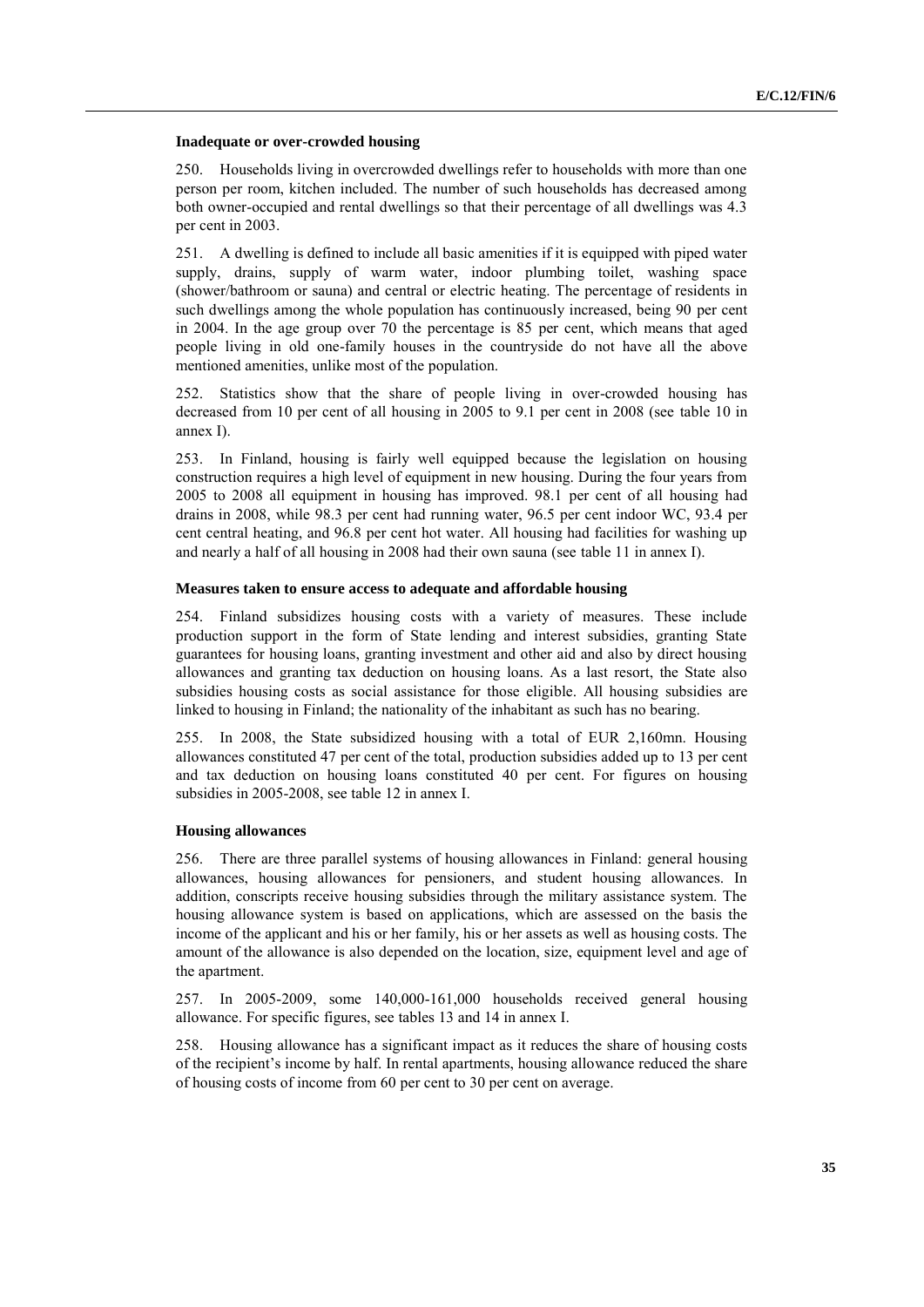#### **State funded rent accommodation**

259. State funded rented accommodation is allocated according to income, property assets and urgent need. Social housing is the most important solution for homeless, especially for persons and families which can manage their housing with normal economic and social support. Most of long-term homeless do not cope with normal social housing. They need special housing solutions and more intensive, round-the-clock support with supervisory staff. For figures on publicly advertised state-subsidized rental dwellings and applicants 2005-2009, see table 15 in annex I.

260. For the number of those in receipt of a housing allowance, the average allowance per month, and payments in 2009, see table 16 in annex I.

#### **The impact of social housing measures**

261. Since 2005 the Housing Finance and Development Centre of Finland (ARA) has granted investment subsidies for the improvement of the housing of special groups. The subsidy itself and the related subsidized loan are available for new construction and fundamental improvement projects as well as for projects where existing houses and apartments are converted into rented housing for special groups. Similarly, the subsidy and the subsidized loan are available for projects concerning not only the houses and apartments and the site but also for facilities that directly support housing and service production. The special groups include, for example, homeless persons, refugees, students, persons with mental problems, drug and alcohol abusers, young persons in need of special support, persons with disabilities, and elderly persons in poor condition. There has been a great demand for the investment subsidy, and the funding reserved for the purpose has been increased on several occasions; at the moment, it is EUR 110 million per year. Also the share of the subsidy for the costs has been extended, and at the moment the subsidy can be from 10 to 50 per cent of the approved costs.

262. Rented housing receiving state subsidized loan can receive subsidies for improving the housing conditions for special groups. The goal is to increase the supply of moderately priced rented housing suitable for special groups.

# **Persons with special housing needs**

263. The Renovation and Energy Subsidies Act (1184/2005) provides for the criteria on which older people and the disabled may be granted subsidies for renovations and or the criteria to subsidize the post-construction of lifts and removal of mobility impediments. The renovation subsidies are granted on the basis of an assessment social and economic need. In general, the subsidy may amount to no more than 40 per cent of the acceptable cost of renovation. If the renovations are necessary in order to remove impediments of mobility, the maximum is set at 70 per cent.

264. The Act on Subsidies for Improving the Housing Conditions of Special Groups (1281/2004) provides for grants to special groups, including older people and the disabled, for the construction, acquisition and renovation of a rental building or rental dwelling when a loan granted for the same project is approved as an interest-subsidy loan in accordance with the Act on Interest Subsidy for Rental Housing Loans and Right of Occupancy Loans (604/2001). The grant is at most 10 per cent of total cost, when significant special space or other solutions are not needed. If the resident requires additional support services to enable him or her to use the apartment, the maximum grant is 25 per cent. Finally, the grant may be as much as 40 per cent or 50 per cent in cases where, on the basis of the need for special services, significant special space and amenity solutions are needed or when the grant is targeted at a particular group, such as the long-term homeless.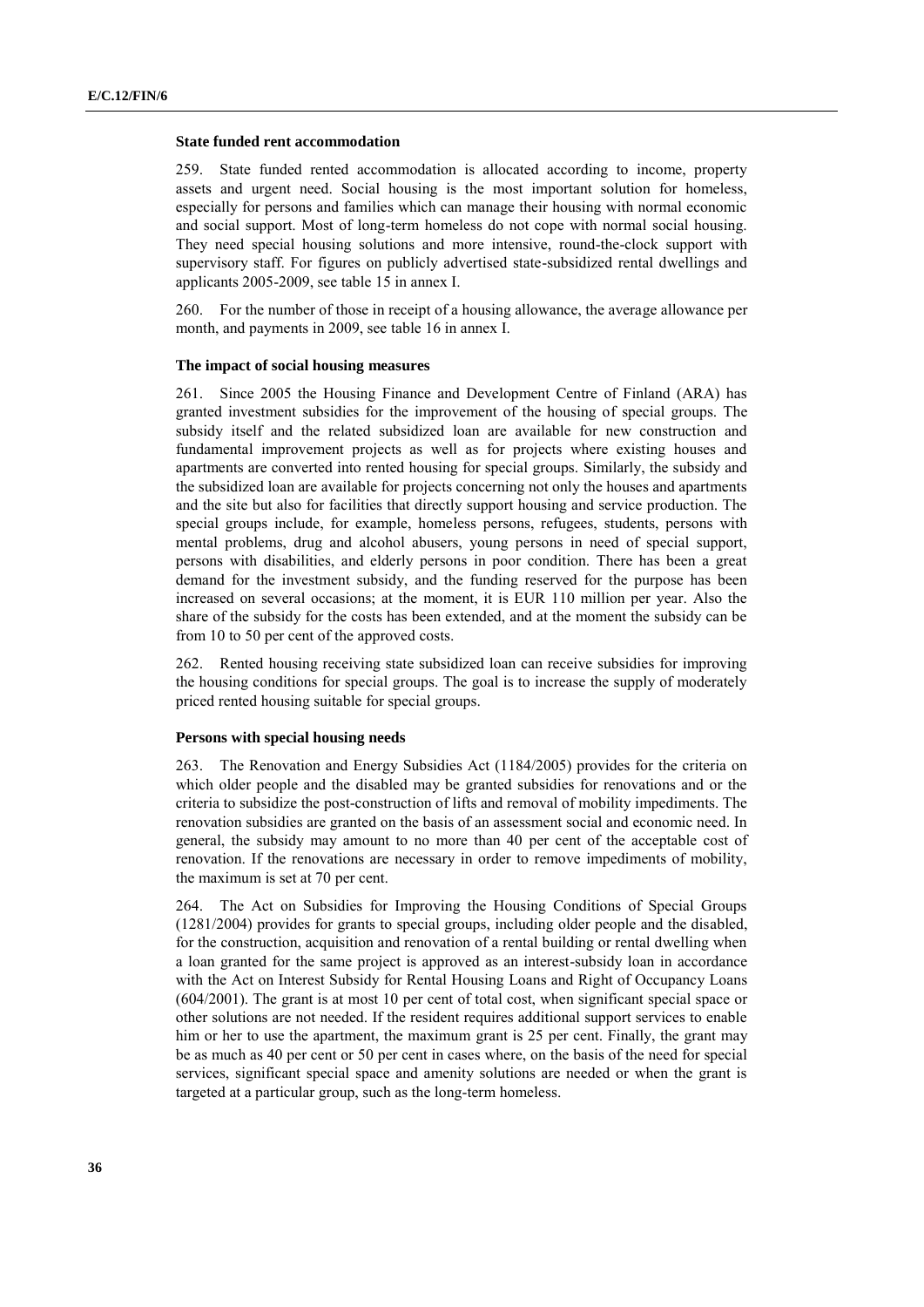265. Renovation grants issued by the Housing Finance and Development Centre of Finland (ARA) have enabled the renovation of some 3,000 apartments for older people and the disabled, with a total investment of some of EUR 10mn a year. Some EUR 17-20mn has been allocated to post-construction of lifts and some EUR 10mn for the repair of existing lifts. For figures on grants for lift construction and repair in 2005-2007, see table 17 in annex I.

266. With the help of ARA subsidies for housing investments, some a total of 15,305 apartments have been built, acquired and renovated in 2005-2009. A total 5,050 of those were for older people, and the rest for the disabled, mental health rehabilitation patients, substance abuse rehabilitation patients, students and other special groups. Of these 9,162 were new apartments and 5,595 were renovated apartments, in addition to which existing 548 apartments were bought for members of special groups. For the number of apartments funded with ARA investment subsidies in 2005-2009, see table 18 in annex I.

#### **Measures to ensure housing is not built on polluted sites**

267. The Health Protection Act (763/1994) provides dwelling and its conditions may not pose a hazard to its occupants, due to noise, trembling, microbes, dampness or similar reasons. Local health authorities have the power forbid or restrict the use of such dwellings.

268. Construction and development activities in Finland are controlled by the Land Use and Building Act (132/1999). The quality of buildings, consideration of environmental issues and the lifecycle approach are key targets in the supervision and guidance of construction. Other relevant legislation includes The Land Use and Building Decree (895/1999) and the Ministry of the Environment Decree on Housing Design (of 1 October 2004).

#### **Individuals and groups particularly affected by forced evictions**

269. The key to preventing eviction is multi-professional cooperation between local authorities, with the aim of pre-empting and addressing problems before they reach crisis point with the threat of eviction. Many of the larger cities in Finland employ personnel specialized in resident cooperation to act as housing advisors and social management officers. The housing advice system has proved satisfactory and the aim is to broaden its scope.

270. The ten largest Finnish cities with a problem of homelessness are involved in the Finnish Government's Programme to Reduce Long-term Homelessness. The cities have concluded letters of intent with the state authorities requiring instructions jointly agreed by the local housing and social welfare authorities and the main non-profit rented property providers on procedures to prevent eviction and on cooperation in eviction situations. Finland also has a system of emergency social services that covers all local authorities in case there is a sudden crisis situation. The local social welfare authorities can grant financial help in the form of social assistance for rent arrears. For these too it is possible to receive a social loan from the local authorities and assistance from the church.

#### **Evictions**

271. In Finland, statistics on evictions falls under the tasks of the Ministry of Justice that collects annual statistics from the execution districts. The statistics include evictions instituted through official legal procedure. The statistics do not, therefore, give the exact number of evictions that were carried through in a given year. In practice around a half of all evictions are instituted without instigating an official eviction process. The focus is on prevention and early intervention in order to prevent risk of eviction. There are housing counsellors that can help in reducing especially so-called unnecessary evictions. Due to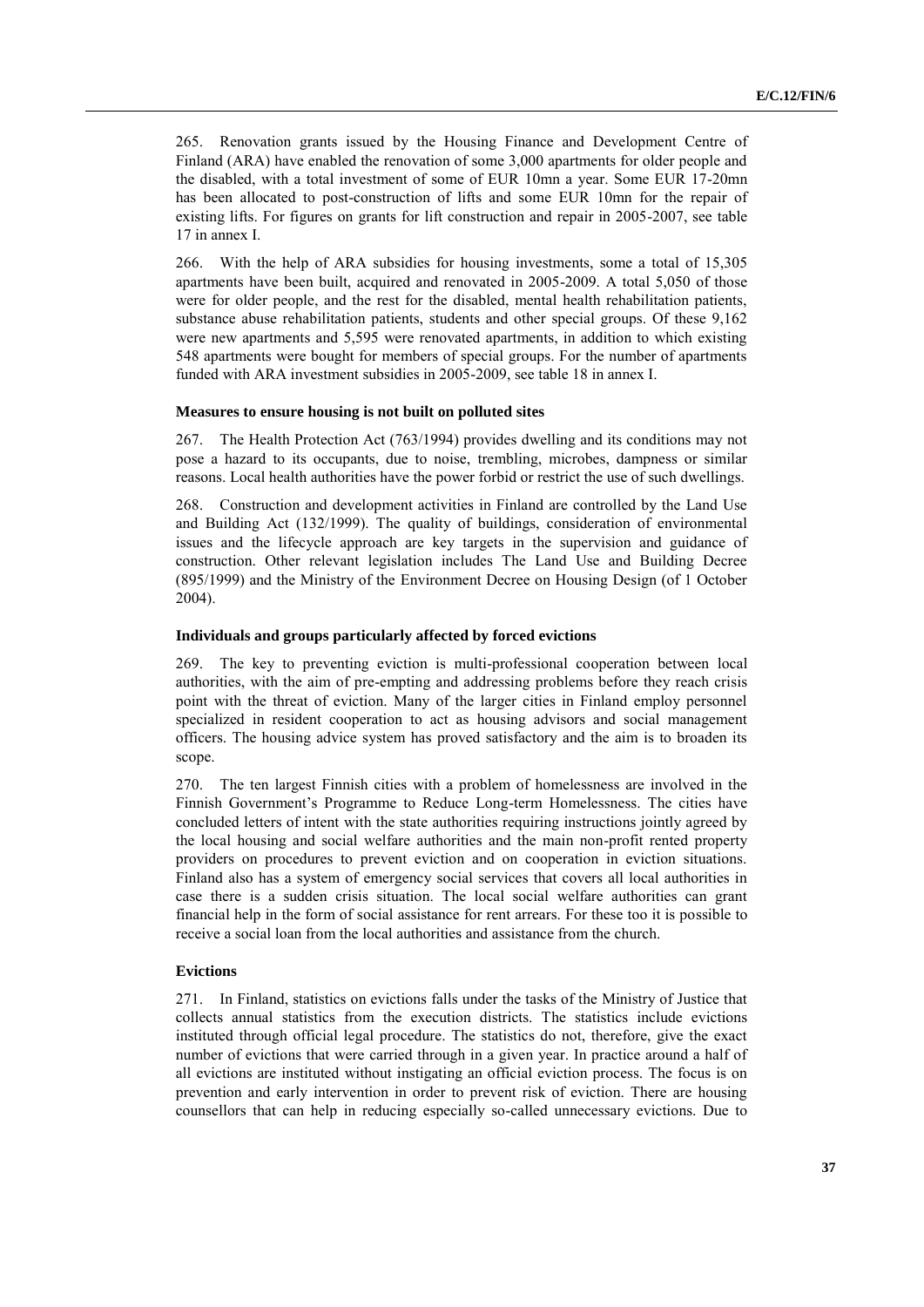difficult problems, it is not, however, possible to prevent all evictions. Situations with both long-term disturbances and a great rent debt are particularly difficult. In such cases the housing counsellors can try to secure housing for the tenant in some other form that is more appropriate for the tenant in question.

272. The number of eviction applications submitted to courts in Finland has remained steady near the annual number of 8,000 in recent years. Approximately one in four of these are executed. For the number of eviction claims in courts, see table 19 in annex I.

# **Article 12**

# **National health policy and universal access to primary health care**

273. The national health policy programme 'Health 2015' has been adopted by a Government decision (Publications of the Ministry for Social Affairs and Health 2001:4). The programme follows the WHO Health for All principles, underlining the importance of the everyday environment for health, and contains both qualitative and quantitative objectives.

274. The present system of primary health care was established in the 1970s. Municipalities are under an obligation to organize primary health care for their inhabitants in accordance with principles provided by law. The services to be provided include, among others, maternity care, child health clinics (almost 100 per cent attendance), school health, occupational health and diagnostic services. The primary health care lays down the foundation for secondary care provided by hospital districts.

275. Presently, there is an extensive national health project with the objective of improving the effectiveness of the health care system. The project consists, among others, of prevention, enhancement of regional collaboration, ICT development and experiments in dividing the work between doctors and nurses. The development of mental health services (promotion, prevention and treatment services) is among the priorities of the project.

276. With the aim of improving the access to health care services, new provisions of law were enacted in 2004 to guarantee access to services within fixed time limits. Despite problems in access to health care, Finns have been among those most content with their health service system in Europe, according to Eurostat polls.

277. In addition to the primary, secondary and tertiary care systems, that provide the entire population with equal access to services, there is also an occupational health service system that covers almost the entire working population. The main task of the occupational health services is to promote health and monitor the effects of health related risks, but they also include GP or specialist care services.

278. New normative legislation will come into effect in 2011 on the preventive services of children at both preschool and school age. This is a response to the tendency of local municipalities and health centres to reduce volumes, frequencies and workforce in these services, which have until now been steered through national recommendations. Recommendations will be replaced by binding legal rulings. This will lead to need for significant increases in the numbers of nurses in preventive work and also in the input of medical doctors' time.

279. Primary health care has been in a central role in a reform process that has sought to restructure both the structures of municipalities and of catchment areas of primary health care. Around 2005, there were 416 municipalities and around 235 to 240 health centres; in other words, smallest municipalities maintain a joined health centre. A new transitional law on restructuring ruled that those municipalities that have less than 20,000 residents must establish a co-operative organization to organize and fund primary care and those social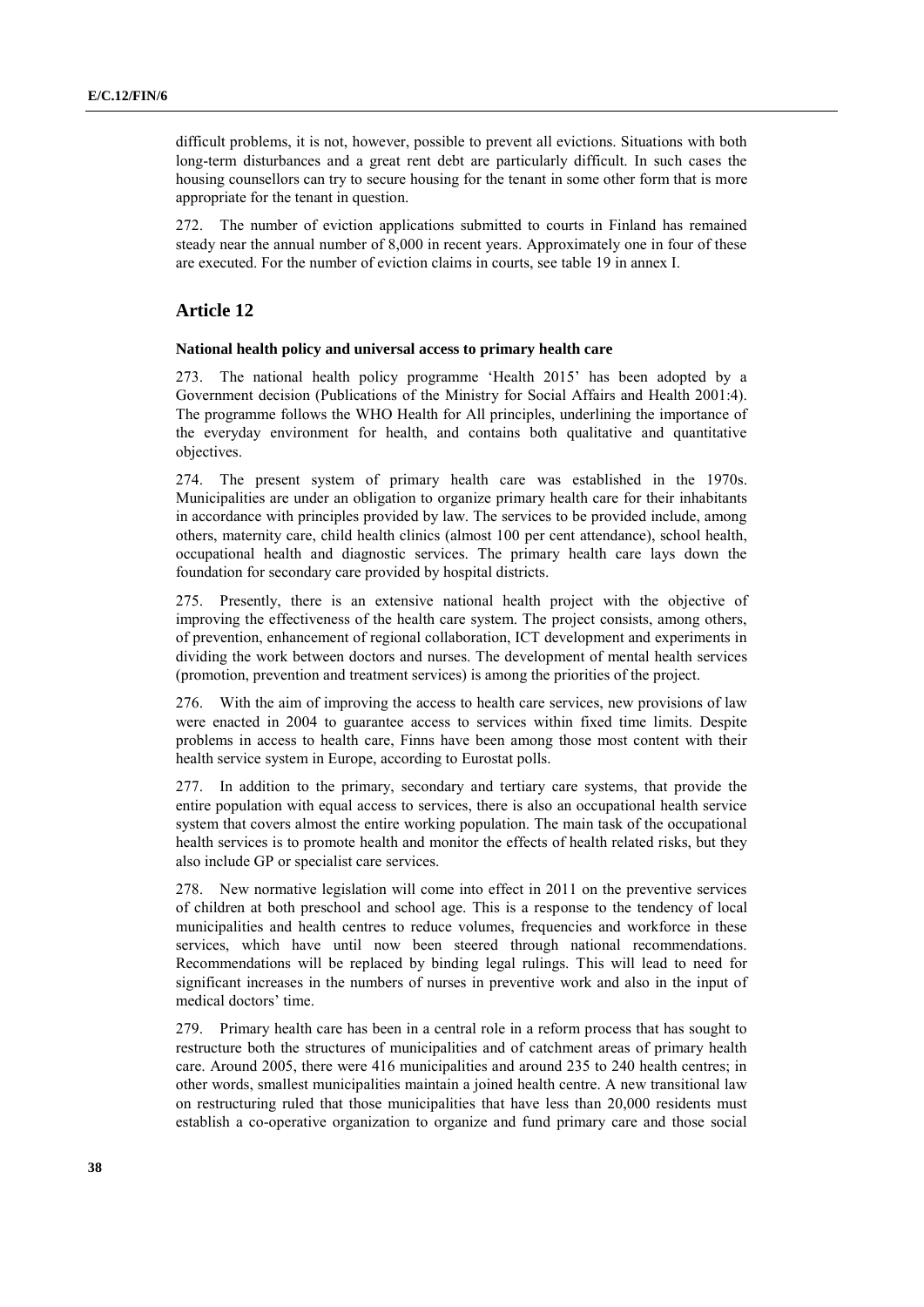services that are closely related to PHC. The same law and some significant simultaneous incentives from the state also encouraged small municipalities to merge. This all lead from 2006 on to an unseen wave of structural changes. The number of municipalities is now 342, and will be reduced by 2013 (the deadline for the changes required by the law) at least below 330, or most probably even lower. The number of health centres or administrative units maintaining health centres will be almost halved to about 125 to 130.

280. The fact that primary health care will be organized for larger catchment populations is expected to strengthen the institutional capacity of these units and make them less vulnerable to shortages of staff or other irregularities in operations. The new structures should give rationalization benefits as they make it possible to share functions and services that are not necessarily needed at the grassroots level.

#### **Access to preventive, curative, and rehabilitative health facilities, goods and service**

281. Under the Primary Health Care Act (66/1972) the local authorities must promote the health of municipal residents, including older people and people with disabilities, prevent illness and accident injuries and provide medical care. In practice every municipality has a health centre and its units that provide services needed by the residents. Moreover, the Act on the Status and Rights of Patients (785/1992) defines the right of the patients to good health and medical care and related treatment. According to the Act, every person who stays permanently in Finland is, on a non-discriminatory basis, entitled to health and medical care required by his state of health within the limits of those resources that are available to health care at the time.

282. The local authorities must organize medical care services for the residents in the area of the municipality. Medical care services include: (1) examination, medical or dental diagnosis, treatment, and medical rehabilitation as needed; (2) prevention and curing of illness, and alleviating suffering; (3) guidance to promote the patients' compliance with treatment and self-care; and (4) early identification of health problems among patients in need of special support, examination and care, their treatment and referral for after-care.

#### **Affordability of health-care services and health insurance**

283. See above and paragraphs 156-183.

# **Effectiveness and scientific approval of drugs**

284. According to EU legislation, a medicinal product must have a valid marketing authorization before it can be introduced on to the market and submitted for distribution. Key legal provisions for marketing authorization application and associated documentation are found in the national legislation (the Medicines Act (395/1987) and Decree (693/1987)) and in EC Directives and guidelines about medicinal products. Consideration should also be given to regulations and position papers approved by the Committees for Medicinal Products for Human use (CHMP) and for Veterinary use (CVMP)) of the European Medicines Agency (EMA).

285. A medicinal product may be sold to the general public or otherwise released for consumption only if the Finnish Medicine Agency has granted an authorization for the product or registered it under the Medicines Act or if it has a marketing authorization granted by an institution of the European Union. The National Supervisory Authority for Welfare and Health monitors the compliance of medical devices with the legislation and regulations and to promote their safe use.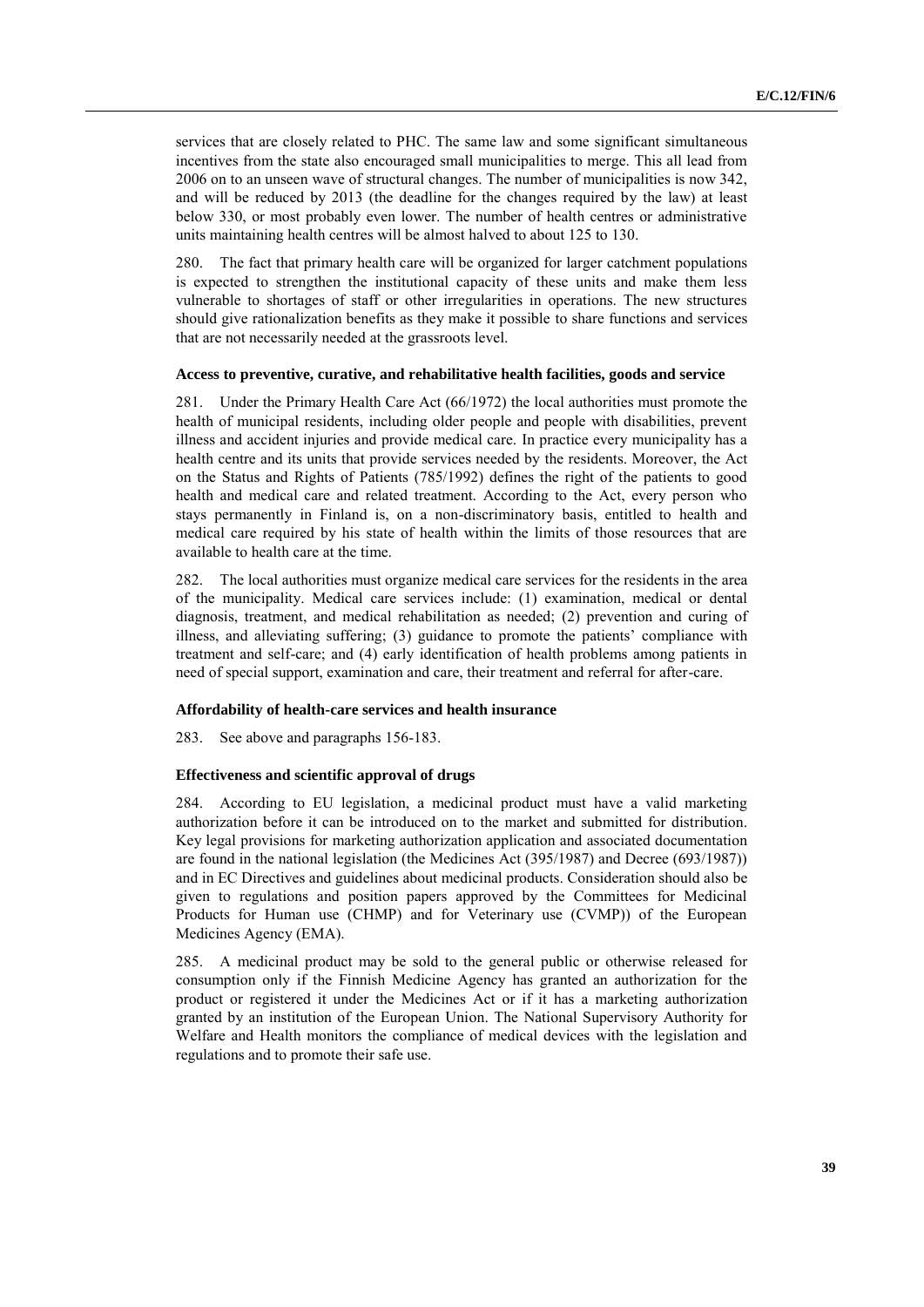#### **Measures to improve child and maternal health**

286. Overall relative to other European countries maternal and prenatal health is good in Finland, and there have not been major changes in the related health indicators over the past five years. Maternity services are of high quality and easy accessible. For example, in 2007 immigrant women used the same amount of prenatal care services as the natives. In 2009, there were 34 maternity hospitals in Finland.

287. There are some signs of future challenges however, including (1) increasing overweight of pregnant mothers (2) alcohol and drug misuse (3) smoking during pregnancy especially among mothers under 35 years, (4) increasing number of immigrants with varying social background and health needs, (5) aging motherhood, particularly among first time mothers, (6) increasing centralization of obstetric services leading to women in rural areas having poorer access to emergency services, and (7) insufficient identification of post natal depression.

288. There is a national decree on voluntary screening for structural and chromosomal abnormalities (1339/2006). According to the decree, early pregnancy general ultrasound examination, early pregnancy combined screening and structural ultrasound examination are provided to all pregnant women. For those, whose screening result is abnormal, further diagnostic examinations are offered.

289. The Government Decree on maternity and child welfare clinics, school and student health care, and preventive oral health care for children and young people (380/2009) stipulates the contents of health education and the contents and number of health examinations the local authority must arrange. The purpose of the decree is to foster health promotion, to prevent marginalization of children and young people and to diminish health inequalities.

290. A new system for monitoring children's health on the municipal level has been developed in the National Institute for Health and Welfare. In the next phase, regional and national statistics can be drawn up from the data. Mental health, use of alcohol and smoking are also included.

291. In 2009, the National Institute for Health and Welfare published a national programme for the promotion of breast-feeding and a programme for the prevention of accidents among children and young people (Reports by the Institute of Health and Welfare 32/2009).

#### **Measures to improve sexual and reproductive health**

292. Since 2001, the Government Decree (1435/2001) based on the Basic Education Act defines health education, including sexual health as a mandatory subject in a new national curriculum in the Finnish primary school system. Adolescents' sexual knowledge and behaviour has been monitored since 1995 every two years as a part of the National School Health Promotion Study.

293. In 2007 the Ministry of Social Affairs and Health initiated an action programme (2007–2011) for the promotion of sexual and reproductive health, with special focus on young people (Publications by the Institute of Health and Welfare 17/2007).

294. A new Sexual and Reproductive Health Unit in the National Institute for Health and Welfare was established in 2010 to promote sexual and reproductive health, and to improve reproductive health services and programmes through research, networking, coordination and expert support.

295. See also paragraph 326.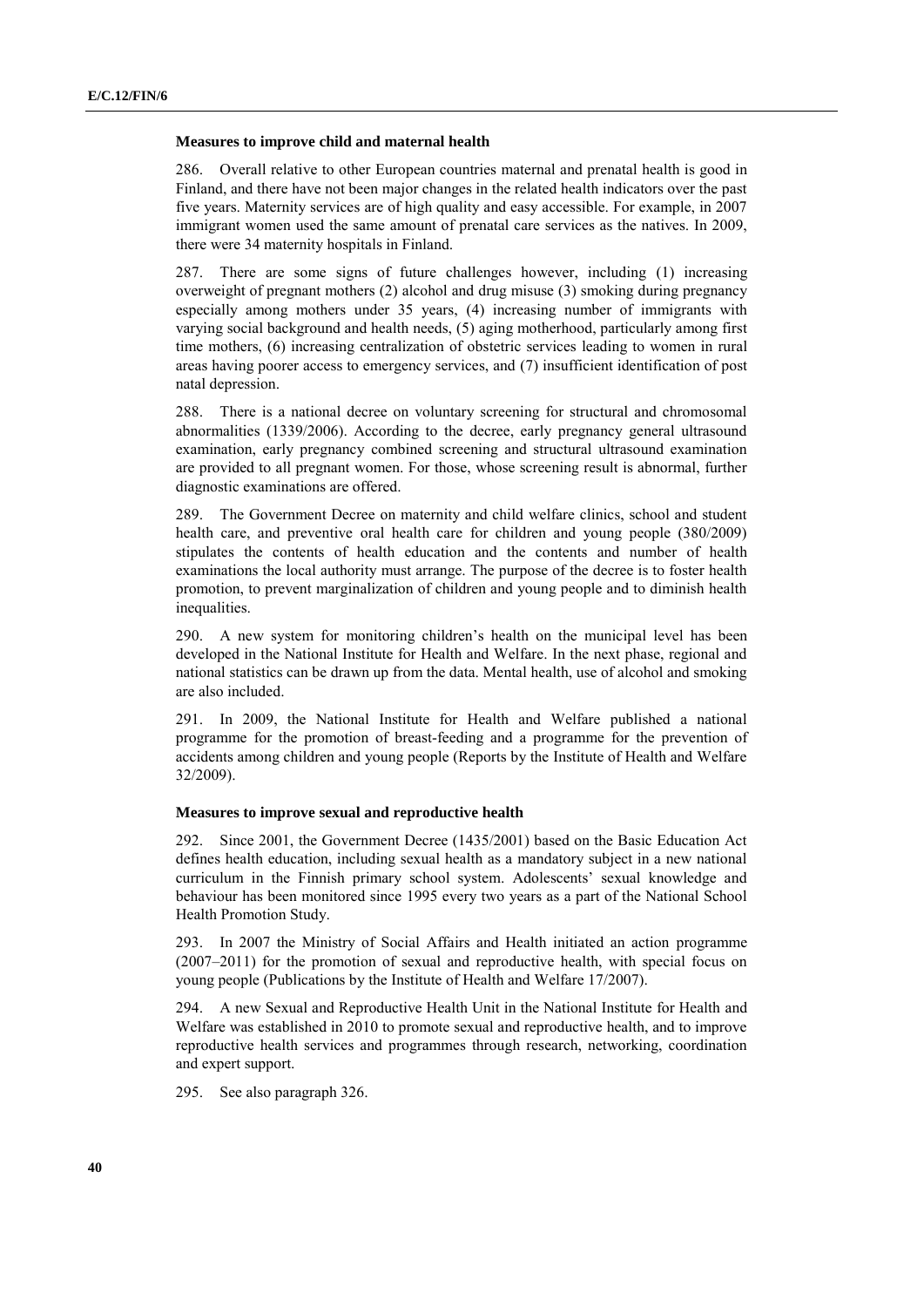## **Measures to prevent, treat and control diseases linked to water**

296. The Health Protection Act (763/1994) includes provisions concerning special circumstances and epidemics caused by drinking water. Under section 8 of the Act, municipal health protection authorities together with other authorities shall prepare for readiness and emergency action to prevent, determine and remove any health hazards arising from special circumstances.

297. In the event of any epidemic caused by drinking water or suspicion of such epidemic, the drinking water supply plant concerned and the municipal health protection authority are required to take immediate action to prevent the spread of the epidemic.

298. Pool water and the swimming water at public bathing areas may also not pose health hazards. Provisions concerning the prevention of health hazards relating to these water environments are laid down in the Health Protection Act (763/1994) and the lower-level statutes issued pursuant to it.

# **Measures to implement and enhance immunization programmes and other strategies**

299. National infant immunization programme in Finland consists of vaccinations against 10 diseases: tetanus, pertussis, diphtheria, polio Haemophilus influenzae type b, measles, mumps, rubella, rotavirus and influenza. Finland has been one of the first countries to implement influenza vaccines to all children 6-35 months of age and rotavirus vaccine to all infants. On the other hand, and against the WHO recommendations, hepatitis B is not a part of our universal vaccination programme, which also has been the case in the other Nordic countries. Our hepatitis B programme is targeted only to risks groups. The reason to this is a very low prevalence of virus carries and extremely low incidence of acute disease. Thus, a vaccination against it would not produce hardly any health benefits.

300. The infant programme is carried on with a very high immunization carriage. To assess the immunization coverage a random sample of a birth cohort, consisting 1,000 children (1.7 per cent of a birth cohort) is selected from the population register and their immunization records examined. The childhood immunization programme is free of charge and there are no differences in the immunization coverage by sex, place of residence or family income. However, those children missing any doses of the programme are more likely to be foreign born.

301. Tetanus vaccinations are recommended for adult population by every 10 years and the effectiveness of this, as well as other targeted immunization programmes, is followed by very stringent infectious disease surveillance performed by National Institute of Health and Welfare.

302. For figures on immunization coverage of children, see table 20 in annex I.

#### **Measures to prevent abuse of illicit drugs**

303. According to the population study's preliminary results from 2008, the share of 15– 69-year-olds who had experimented with cannabis sometime in their lives was 13 per cent. This level was almost the same as in all surveys since 2000. The latest changes have taken place among age groups: the proportion of 15–24-year-olds decreased by 6 percentage points whereas the proportion of 25–34-year-olds grew by the same amount. Among young people, experimentation with drugs decreased in the late 2000s. According to the ESPAD survey of school pupils in 2007, 8 per cent of 15–16-year-olds had experimented with cannabis sometime in their lives. In 2003 and 1999, the corresponding figures were 11 per cent and 10 per cent.

304. The Ministry of Education is mainstreaming youth substance abuse prevention by supporting activities aimed at preventing youth substance use. Furthermore, substance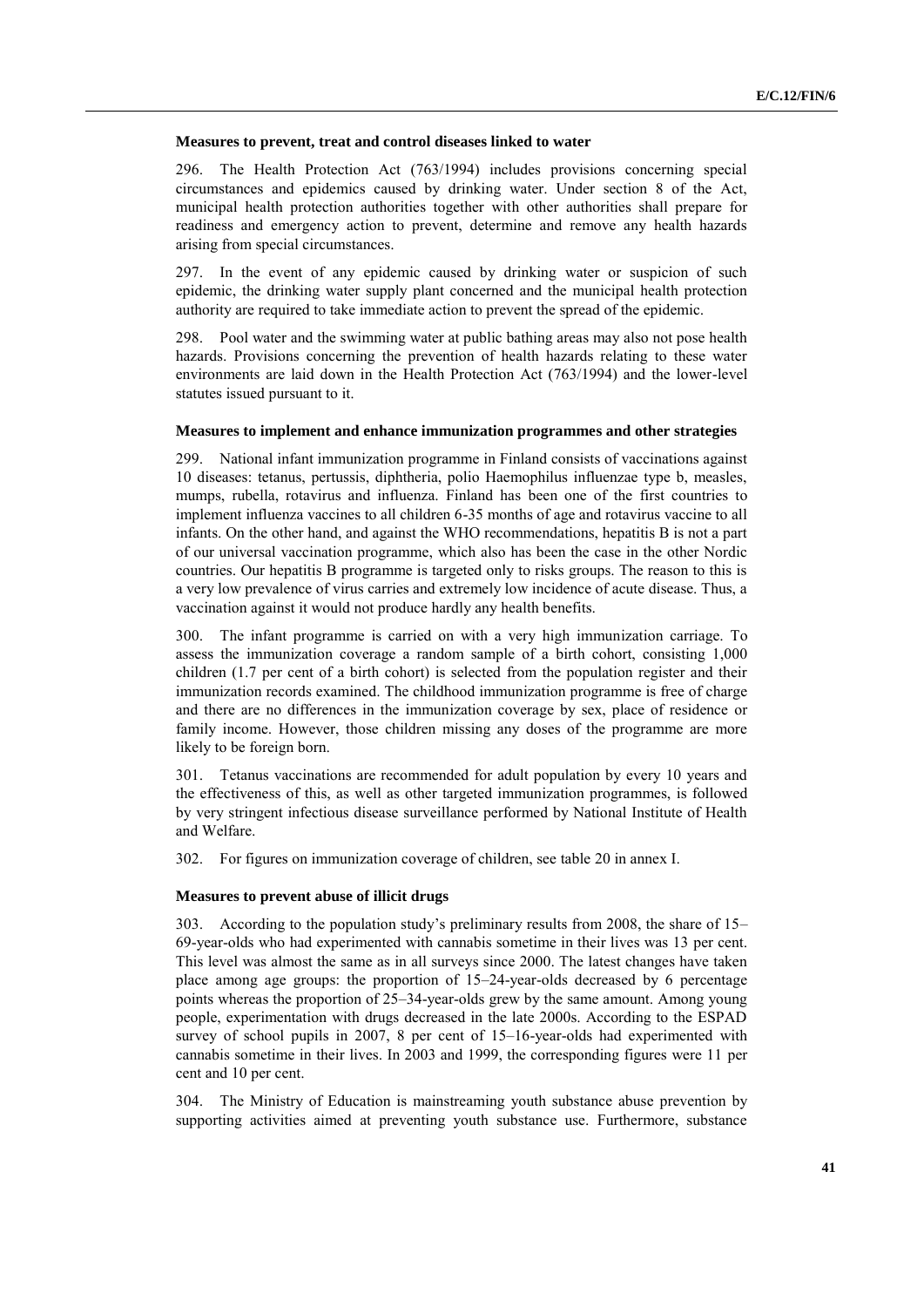abuse prevention targeted at young people is carried out in workshops that have been created to activate young unemployed people. Drug prevention measures also include electronic drug information services, discussion forums and self-testing services for evaluating one's own substance abuse.

305. As of the beginning of February 2008, a new Decree of the Ministry of Social Affairs and Health on the detoxification and substitution treatment of opioid addicts with certain medicinal products (33/2008) entered into force, aimed at lowering the threshold for treatment and emphasizing its role in outpatient settings instead of institutions.

306. For further information, see National report to the EMCDDA. Finland - Drug Situation in 2009, available at http://www.thl.fi/thl-client/pdfs/9bf86f3e-9b30-48a1-bc56 b32981cf0575, and UNGASS Country report of Finland 2007, available at http://www.ktl.fi/attachments/suomi/julkaisut/julkaisusarja\_b/2008/2008b04.pdf

## **Measures to prevent abuse of alcohol**

307. Alcohol consumption has decreased slightly since 2007, which is reflected in the incidence of alcohol-related harm in society. During the past decade we can also see a favourable trend in abstinence and binge drinking among young people. The decrease in overall alcohol consumption can at least partly be credited to increased prices of alcoholic beverages, as Finland raised alcohol taxation three times in 2008 and 2009.

#### **Measures to prevent abuse of tobacco**

308. Finnish tobacco control legislation has been proposed to be revised. The new legislation will create more smoke-free areas and prohibit tobacco display in points of sale. The goal of the proposed legislation is globally unique: to end the use of tobacco products. Finland has also raised the excise duty on tobacco products in January 2008 and January 2009.

#### **Measures to prevent HIV/AIDS and other sexually transmitted diseases**

309. The prevalence of HIV-infection in Finland is lower than in most industrialized western countries. A policy of mandatory notification is applied to HIV-infections and AIDS: laboratories and physicians must report cases to Infectious Diseases Register kept by the National Institute for Health and Welfare.

310. The Action Programme for Promotion of Sexual and Reproductive Health 2007– 2011 defines the principles for promoting of sexual and reproductive health as well as for developing the related management, service structure, methods, and competence. HIVinfection is also part of the Action Programme. A new specific national HIV/AIDS strategy is under preparation; meanwhile, the previous one, covering the period 2002–2006, is been followed. The strategy emphasizes that the people in Finland need to have the necessary knowledge in order to prevent HIV infection.

311. Young people remain the main target group for awareness campaigns and direct prevention activities. In addition, targeted prevention efforts have been made to reach key populations at higher risk of HIV exposure, such as men who have sex with men (MSM), injecting drug users (IDUs), sex workers and travellers. NGOs are playing a major role in the prevention activities especially for the hard to reach populations.

312. In Finland, health education − including education in reproductive and sexual health and risks of contracting sexually transmitted infections (STIs) − is a standardized compulsory subject for school children aged 13-18 years. Adolescents' sexual knowledge and behaviour is monitored every two years with the School Health Promotion Study.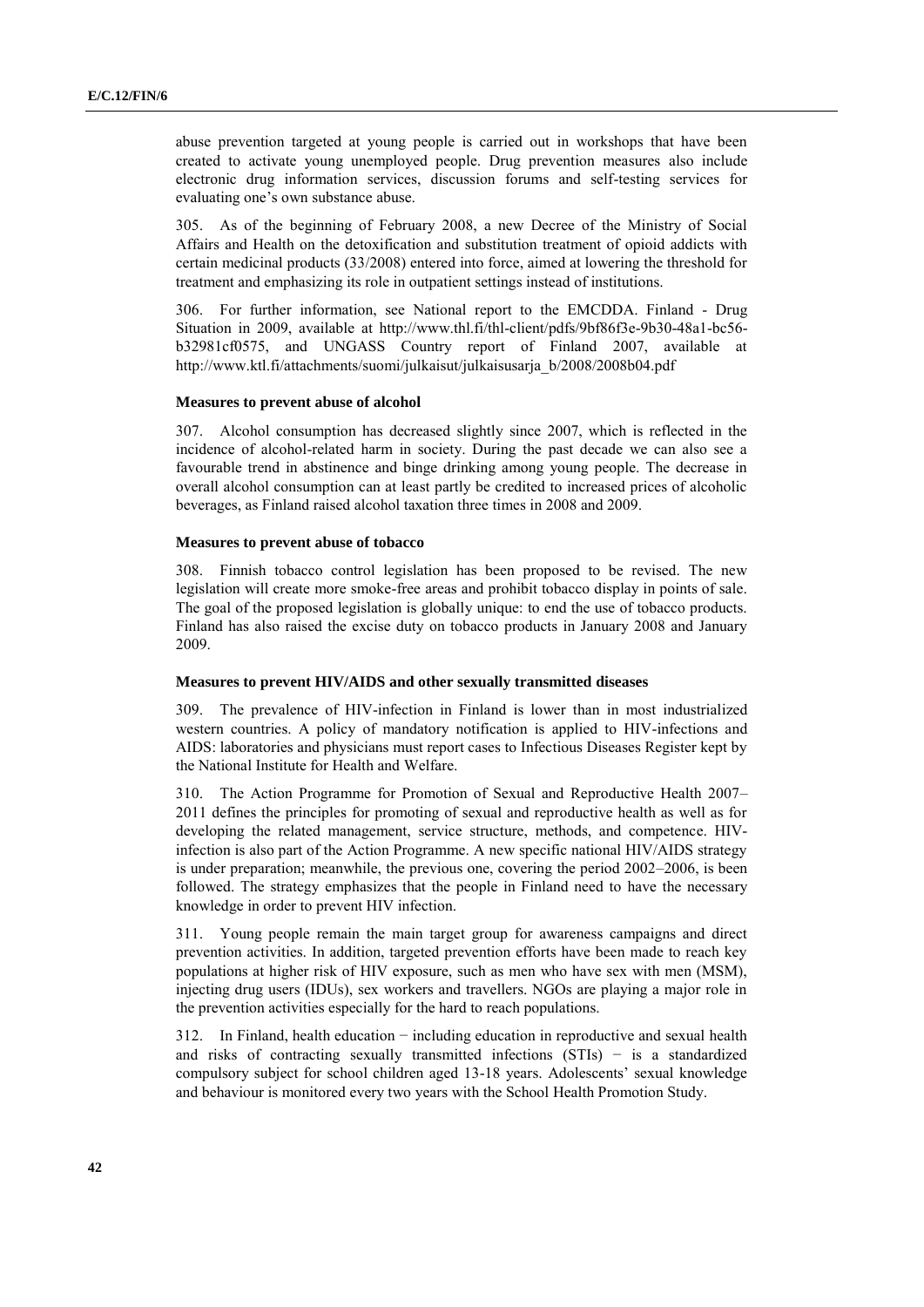313. HIV testing and counselling is offered for all pregnant women and majority of them agree to take the test during their visits to antenatal care. Targeted health counselling and testing to prevent HIV and STIs is offered for the key populations at higher risk of HIV exposure.

314. In order to enhance the implementation of the Action Programme for Promotion of Sexual and Reproductive Health, the government approved a Decree on health counselling and physical examination as part of antenatal and well-baby clinics as well as school and student health services. The Decree obligates the municipalities to organize regular health check-ups for children and youth.

315. Treatment and care for HIV-infected people is provided in all regional health districts. All necessary and clinically indicated treatment and care is guaranteed free-ofcharge to those who have been infected and who are eligible for Finnish social security benefits, i.e. have a legal residence status in Finland.

316. The number of newly diagnosed HIV cases in non-Finnish citizens has increased during the past years. This is a heterogeneous group of people consisting of e.g. temporary visitors and employees, foreign students, immigrants, asylum seekers and refugees. A new Guideline for the Prevention of Infection Problems among Refugees and Asylum Seekers was formulated in 2009 and has been published in early 2010.

#### **Measures to ensure adequate treatment and care for mental health patients**

317. The number of mental disorders in Finland has not increased over the past decades. However, periods of sick leave and the incidence of disability pensions due to mental disorders, depression in particular, have nearly doubled since the end of the 1990s. In an effort to prevent depression and reduce depression-related work disability in Finland, the Ministry of Social Affairs and Health has launched the Masto project (2008-2011).

318. To ensure adequate treatment and care in psychiatric facilities, the national plan for mental health and substance abuse work (Reviews by the Ministry for Social Affairs and Health 2009:3), published in spring 2009, includes 18 proposals for joint development of mental health and substance abuse work up to the year 2015. The plan focuses on strengthening the status of the client, enhancing efforts to promote mental health and abstinence from intoxicants and to prevent problems and adverse effects, and developing the service system to focus on outpatient services and basic services while ensuring that both mental health and substance abuse problems are considered at the same time.

319. During 2009, the National Institute for Health and Welfare prepared its own implementation plan (NIHW, Avauksia Series, 16/2010), engaged in debate on the national plan for mental health and substance abuse at several training events, joint meetings and projects, and updated the website set up for the national plan (www.thl.fi/mielijapaihde).

# **Observations by the Parliamentary Ombudsman**

320. The Parliamentary Ombudsman is of the opinion that provisions on the availability of mental health service for young people must be urgently clarified in order to ensure that young people receive care on equal grounds throughout the State.

321. Units for somatic health care have to regularly deal with restless, confused or violent patients causing a disturbance. In such cases, personnel has had to resort to measures such as isolating the patient, confiscating personal belongings or medicating the patients without consent in order to ensure the health and safety of the patients or others. In general, such measures have been justified with reference to provision on self-defence and necessity contained in the Criminal Code. The Ombudsman finds it highly problematic that no specific legal basis exists.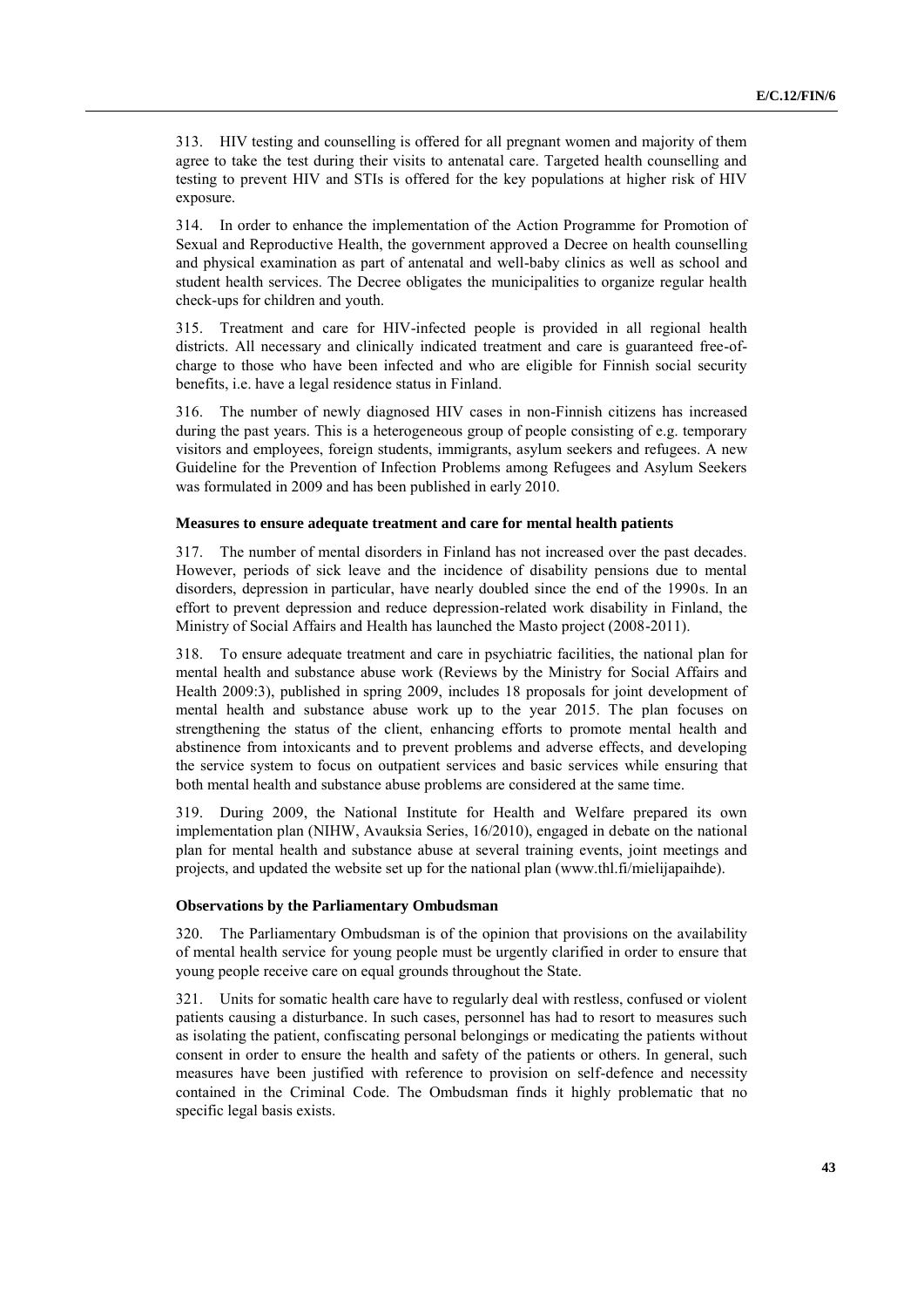# **Article 13**

322. On 5 December 2007, the Government approved a development plan for education and research for the years 2007-2012 (Publications by the Ministry for Education 2008:9). It focuses on ensuring equal opportunities for high-quality education from compulsory school to universities. In particular, it aims to develop the quality of teaching. In compulsory schools, this will translate into to smaller groups and strengthening support and special education. It also includes measures to improve the well-being of students.

323. Human rights education is one of the themes the content and goals of which must be included in compulsory and voluntary subjects and general activities. The must also be reflected in the general operative culture of the schools. The National Board of Education has drafted an amendment to the basis of curricula to explicitly include the ICCPR, the Convention on the Rights of the Child and the ECHR as of August 1st, 2010.

#### **Compulsory and free primary education for all**

324. Section 31 of the Basic Education Act (628/1998) provides that teaching, the necessary textbooks and other learning materials, and school equipment and materials shall be free of charge for the pupil. A disabled child or a child with special educational needs has additionally the right to get the interpretation and assistance services he or she needs to participate in education, other educational services, special aids and the services provided under Section 39 free of charge. A pupil attending basic education shall be provided with a balanced and appropriately organized and supervised meal on every school day.

325. Moderate fees may be charged to pupils for education arranged abroad and for education provided by a private organization or foundation in a language other than Finnish, Swedish, Saame, Roma or sign language based on a special educational mission assigned by the competent Ministry.

#### **Measures to make secondary education generally available and accessible to all**

326. According to the General Upper Secondary School Act (629/1998) teaching shall be free to a student taking part in the whole syllabus of the school. Fees may be charged to pupils studying individual courses, for the upper secondary school exam and for those merely taking part in exams. Additionally, the Ministry for Education may, in special circumstances, authorize a school to charge fees.

327. Full-time students are entitled to free meals. Living in a dormitory assigned by the school is also free of charge. Student living in Finland and engaged in full-time studies in Finland may be entitled to a State-guaranteed student loan and, with certain exceptions, to allowances to cover costs of travel to school. Students must, however, cover the costs of textbooks and materials themselves.

# **Measures to promote literacy as well as adult and continuing education**

328. Finland is engaged in systematic work to promote literacy and the level of Finnish skills of students is continuously monitored. Results have consistently been positive. Evaluations conducted in 2007 on skills in the Finnish language and in literature of those passed the sixth grade indicated that 65 per cent of girls and for 42 per cent of boys had good or excellent skills.

329. As to literacy, results in international comparison (OECD PISA 2000) have confirmed the results of national studies: young Finns (15-year-olds) are highly and relatively equally literate.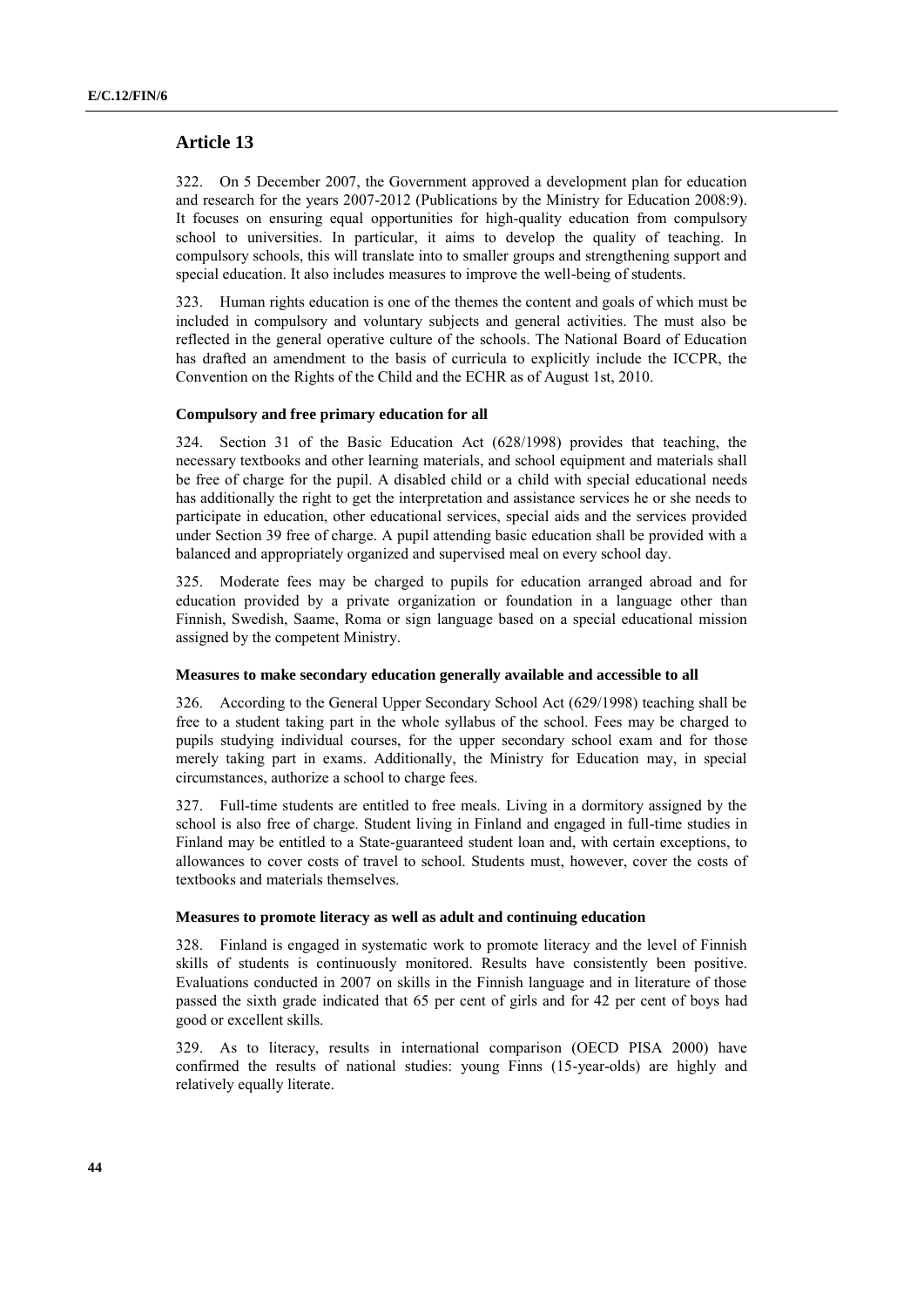#### **Roma children**

330. In 2008, a programme for the support and development of the primary education of Roma children was launched. The programme is founded on the values of nondiscrimination, equality and cultural diversity.

331. The programme includes measures to develop cooperation between schools and homes, improve tolerance and good ethnic relations as understanding of the Roma culture. It aims at increasing contacts between Roma people and other Finns, enhancing the development of the identity of Roma children, promoting opportunities for the children to learn the Roma language, develop special education for those in need and teaching techniques and materials that take into consideration the background of the Roma children.

332. The Ministry of Education grants state financial aid to municipalities for measures to improve and stabilize the understanding in school communities of the Roma culture and to costs related to such programmes. The amount of the available aid in 2008-2009 was EUR 300,000. A total of 14 municipalities received such aid. In 2010-2011, the amount of the aid will be increased to EUR 650,000. More municipalities are encouraged to take advantage, and the existing ones are encouraged to expand their programmes. Approximately 75 per cent or all Roma children in compulsory school are included in the scope of these measures.

#### **Sámi children**

333. The Sámi Language Act (1086/2003) provides that official authorities operating in the Sámi Homeland have duty to ensure the availability of services in the Sámi language.

According to the Government report to parliament on Finland's human rights policy 2009 (Publications by the Ministry for Foreign Affairs 7/2009), the Government is planning to adopt a programme to promote the revitalization of the Sámi language. On 24 September 2010 the Ministry of Education and Culture set up a working group to draft a proposal for a programme to revive the Sámi languages. The task of the working group is to assess the situation of all three Sámi languages spoken in Finland, including Skolt Sámi, and the measures taken to improve the situation. On the basis of the assessment the working group will draft a proposal for a comprehensive, long-term programme to revive Sámi. The work of the group is directed by a steering group, in which Skolt Sámi, too, is represented. The revival programme must include proposals concerning the research and planning of the Sámi languages, the teaching in and of Sámi, support to Sámi culture, Sámi day care and language nest activities and other areas of societal life in which the right of the Sámi to maintain and develop their language and culture are supported at national level. The working group is expected to complete the proposal by the end of 2011.

335. Since 2010, significant measures have been taken to improve the opportunities for Sámi people to maintain and develop command of their native language outside the Sámi Homeland. A decree of the Ministry of Education (1777/2009) provides for a directed state financial aid to municipalities for the provision of two hours of education in Sámi per week. In 2009, some EUR 6mn were allocated for such education in Sámi, Roma and for language education in Finnish/Swedish as a second language to immigrants. In 2010, the allocation was doubled to EUR 12mn.

#### **Immigrant children**

336. An immigrant child in Finland the within the age range of statutory compulsory education has an equal right to basic education. According to Sections 5 and 7 of the Basic Education Act, local authority, or an entity authorized to do so, may arrange instruction preparing immigrants for basic education. Such preparatory education is meant for immigrants of the age of six or older children within the age range for compulsory education. Since 2009, it entails 900-1000 hours of education per year, up from the earlier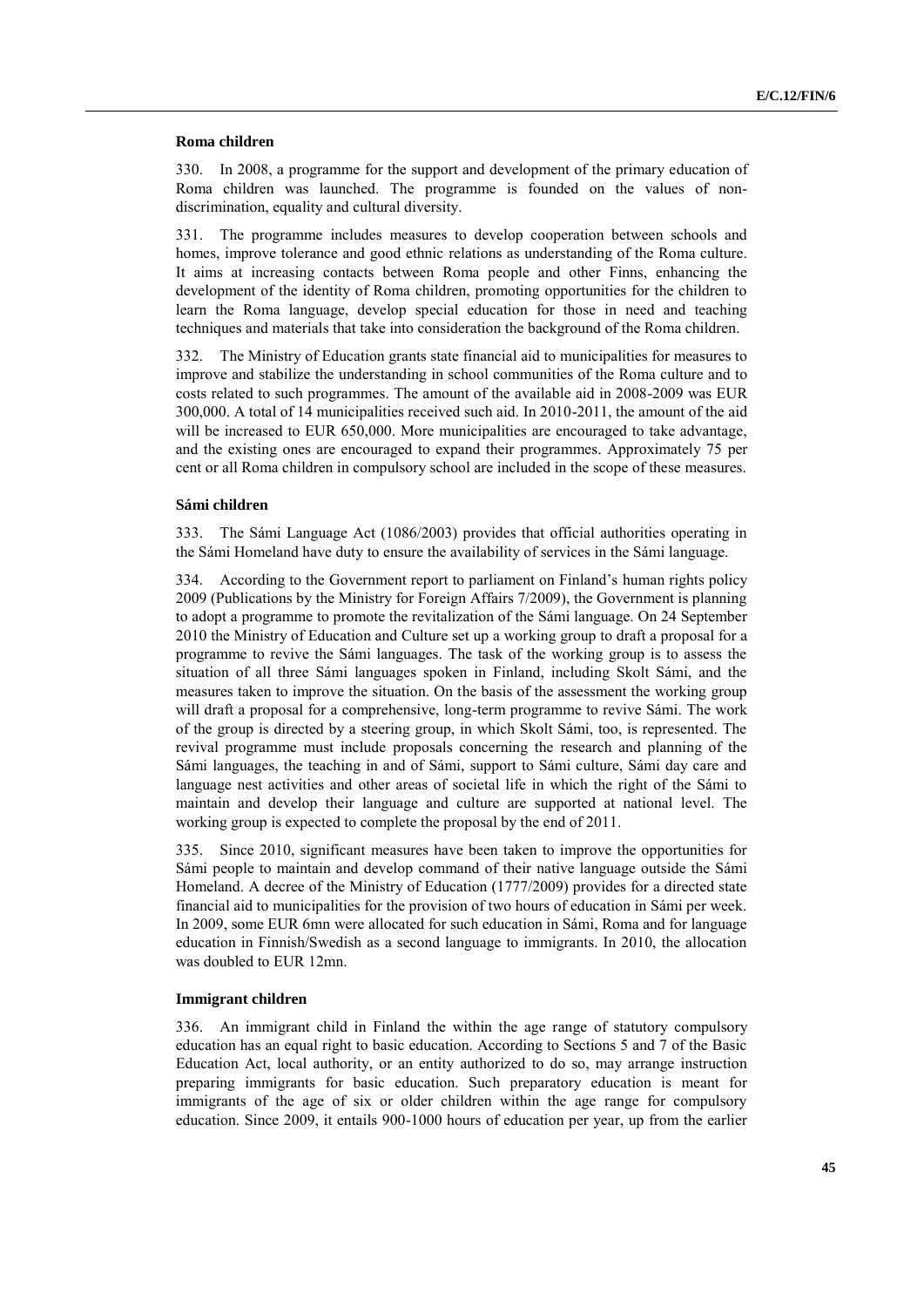450-500 hours. In the autumn of 2008, a total of 1,662 pupils were included in the programme, an increase of 3.9 per cent from the year before.

337. Immigrant children whose command of Finnish or Swedish is not a native level may be thought courses in Finnish/Swedish as a second language instead. As of 2010, the State has allocated funds to municipalities to enable three hours of education per week in either courses on Finnish/Swedish as a second language or for other education in their own native language.

338. If possible, schools may also arrange courses in the native language of the pupil. As of 2010, the State has allocated funds to municipalities to provide two hours a week of such education for each group of four. In 2008, some 12,200 pupils were studying their native language, showing an increase of 10.9 per cent from 2007.

## **Special education**

339. Section 3 of the Basic Education Act provides that education shall be provided according to the pupil's age and capabilities and so as to promote healthy growth and development in the pupil. This provision provides the basis for all education and for all supportive special measures.

340. Children are to be included in mainstream education whenever possible. Learning arrangements for children with special needs shall be decided on a case-by-case basis. Depending on circumstances, supportive measures may include remedial teaching, psychosocial support and support provided by an assistant.

# **Equal admission criteria for boys and girls**

341. In 2005, the Act on Equality between Women and Men was amended to include measures to improve equality in schools (the law is not applied to schools providing compulsory primary education). According to the relevant provision, each school must prepare an annual equality plan in cooperation with representatives of teachers and students. The plan must include an estimate on the existing situation and measures to improve it. Particular attention must be paid to equality in admissions. It must also give consideration to measures to prevent sexual and gender-based harassment.

#### **Measures to reduce dropout rates**

342. In 2006, the Ministry for Education initiated a group of measures to improve welfare and reduce exclusion in schools. Related development projects provided schools with concrete measures, materials and training to improve the welfare of their pupils.

343. The Basic Education Act, General Upper Secondary School Act and the Vocational Education and Training Act (630/1998) were amended in 2003 to include provisions obliging the provider of education to draw up a plan, in connection with curriculum design, for safeguarding pupils against violence, bullying and harassment, execute the plan and supervise adherence to it and its implementation.

# **Article 15**

#### **Measures to promote broad participation in, and access to, cultural life**

344. The Government Programme of April 2007 adopted among its main goals of cultural policy the promotion of diversity in art and culture, the promotion of creativity and the promotion of civic activity. Particular attention is given to improving access to, and participation in, cultural life, with due consideration given to the realization of cultural services throughout different groups and regions.